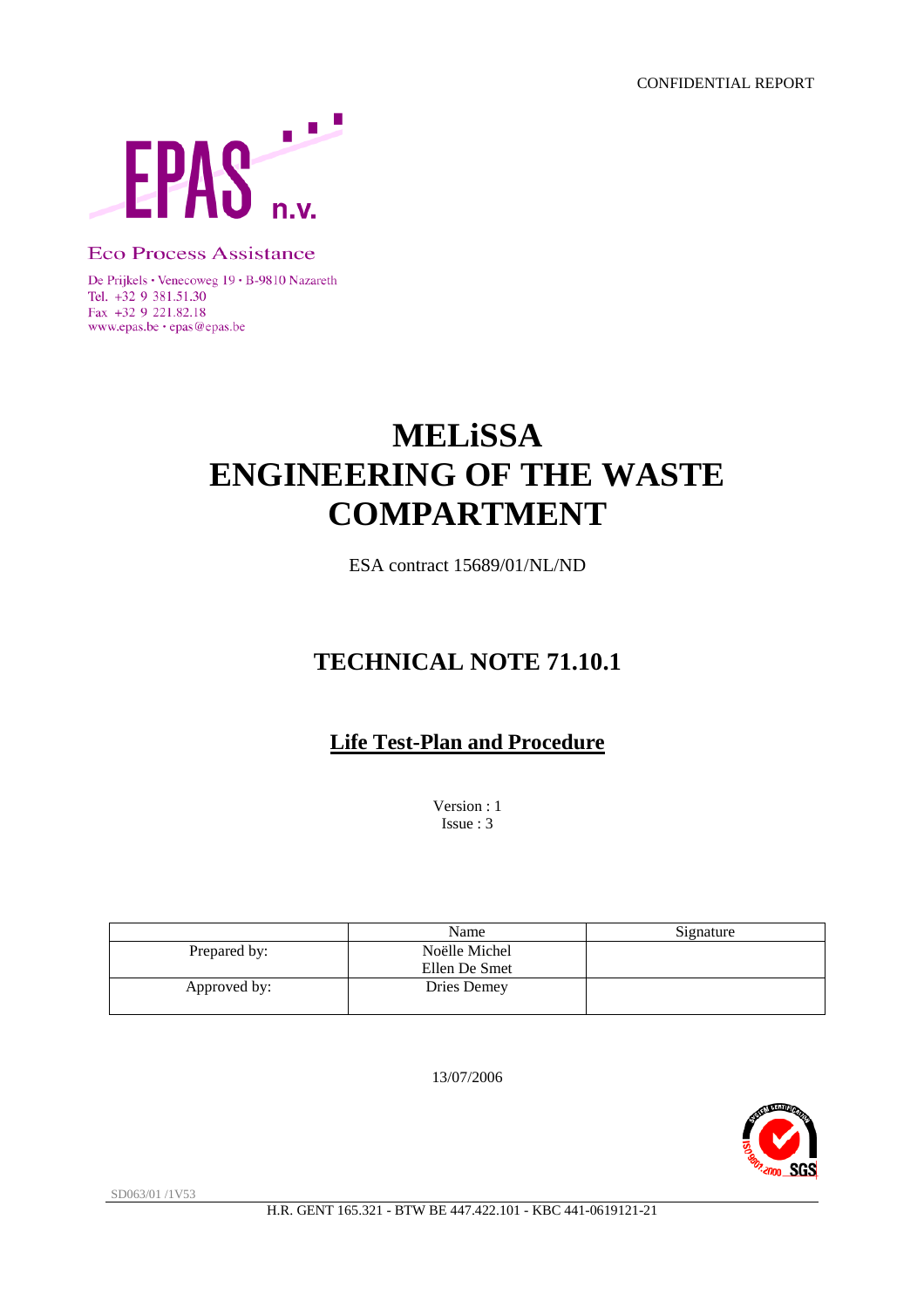

# **DOCUMENT CHANGE LOG**

| Version | Issue | Date       | <b>Observation</b> |
|---------|-------|------------|--------------------|
|         |       | 12/01/2006 | Draft              |
|         |       | 12/04/2006 | Final              |
|         |       | 18/05/2006 | Final              |
|         |       | 13/07/2006 | Final              |

#### **DISTRIBUTION LIST**

| Quantity     | <b>Company/Department</b> | <b>Name</b>   |
|--------------|---------------------------|---------------|
| Quantity     | <b>Company/Department</b> | <b>Name</b>   |
| $\mathbf{2}$ | <b>ESA</b>                | C. Lasseur    |
| $\mathbf{1}$ | <b>EPAS</b>               | D. Demey      |
|              |                           | N. Michel     |
| $\mathbf{1}$ | <b>UAB</b>                | J.Albiol      |
|              |                           | F. Godia      |
| $\mathbf{1}$ | <b>UBP</b>                | C.G. Dussap   |
|              |                           | L. Poughon    |
| $\mathbf{1}$ | <b>SHERPA</b>             | J. Brunet     |
| $\mathbf{1}$ | <b>VITO</b>               | H. De wever   |
| $\mathbf{1}$ | LabMET                    | W. Verstraete |
| $\mathbf{1}$ | U. Guelph                 | M.A. Dixon    |
| $\mathbf{1}$ | <b>SCK</b>                | M. Mergeay    |

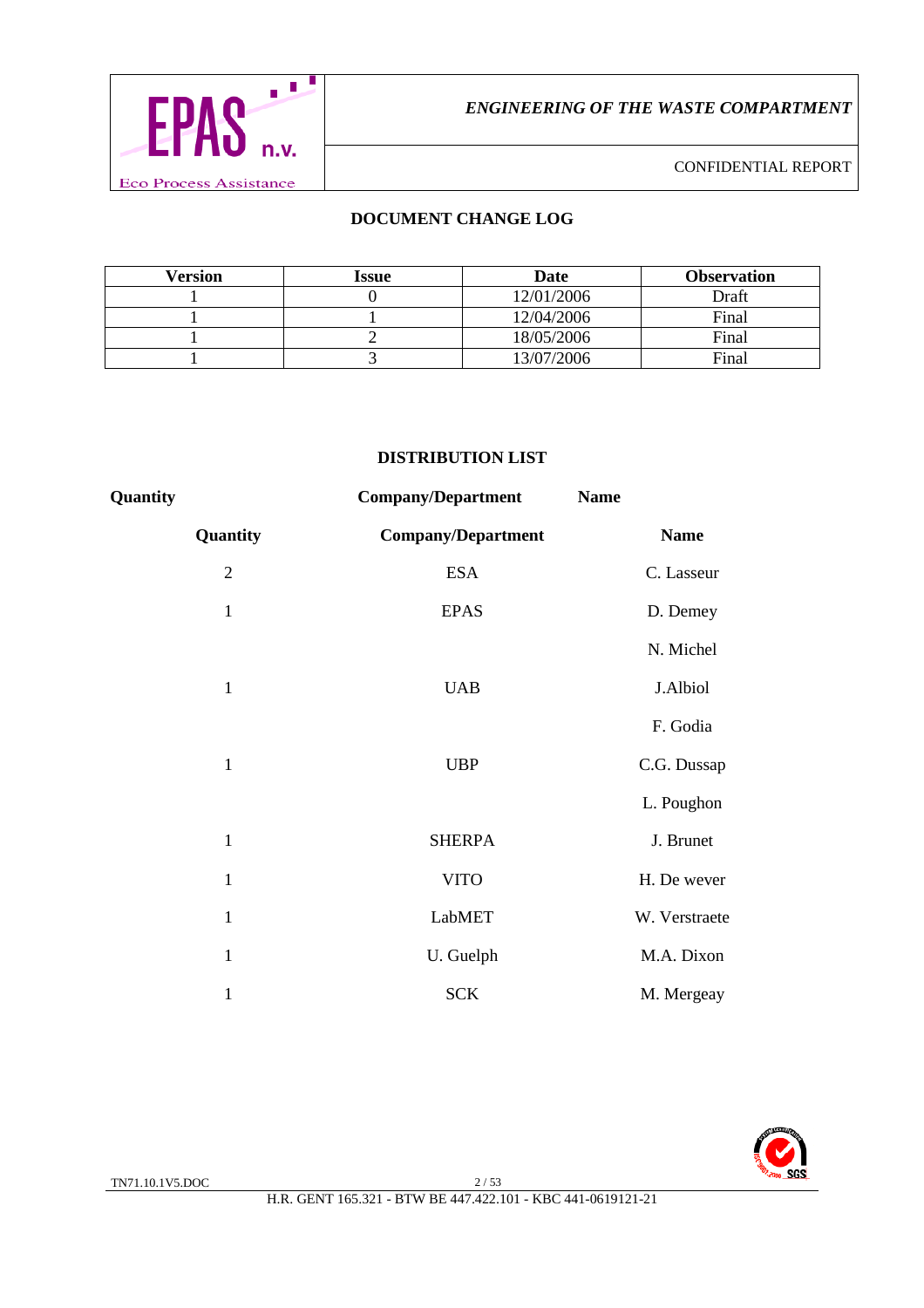

CONFIDENTIAL REPORT

# **CONTENT**

| 1.        | <b>INTRODUCTION</b>                               | 8         |
|-----------|---------------------------------------------------|-----------|
|           |                                                   |           |
| 1.1       | <b>PURPOSE</b>                                    | $\bf{8}$  |
| 1.2       | <b>TESTING SCOPE</b>                              | 9         |
| 2.        | <b>TEST ENVIRONMENT</b>                           | 10        |
|           |                                                   |           |
| 3.        | <b>TEST PLAN</b>                                  | 11        |
| 3.1       | <b>HARDWARE TESTS</b>                             | 11        |
| 3.2       | <b>AUTOMATION AND CONTROL TESTS</b>               | 14        |
| 3.3       | <b>FILTRATION UNIT TESTS</b>                      | 15        |
| 3.4       | <b>PROCESS TESTS</b>                              | 15        |
| <u>4.</u> | <b>TEST PROCEDURES</b>                            | <b>18</b> |
| 4.1       | <b>HARDWARE TESTS</b>                             | 18        |
| 4.2       | <b>AUTOMATION AND CONTROL TESTS</b>               | 23        |
|           | 4.2.1.<br>Control tests                           | 23        |
|           | 4.2.2.<br>Safety tests                            | 36        |
|           | Others<br>4.2.3.                                  | 37        |
| 4.3.      | <b>FILTRATION UNIT TESTS PROCEDURES</b>           | 38        |
| 4.4.      | <b>PROCESS TESTS PROCEDURES</b>                   | 40        |
| 5.        | <b>CONCLUSIONS</b>                                | 52        |
| 6.        | <b>ADDENDUM 1: POSITION OF 3-WAY VALVES IN FU</b> | 53        |

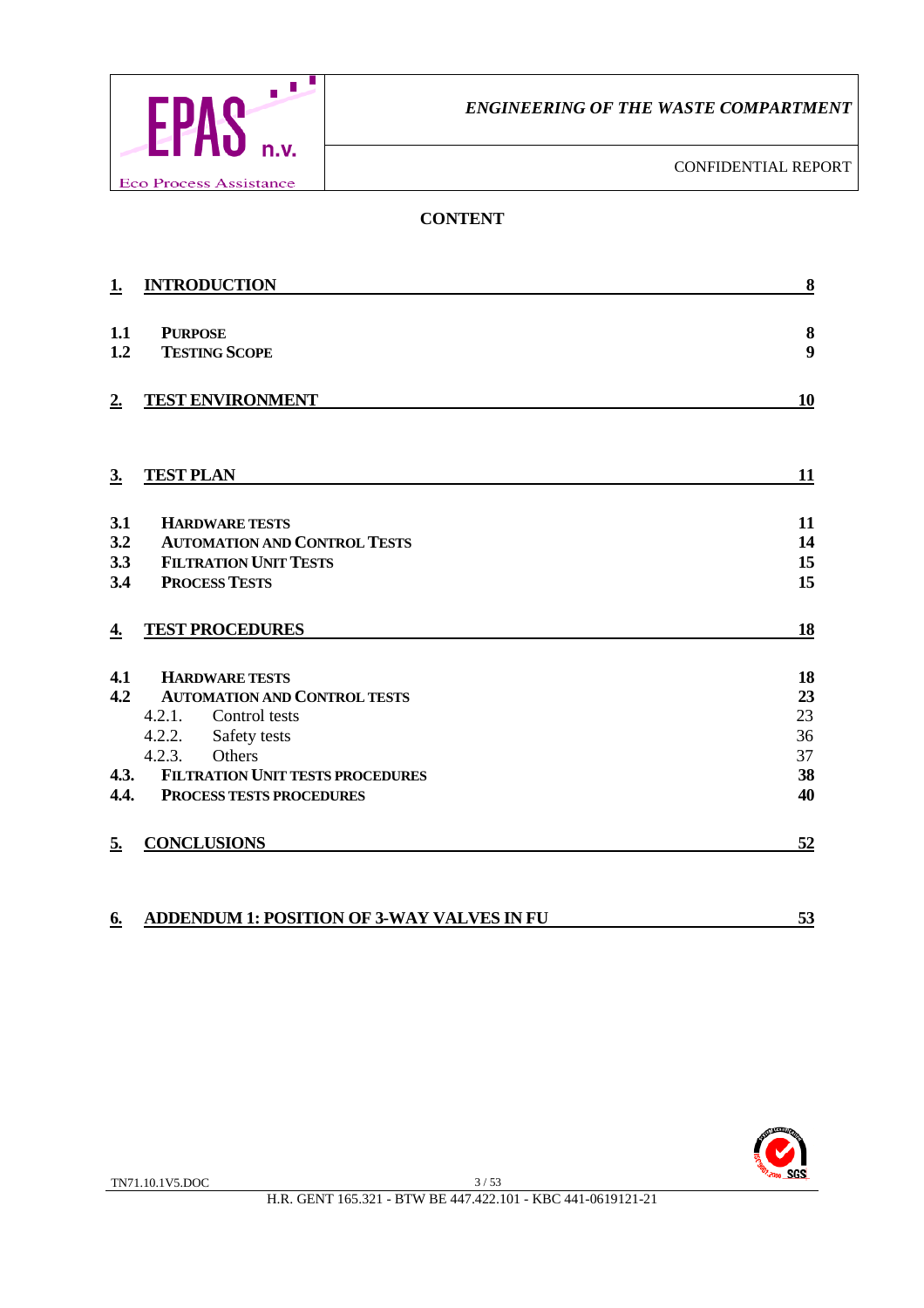

CONFIDENTIAL REPORT

# **LIST OF FIGURES**

Figure 1. Concept of the pilot Compartment I......................................................................................................8

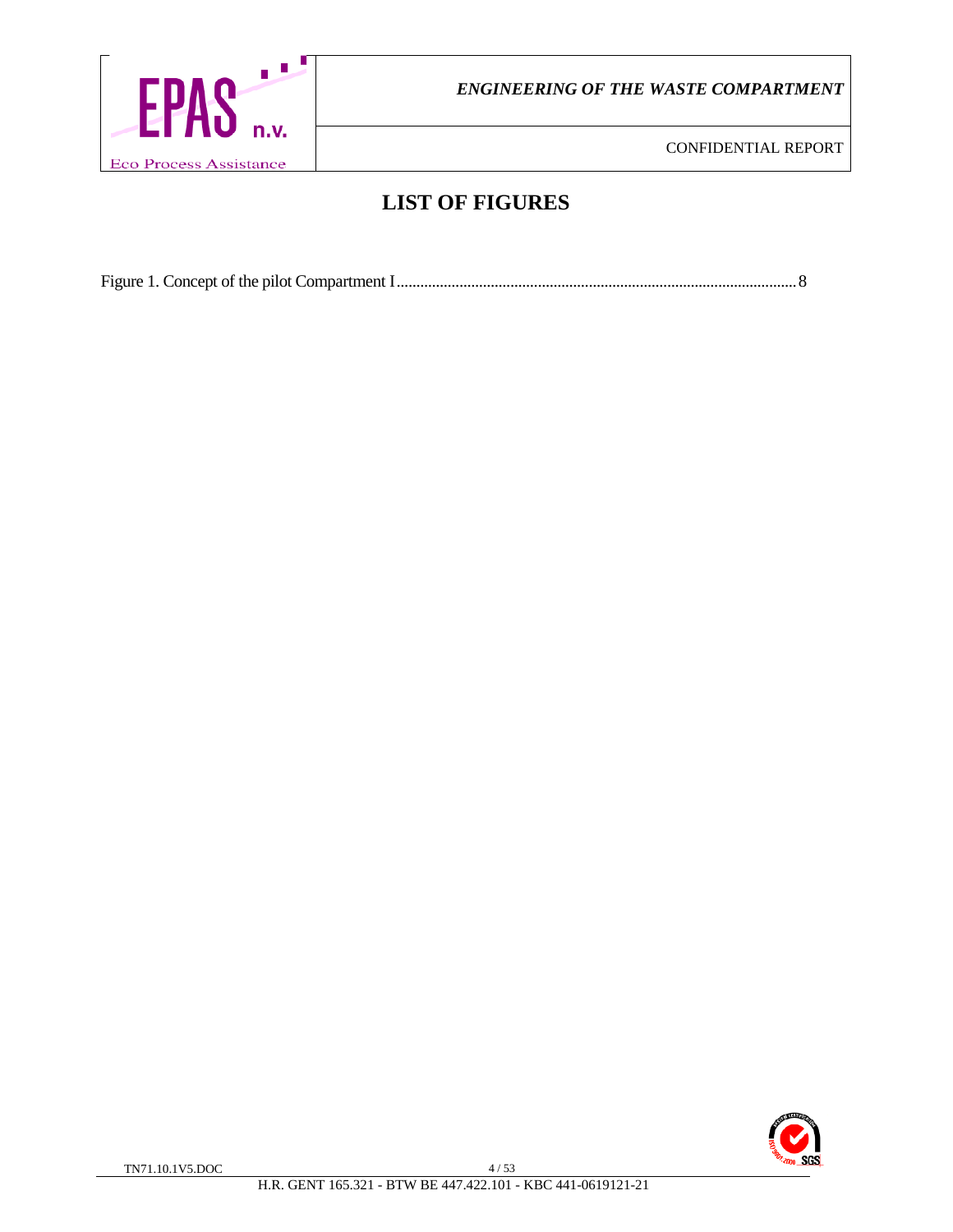

# **LIST OF TABLES**

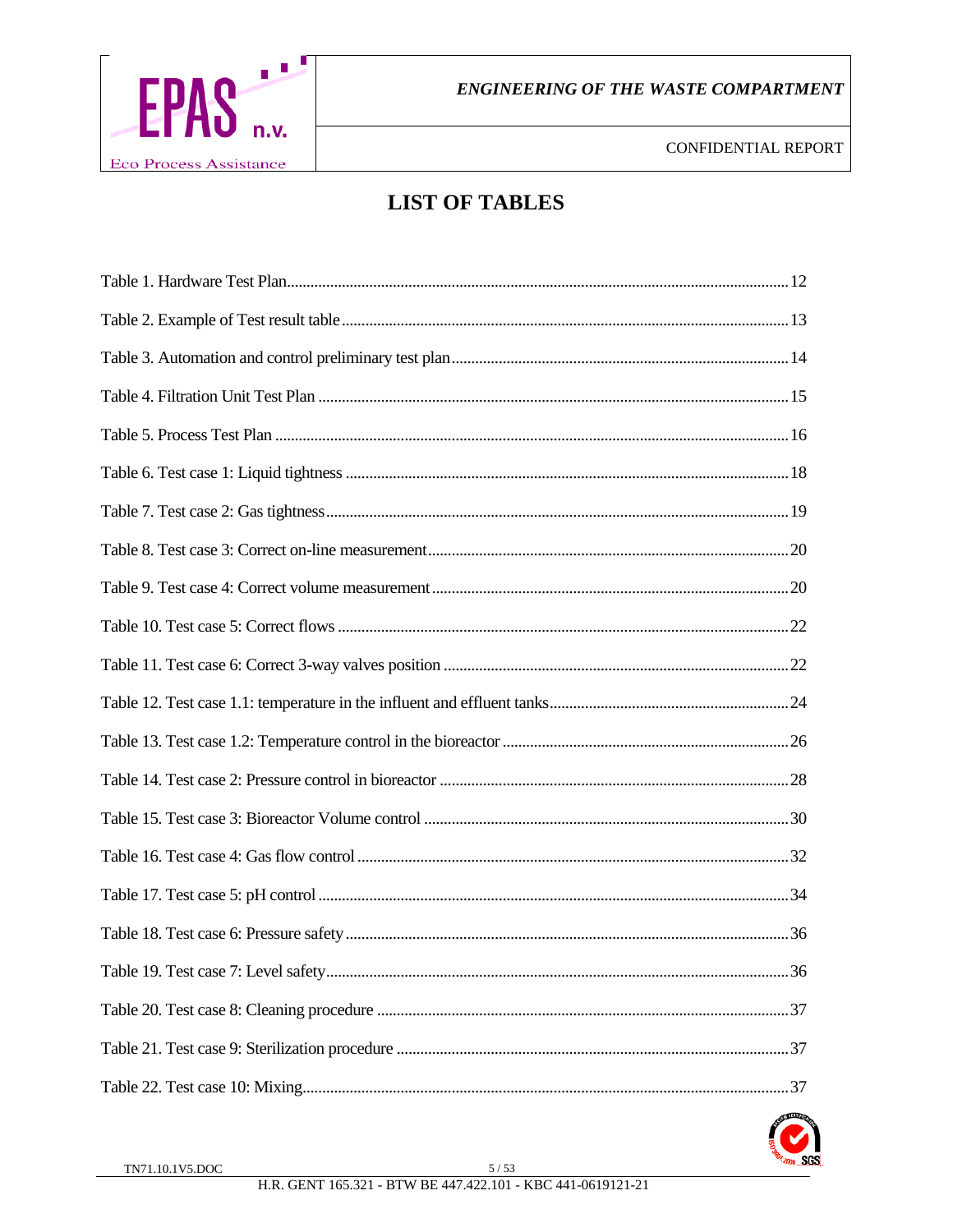

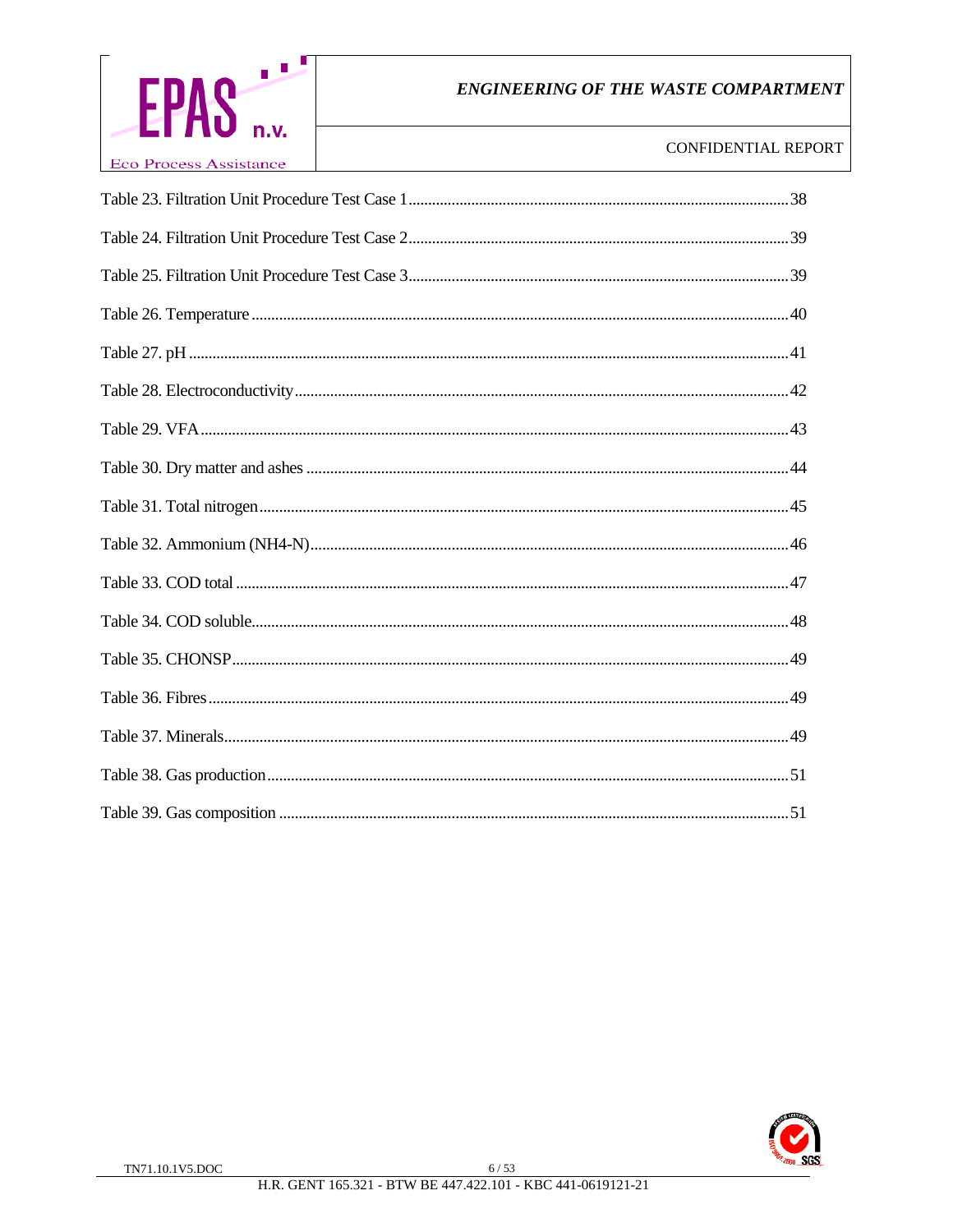

# **ACRONYMES**

COD : Chemical Oxygen Demand

CODs: COD soluble

CODt: COD total

DM: Dry Matter

EC: Electroconductivity

FU: Filtration Unit

GL: Gas Loop

#### MELiSSA : Micro Ecological Life Support System Alternative

- NA: Non Applicable
- Nt: Total Nitrogen
- P&ID: Process and Instrumentation Diagram

RC: Reactor Content

VFA: Volatile Fatty Acids

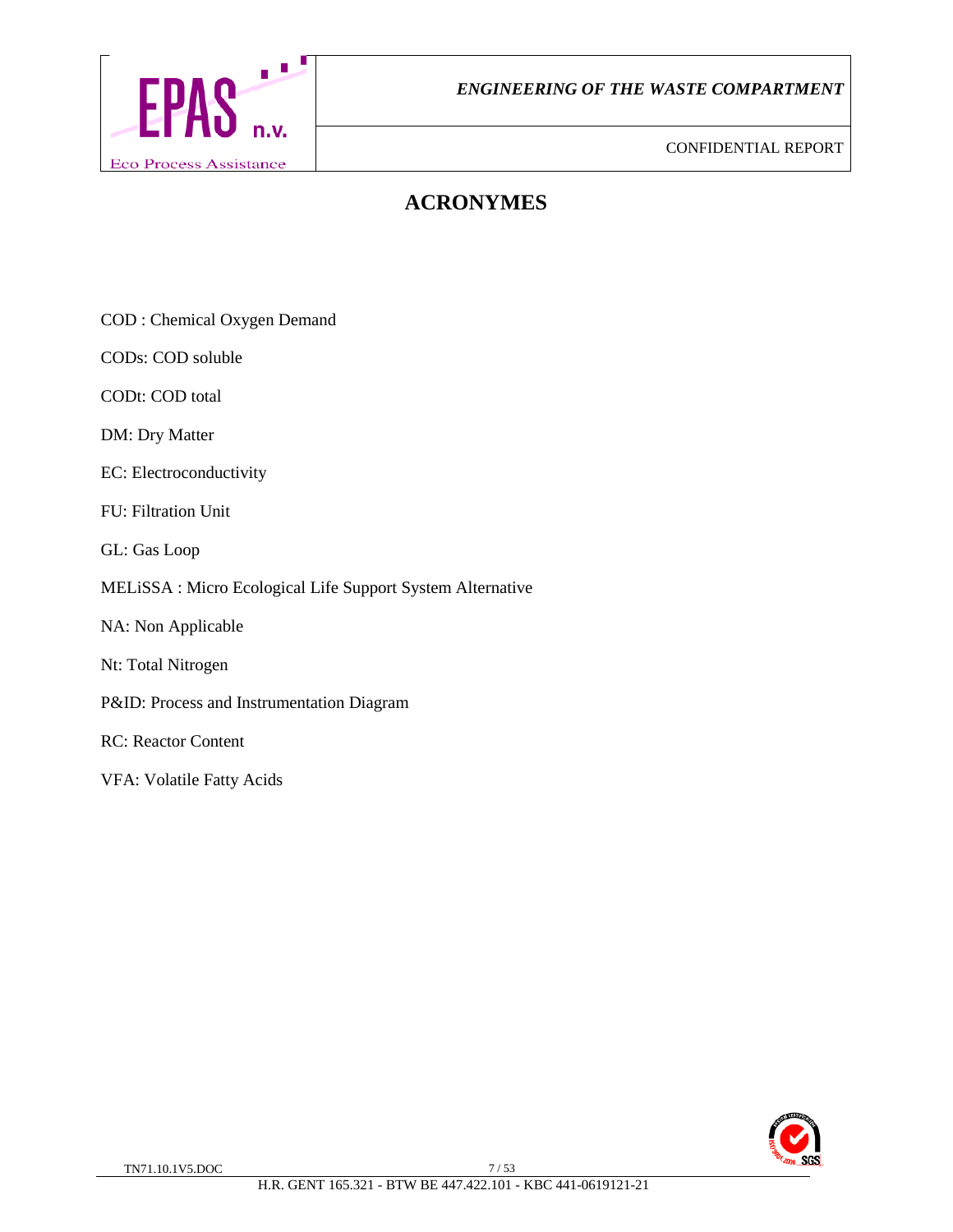

# 1. INTRODUCTION

# 1.1 Purpose

The liquefying compartment of the MELiSSA loop is responsible for the biodegradation of human faecal material and other wastes (inedible parts of plant material) generated by the crew. The volatile fatty acids and ammonia produced during the anaerobic fermentation process are fed to the second photoheterotrophic compartment inoculated with the bacterium *Rhodospirillum rubrum*. The produced  $CO<sub>2</sub>$  is supplied to the photoautotrophic compartment inoculated with the algal strain *Arthrospira platensis* and to the higher plants compartment.

At the pilot plant of the University of Barcelona, three compartments of the MELiSSA loop (photoheterotrophic compartment CII, nitrifying compartment CIII and photoautotrophic compartment CIVa) have already been connected at lab scale and will be validated at pilot scale. In order to validate the whole MELiSSA loop, it is necessary to construct the first compartment at pilot scale (fermentation reactor) for the primary degradation of the waste produced by the crew.

After designing the compartment and building and testing an intermediate prototype, the pilot compartment is build. It is made of 3 frames, supporting the different pilot subsystems: bioreactor and influent tank, Filtration Unit (FU), Gas Loop (GL).



Figure 1. Concept of the pilot Compartment I

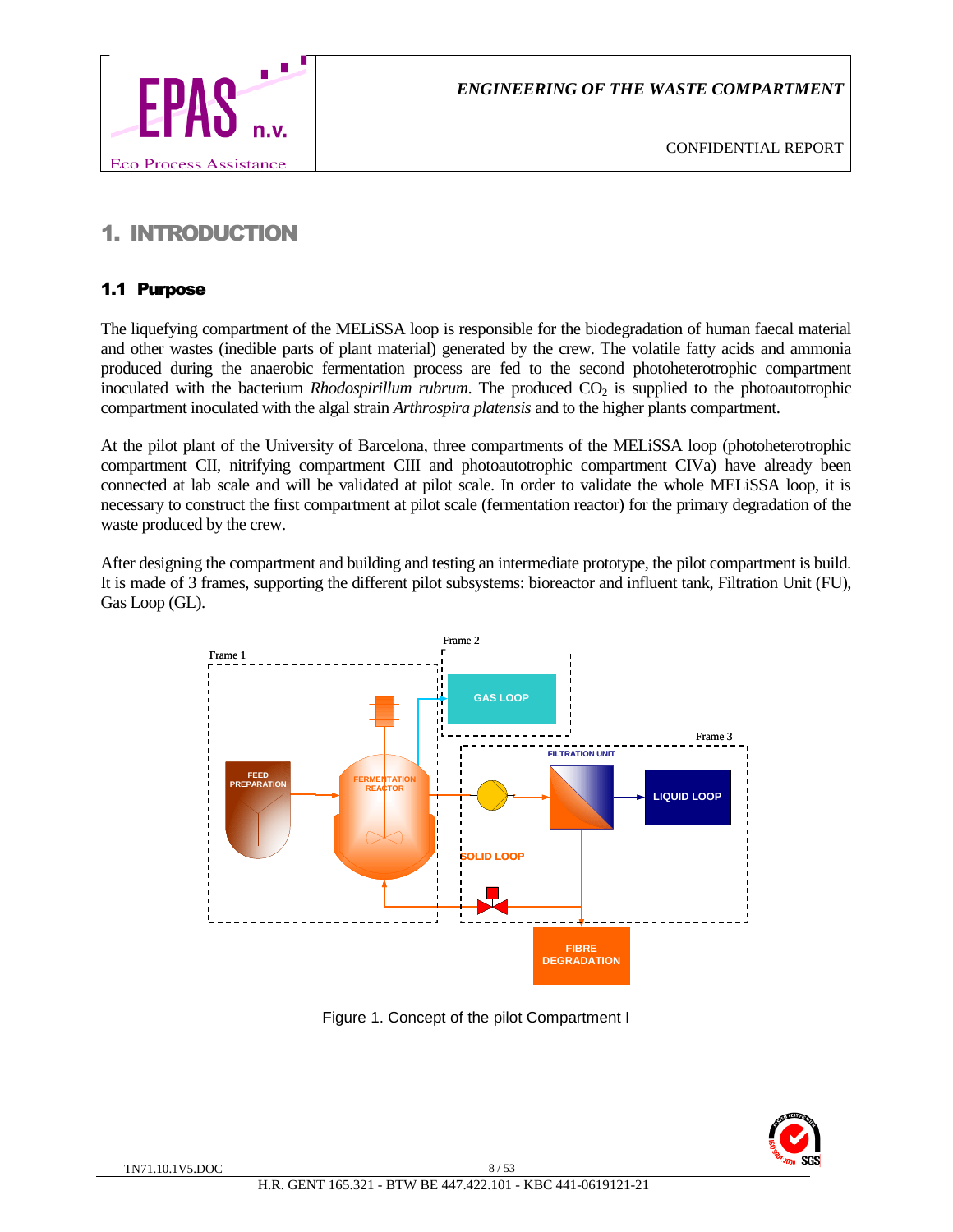

According to the Statement of Work, a Life Test Plan shall be defined in order to validate all levels of the selected hardware.

During the Life test period, the hardware validation (functional and operational tests) is realised and the process is studied in parallel. During this life test period, the reactor is operated in nominal mode.

This technical note proposes a test plan together with the corresponding procedures.

# 1.2 Testing Scope

The test plan will include the following topics:

#### **1. Hardware Tests**

The hardware tests are performed on the instrumentation of each frame separately, after their delivery to EPAS, in parallel with the electricity and PLC connections and programming. They consist in checking that the instruments are in the required state to perform their function, and calibrating the sensors.

#### **2. Automation and Control Tests**

These tests are also performed independently on the 3 frames, after the hardware tests and when the automation and control functions have been programmed in the PLC. The aim of these tests is to check that the system acts automatically like expected and that the control specifications are respected. The control can be optimised and validated based on these tests. The test of the complete system will be done during FU and process tests. Regarding automation and control, each procedure and control action is tested independently.

#### **3. Filtration Unit Tests**

Because of its specific requirements, it is proposed to separate the FU tests from the others. The FU will be tested according to its requirements after being integrated in the compartment and tested from the hardware, control and automation point of view.

#### **4. Process Tests**

These tests are dedicated to the study of the biological process itself. Therefore they are not real tests such as in the other sections: they are not submitted to a particular condition (test passes/ fails) but aimed to provide information about the process. The compartment requirements as defined in the early phase of the contract are fulfilled by the complete design of the system, including hardware selection, automation functions, control strategy, and operation. To validate the complete compartment, it is necessary to follow the installation at process level and to perform mass balance calculations. The process tests will moreover allow to define and optimize a tool for operating and following the process for the final user.

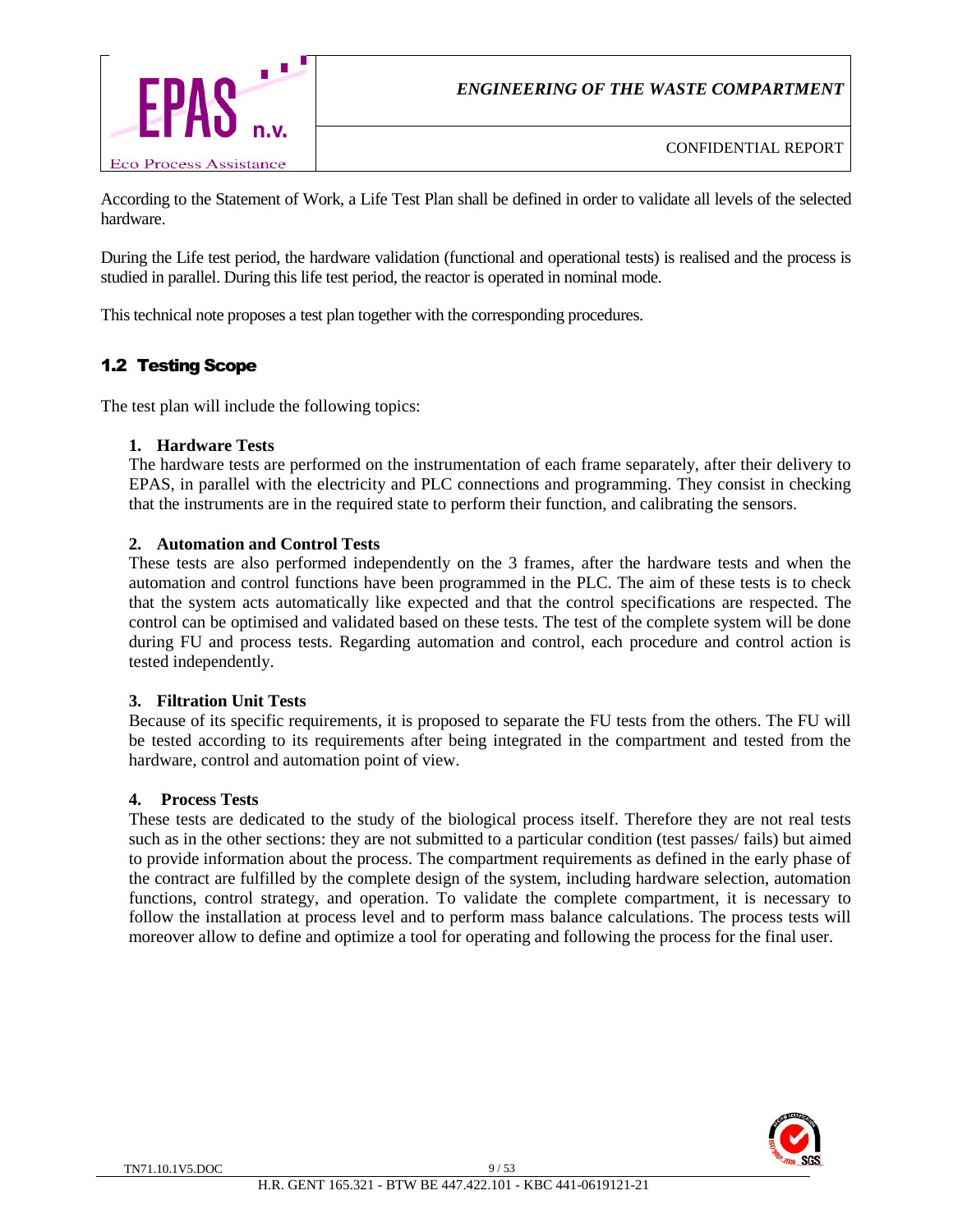

# 2. TEST ENVIRONMENT

The tests will be realised on the pilot compartment I, including:

- the Bioreactor and influent tank frame
- the Filtration Unit frame
- the Gas Loop frame
- the steam generator
- the PLC cupboard
- the computer interface.

The tests will be carried out in the EPAS laboratory. Extra material will be used when necessary, such as offline sensors and analysers, material for bacterial counting...

The conceptual and detailed design of the compartment are described in the Design Report (see P&ID and Instrumentation list)

The results of the tests will be collected in technical not 71.10.3 and evaluated in technical note 71.10.4.. Problems and troubles will be clearly identified and corrective actions will be defined.

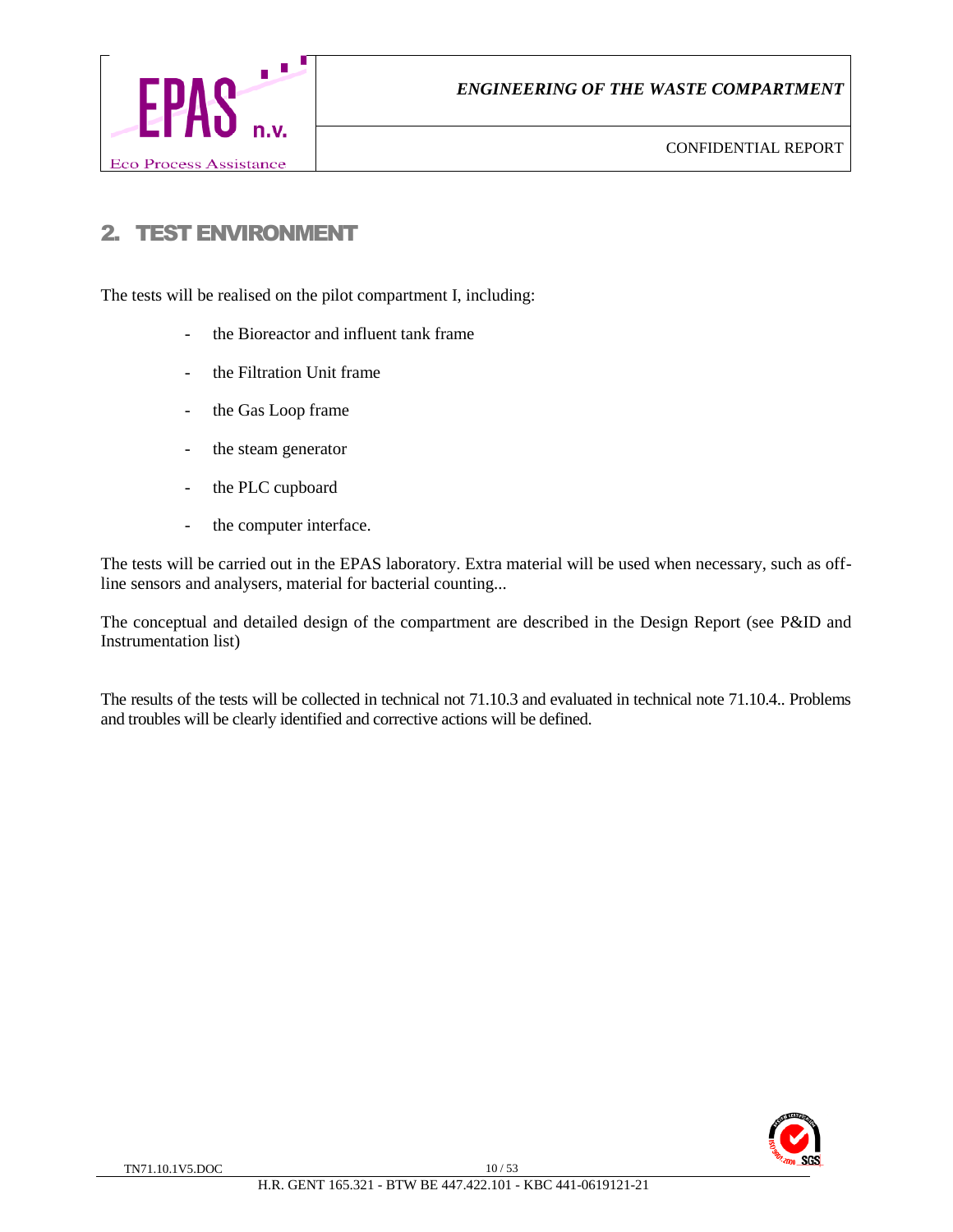

# 3. Test plan

# 3.1 Hardware tests

The compartment is built in the form of 3 different frames supporting: Bioreactor and influent tank, Filtration Unit (FU) and Gas Loop (GL). Therefore the different frames are not built at the same time, but one after each other.

The hardware tests are performed on the instrumentation of each frame separately, after their delivery to EPAS, in parallel with the electricity and PLC connections and programming. They consist in checking that the instruments are in the required state to perform their function. These tests include e.g.:

- liquid/ gas tightness of tanks
- sensors calibration
- tanks volume calibration
- pumps flows calibration
- check of 3 way valves direction

- ...

Table 1 presents the detailed test plan for hardware tests. Detailed tests procedures are described in section 4.1.

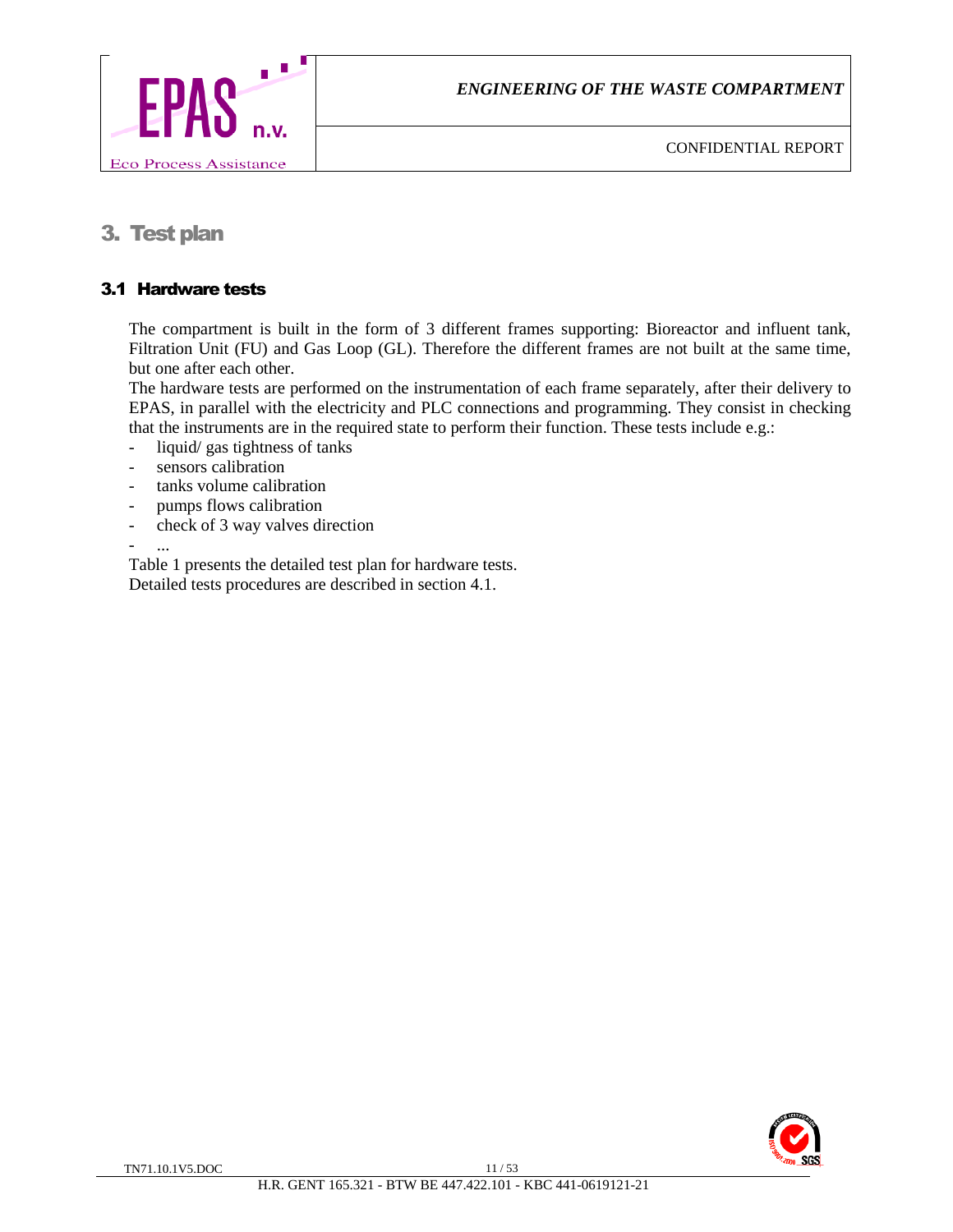

CONFIDENTIAL REPORT

| Test | Specifications/                                 |                                            |                               |                                                                                                                                                                  |                                          | <b>Acceptable (Test</b> |                                                                           |                 |                      |
|------|-------------------------------------------------|--------------------------------------------|-------------------------------|------------------------------------------------------------------------------------------------------------------------------------------------------------------|------------------------------------------|-------------------------|---------------------------------------------------------------------------|-----------------|----------------------|
| case | <b>Requirements</b>                             | <b>Instruments</b>                         | Subsystem                     | Tag                                                                                                                                                              | <b>Constraints</b>                       | pass)                   | <b>Moment</b>                                                             | <b>Duration</b> | <b>Test output</b>   |
|      |                                                 | Tanks (mounted on Bioreactor<br>frame with |                               | R-V-01, R-R01, R-R-02, R-<br>$R-03$                                                                                                                              |                                          | Total absence of        | Delivery and electrical                                                   |                 |                      |
|      | 1 Liquid tightness                              | associated                                 | FU                            | R-F-01                                                                                                                                                           |                                          | leakage                 | integration of each frame                                                 | 24 h            | Check table          |
|      |                                                 | instrumentation),                          | GL                            | R-G-01                                                                                                                                                           |                                          |                         |                                                                           |                 |                      |
|      |                                                 | tubes                                      | Cleaning and<br>sterilization | R-C-01, R-C-02, R-C-03                                                                                                                                           |                                          |                         |                                                                           |                 |                      |
|      |                                                 | Tanks (mounted on                          | Bioreactor                    | R-V-01, R-R01, R-R-02, R-<br>R-03                                                                                                                                |                                          |                         |                                                                           |                 |                      |
| 2    | Gas tightness                                   | frame with<br>associated                   | FU                            | $R-F-01$                                                                                                                                                         |                                          | Total absence of        | Delivery and electrical                                                   | 24 h            | Check table          |
|      | (pressurized N2/air)                            | instrumentation),                          | GL                            | R-G-01                                                                                                                                                           |                                          | leakage                 | integration of each frame                                                 |                 |                      |
|      |                                                 | tubes                                      | Cleaning and<br>sterilization | R-C-01, R-C-02, R-C-03                                                                                                                                           |                                          |                         |                                                                           |                 |                      |
|      |                                                 |                                            | Bioreactor                    | LS-V-01, PI-V-01 PS-V-01<br>PS-V-02, PS-V-03, TS-V-<br>01, TS-V-02, LS-R-01, LS-<br>R-02, LS-R-03, pHS-R-01,<br>pHS-R-02, PS-R-01, PS-R-<br>02, TS-R-01, TS-R-02 |                                          |                         | Delivery and electrical<br>integration of each frame on sensor            | Depending       | Check table          |
|      | Correct on-line<br>measurements                 | Sensors                                    | <b>FU</b>                     | FS-F-01, LS-F-01, LS-F-<br>02, LS-F-03, PS-F-01, PS-<br>F-02, PS-F-03, PS-F-04,<br>PS-F-05, PS-F-06, PS-F-<br>07, SS-F-01, TS-F-01, TS-<br>$F-02$                | Possibly: deviation Calibration<br>range | performed               |                                                                           |                 |                      |
|      |                                                 |                                            | GL                            | A-G-01, A-G-02, FS-G-01,<br>FS-G-03, FS-G-04, FI-G-<br>01, FI-G-02, FI-G-03, PI-G-<br>01, PS-G-01, PS-G-02, PS-<br>$G-03$                                        |                                          |                         |                                                                           |                 |                      |
|      |                                                 |                                            | Cleaning and<br>sterilization | PI-C, TS-C-01                                                                                                                                                    |                                          |                         |                                                                           |                 |                      |
|      |                                                 |                                            | Bioreactor                    | R-V-01, R-R-01                                                                                                                                                   |                                          |                         | Delivery and electrical<br>integration of each<br>frame; after tests 1, 2 |                 | Check table +        |
|      | Correct volume                                  |                                            | FU                            | $R-F-01$                                                                                                                                                         |                                          | Establishment of        |                                                                           |                 |                      |
|      | measurement                                     | Tanks                                      | GL                            |                                                                                                                                                                  |                                          | curve Volume =f(P)      |                                                                           | <b>NA</b>       | calibration<br>curve |
|      |                                                 |                                            | Cleaning and<br>sterilization | R-C-01, R-C-02                                                                                                                                                   |                                          |                         | and 3.                                                                    |                 |                      |
|      |                                                 |                                            | Bioreactor                    | PMP-V-01, PMP-V-02.<br>PMP-R-01, PMP-R-02,<br><b>PMP-R-03</b>                                                                                                    |                                          |                         |                                                                           |                 |                      |
|      |                                                 |                                            | FU                            | PMP-F-01, PMP-F-02,                                                                                                                                              |                                          |                         |                                                                           |                 |                      |
|      | 5 Correct flows                                 | Pumps                                      |                               | <b>PMP-F-05</b>                                                                                                                                                  |                                          | Establishement of       | After Tests 1, 2, 3, 4                                                    | <b>NA</b>       | Check table +        |
|      |                                                 |                                            |                               | PMP-G-01, PMP-G-02,                                                                                                                                              |                                          | set points              |                                                                           |                 | set points           |
|      |                                                 |                                            | GL                            | PMP-G-03, PMP-G-04,                                                                                                                                              |                                          |                         |                                                                           |                 |                      |
|      |                                                 |                                            | Cleaning and                  | <b>PMP-G-05</b><br>PMP-C-01, PMP-C02,                                                                                                                            |                                          |                         |                                                                           |                 |                      |
|      |                                                 |                                            | sterilization                 | <b>PMP-C-03</b>                                                                                                                                                  |                                          |                         |                                                                           |                 |                      |
|      |                                                 |                                            | Bioreactor                    | V-V-03, V-V-04                                                                                                                                                   |                                          |                         |                                                                           |                 |                      |
| 6    | Correct 3-way valves Automated 3way<br>position | valves                                     | FU                            | V-F-02, V-F-03, V-F-04, V-<br>F-05, V-F-07, V-F-08, V-F-<br>14, V-F-15, V-F-16, V-F-<br>17, V-F-18                                                               |                                          | Correct position        | During construction<br>phase of each frame                                | <b>NA</b>       | Check table          |
|      |                                                 |                                            | GL                            | V-G-01, V-G-02, V-G-03                                                                                                                                           |                                          |                         |                                                                           |                 |                      |
|      |                                                 |                                            | Cleaning and<br>sterilization | V-C-12, V-C-13, V-C-14, V-<br>C-15, V-C-16, V-C-17, V-C-<br>18, V-C-19, V-S-02, V-S-<br>03, V-S-04, V-S-05, V-S-<br>06, V-S-07, V-S-08                           |                                          |                         |                                                                           |                 |                      |

#### Table 1. Hardware Test Plan

#### NA: Non applicable

The tests results will be presented in TN 71.10.2 in the form of tables. An example of empty results table is given in Table 2. When additional documents are made during the test (e.g. a volume calibration curve), they will be given in annex of the TN 71.10.2.

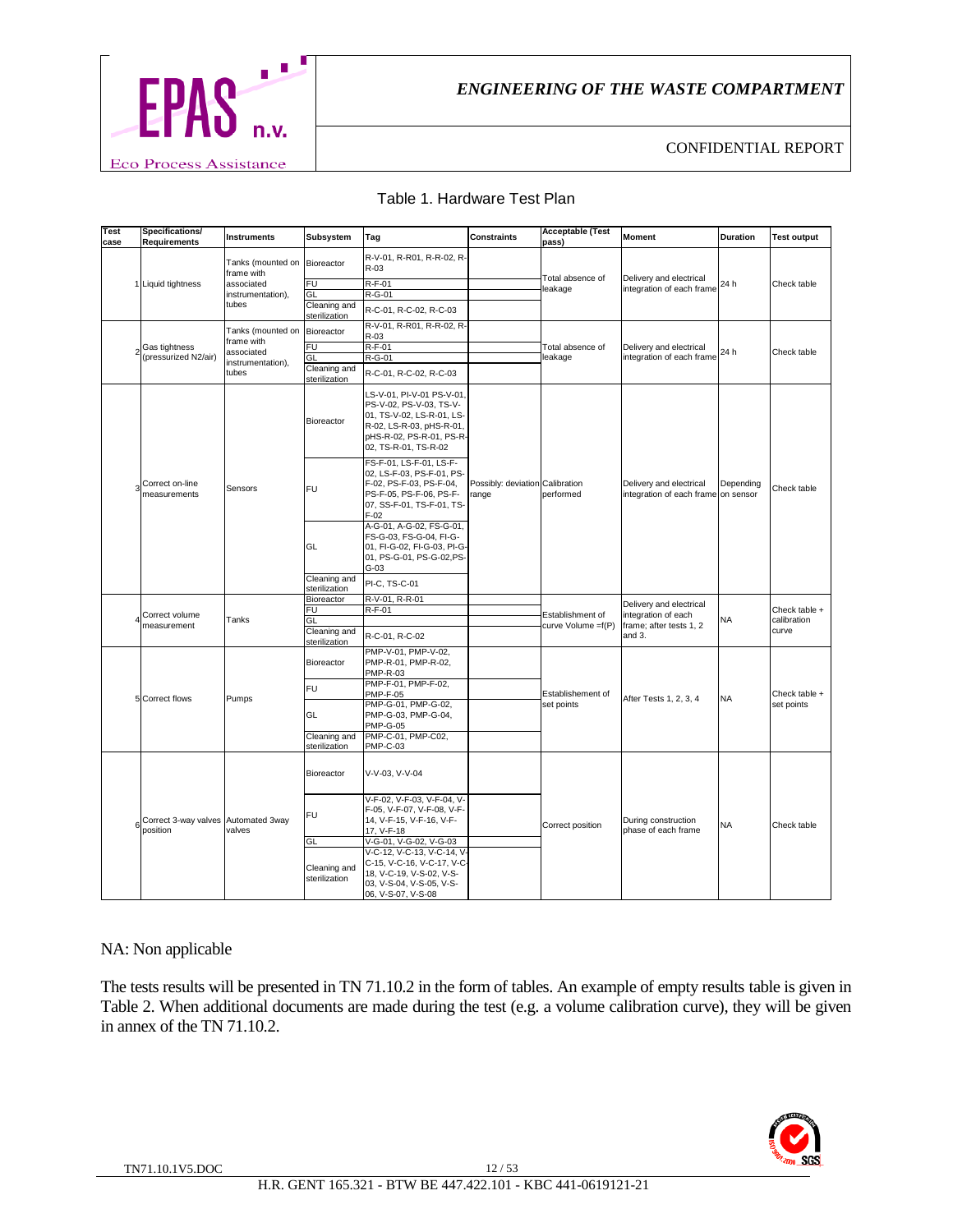

# Table 2. Example of Test result table

| <b>Test</b><br>case | Specifications/<br><b>Requirements</b> | Instruments  | Subsystem                     | Tag                              | Date | <b>Passed/Failed</b> | <b>Remarks/Extra</b><br>documents |
|---------------------|----------------------------------------|--------------|-------------------------------|----------------------------------|------|----------------------|-----------------------------------|
|                     | 1 Liquid tightness                     | Tanks, tubes | Bioreactor                    | R-V-01                           |      |                      |                                   |
|                     |                                        |              |                               | R-R-01                           |      |                      |                                   |
|                     |                                        |              |                               | R-R-02                           |      |                      |                                   |
|                     |                                        |              |                               | R-R-03                           |      |                      |                                   |
|                     |                                        |              | lfu.                          | $R-F-01$                         |      |                      |                                   |
|                     |                                        |              | GL                            | R-G-01                           |      |                      |                                   |
|                     |                                        |              | Cleaning and<br>sterilization | R-C-01, R-C-02, R-C-03<br>R-C-02 |      |                      |                                   |
|                     |                                        |              |                               | R-C-03                           |      |                      |                                   |

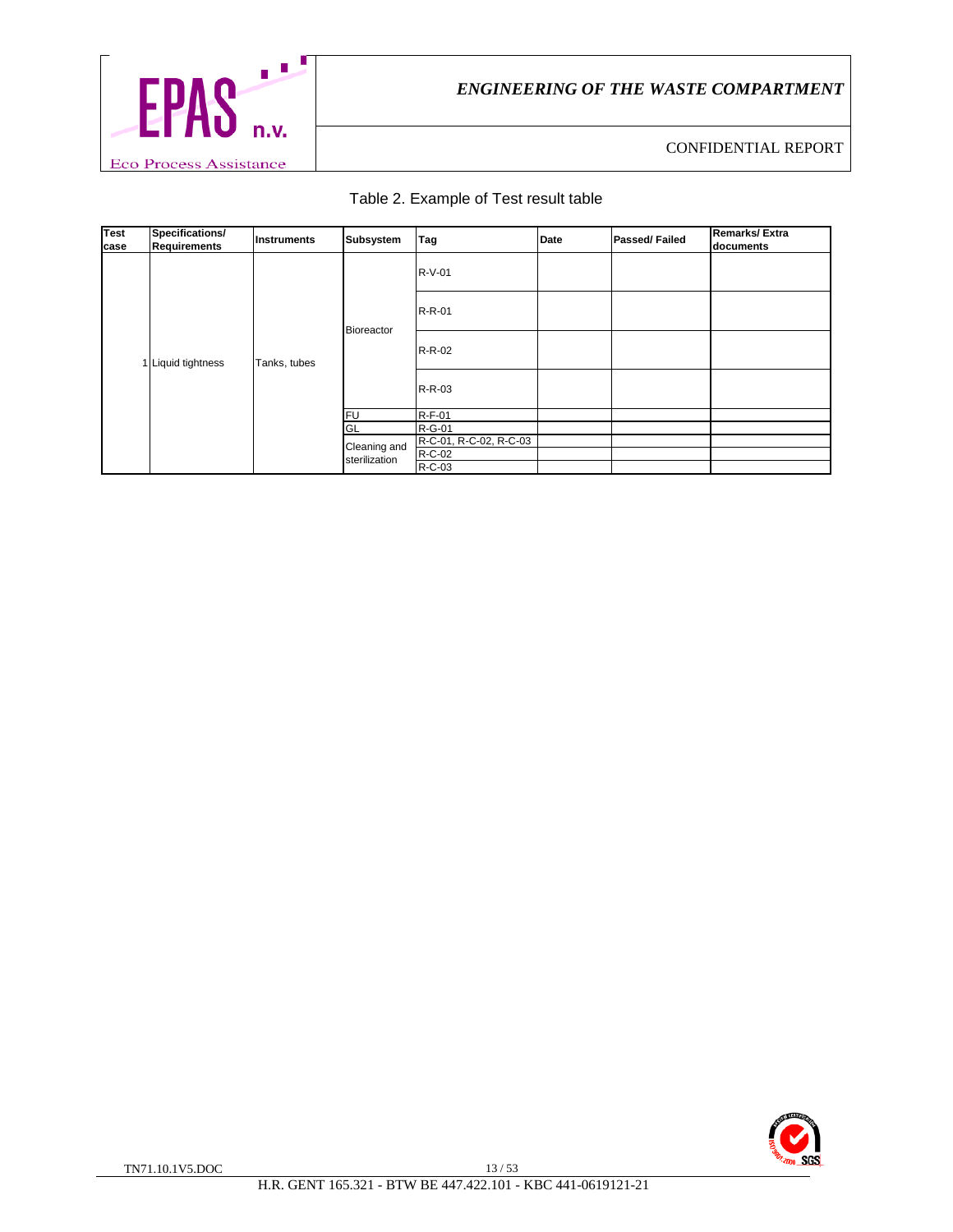



# 3.2 Automation and Control Tests

These tests are also performed independently on the 3 frames, after the hardware tests and when the automation and control functions have been programmed in the PLC. The aim of these tests is to check that the system acts automatically like expected and that the control specifications are respected. The control can be optimised and validated based on these tests.

The control and automated functions are defined by EPAS with support of SHERPA for control procedures. The corresponding test plan and test execution and interpretation will also be performed in interaction between EPAS and SHERPA, which expertise in control will allow to validate the compartment control.

Detailed tests procedures are described in section 4.2.

| <b>Test case Function</b> |                           | Subsystem                                                          | <b>Constraints</b>                   | <b>Acceptable (Test</b><br>pass)                           | <b>Moment</b>              | <b>Duration</b>           | <b>Test</b><br>output |
|---------------------------|---------------------------|--------------------------------------------------------------------|--------------------------------------|------------------------------------------------------------|----------------------------|---------------------------|-----------------------|
|                           |                           |                                                                    | <b>Control tests</b>                 |                                                            |                            |                           |                       |
|                           | Temperature control       | Influent & filtrate tanks                                          | Set point: 4 °C<br>$(0,5<$ T<6)      | $T = 4 °C$ in R-V-01 and IFU and influent<br><b>R-F-01</b> | subunits started           | $4h + 1/day$ Check list   |                       |
|                           |                           | <b>Bioreactor</b>                                                  | Set point: 55°C<br>(54.5 < T < 55.5) | $T = 55 °C$ in R-R-01                                      | After inoculation          | 4h + 1/day Check list     |                       |
|                           | 2 Pressure control        | <b>Bioreactor</b>                                                  |                                      | P constant in R-R-01                                       | After hardware<br>tests GL | $1.5h +$<br>$1$ /day      | <b>Check list</b>     |
|                           | 3 Volume control          | Tanks                                                              |                                      | Constant volume                                            | Subunits started           | $4h + 1$ /day Check list  |                       |
|                           | 4 Gas flow control        | Gas for analysis                                                   | Flow rate $> 1$ L/min                | <b>Constant flow</b>                                       | <b>GL</b> started          | $1.5h +$<br>1/day         | <b>Check list</b>     |
|                           | 5 <sup>DH</sup> control   | Bioreactor R-R-01                                                  | $5,1$ <ph <="" <math="">5,4</ph>     | Constant                                                   | After inoculation          | $ 4h + 1/day $ Check list |                       |
|                           |                           |                                                                    | <b>Safety tests</b>                  |                                                            |                            |                           |                       |
|                           | 6 Pressure safety         | Bioreactor, influent tank,<br>filtrate tank, GL,<br>cleaning tanks | $P200$ mbar                          | Gas is released when PlAfter hardware<br>> set point       | tests                      | 3 times                   | Check list            |
|                           | 7 Level safety            | Level switches in tanks                                            |                                      | Corrective action when<br>level > switch                   | After hardware<br>tests    | 3 times                   | <b>Check list</b>     |
|                           |                           |                                                                    | Other tests                          |                                                            |                            |                           |                       |
|                           | 8 Cleaning procedure      | <b>FU</b>                                                          | without stopping<br>filtration       | Respect of procedure                                       | <b>FU</b> started          | 3 times                   | <b>Check list</b>     |
|                           | 9 Sterilization procedure | <b>FU</b>                                                          | without stopping<br>filtration       | Respect of procedure                                       | <b>FU</b> started          | 3 times                   | <b>Check list</b>     |
|                           | 10 Mixing                 | Influent tank, bioreactor                                          |                                      | Tanks content must be<br>homogenous                        | After tank use<br>started  | 3 times                   | <b>Check list</b>     |

Table 3. Automation and control preliminary test plan

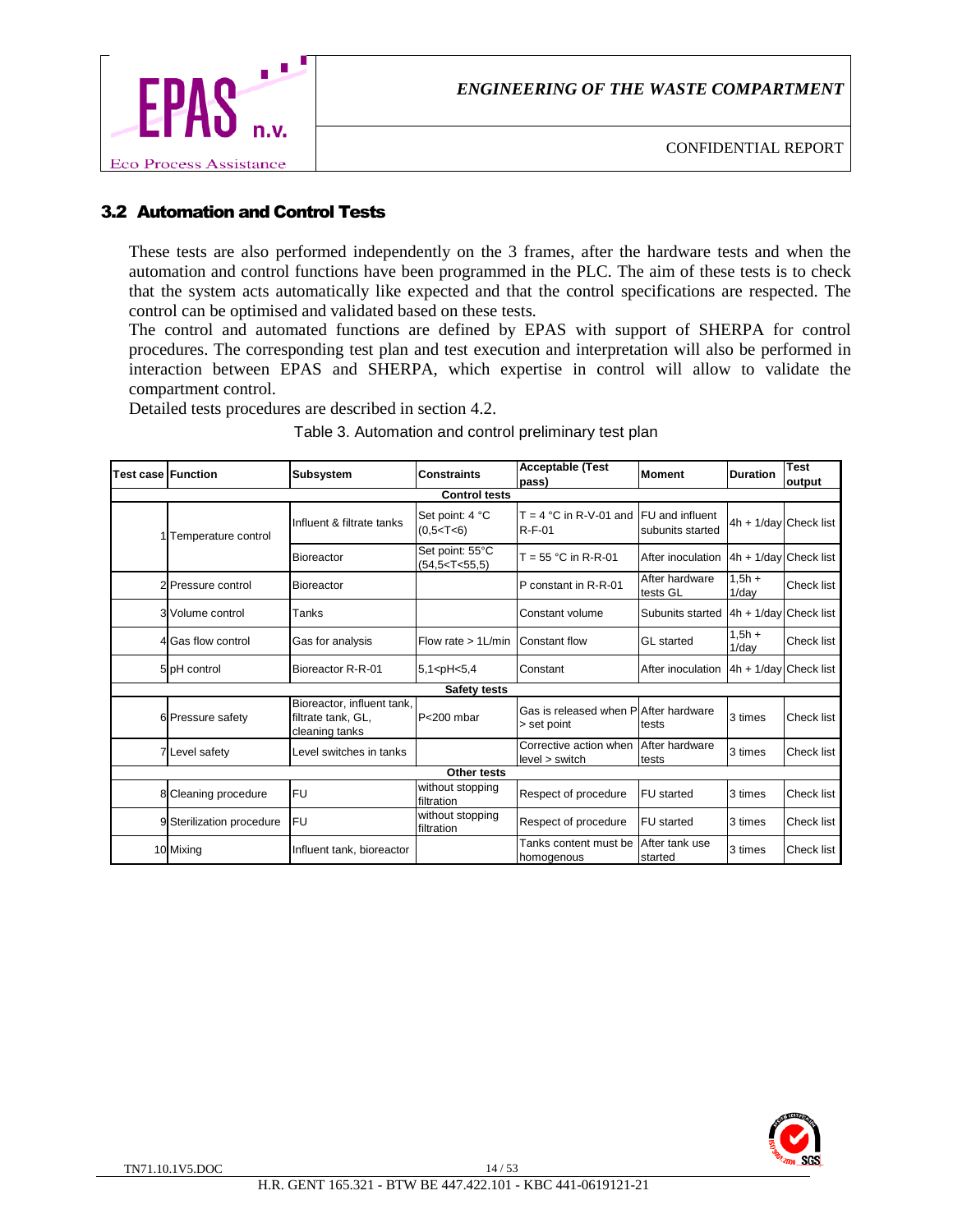

# 3.3 Filtration Unit Tests

Because of its specific requirements, it is proposed to separate the FU tests from the others. The FU will be tested according to its requirements after being integrated in the compartment and tested from the hardware, control and automation point of view. The different tests will be therefore performed simultaneously in the last part of the Life test period. They will concern the following requirements:

- Barrier to bacteria
- Barrier to particles
- Selective products recovery

Detailed tests procedures are described in section 4.3.

| Table 4. Filtration Unit Test Plan |  |
|------------------------------------|--|
|                                    |  |

| <b>Test case</b> | Specifications/<br>Requirements | Subsystem | <b>Constraints</b>                                       | Acceptable (Test pass)                                                                                              | <b>Moment</b>                      | <b>IDuration</b>                              | <b>Test output</b>                                                                                |
|------------------|---------------------------------|-----------|----------------------------------------------------------|---------------------------------------------------------------------------------------------------------------------|------------------------------------|-----------------------------------------------|---------------------------------------------------------------------------------------------------|
|                  | 1 Barrier for bacteria          | lFU       | Production of a sterile as prototype without<br>filtrate | Filtrate sterile for same period<br>sterilization / continuously with<br>sterilization                              | All subunits tested and<br>started | 4 weeks including<br>sterilization procedures | Check list + graphs<br>bacterial count in function of<br>Itime                                    |
|                  | 2 Barrier for particles         | lFU       | Minimize particular<br>material in filtrate              | Proportion of particular COD<br>retained in bioreactor equal or<br>higher to the one obtained at<br>prototype scale | All subunits tested and<br>started | 4 weeks                                       | Check list + graphs<br>particular COD in function<br>of time                                      |
|                  | Selective products<br>recovery  | IFU       | Maximize VFA and<br>filtrate                             | Proportion of products recovery<br>NH4 concentrations in equal or higher to the one<br>obtained at prototype scale  | All subunits tested and<br>started | 4 weeks                                       | Check list + graphs<br><b>IVFA/NH4</b> in filtrate<br>compared to concentrations<br>$\ln R$ -R-01 |

### 3.4 Process Tests

These tests are dedicated to the study of the biological process itself. The compartment requirements as defined in the early phase of the contract are monitored by the complete design of the system, including hardware selection, automation functions, control strategy, and operation. To validate the complete compartment, it is also necessary to check that the requirements are respected at process level. The process tests will moreover allow to define and optimise a tool for operating and following the process for the final user.

The process will be followed through the total life test period, including the following periods:

- inoculation
- growing of inoculum
- stabilization (in batch)
- stabilization (in semi continuous)
- Start up of FU: accumulation of solid matter

The total period will be studied with a specific analysis plan. The test plan will allow to characterize the degradation process, the accumulation due to filtration, the production of VFA, NH4 and CO2, the amounts of minerals and elements... Mass balances will also be calculated.

The results will be compiled in a process database and presented in TN 71.10.2 in the form of graphs showing the evolution of the important process parameters and efficiencies in function of the time. Detailed tests procedures are described in section 4.4.

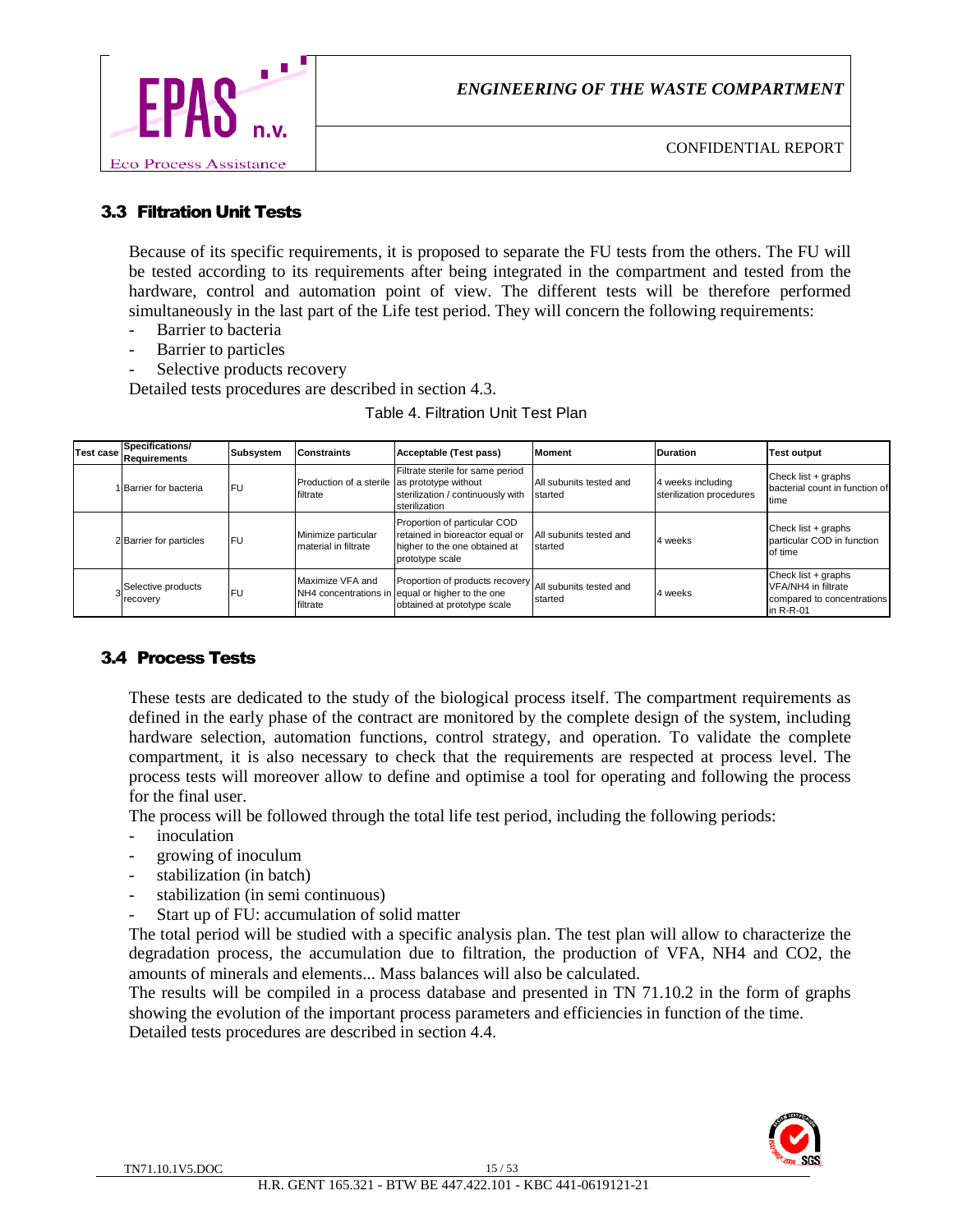

#### Table 5. Process Test Plan

|                                     | Frequency (per week)        |                                           |                           |                         |  |  |  |  |
|-------------------------------------|-----------------------------|-------------------------------------------|---------------------------|-------------------------|--|--|--|--|
|                                     |                             | Period: Growing of inoculum/stabilization |                           |                         |  |  |  |  |
|                                     | <b>Influent</b><br>(/batch) | <b>Reactor</b><br>content                 | <b>Filtrate</b>           | Gas                     |  |  |  |  |
| T                                   | $\mathbf X$                 | $\overline{7}$                            | X                         | $\mathbf X$             |  |  |  |  |
| pH                                  | $\mathbf{1}$                | 7 (on line)<br>3 (off line)               | $\mathbf X$               | $\mathbf X$             |  |  |  |  |
| DM                                  | $\mathbf{1}$                | 3                                         | $\mathbf X$               | $\mathbf X$             |  |  |  |  |
| Ashes                               | $\mathbf{1}$                | 3                                         | $\boldsymbol{\mathrm{X}}$ | $\mathbf X$             |  |  |  |  |
| $\rm EC$                            | $\mathbf{1}$                | $\mathbf{1}$                              | $\mathbf X$               | $\mathbf X$             |  |  |  |  |
| <b>VFA</b>                          | $\mathbf{1}$                | 3                                         | $\overline{X}$            | $\mathbf X$             |  |  |  |  |
| $NH4 + -N$                          | $\mathbf{1}$                | 3                                         | $\mathbf X$               | $\mathbf X$             |  |  |  |  |
| N total                             | $\mathbf{1}$                | $\mathbf{1}$                              | $\overline{X}$            | $\mathbf X$             |  |  |  |  |
| COD total                           | $\mathbf{1}$                | $1/2$ weeks                               | $\overline{X}$            | $\overline{\mathbf{X}}$ |  |  |  |  |
| COD soluble                         | $\mathbf{1}$                | $1/2$ weeks                               | $\mathbf X$               | $\mathbf X$             |  |  |  |  |
| <b>CHONSP</b>                       | $\mathbf X$                 | $\mathbf X$                               | $\mathbf X$               | $\mathbf X$             |  |  |  |  |
| Minerals                            | $\mathbf X$                 | $\mathbf X$                               | $\overline{X}$            | $\mathbf X$             |  |  |  |  |
| $CO_2$ , $CH_4$ , $H_2$ , $O_2$     | X                           | $\mathbf X$                               | X                         | 3                       |  |  |  |  |
| Gas volume                          | $\mathbf X$                 | X                                         | $\mathbf X$               | 7                       |  |  |  |  |
| Influent preparation<br>$1/4$ weeks |                             |                                           |                           |                         |  |  |  |  |
|                                     |                             | Period: with FU & GL                      |                           |                         |  |  |  |  |
|                                     | Influent<br>(/batch)        | Reactor<br>content                        | Filtrate                  | Gas                     |  |  |  |  |

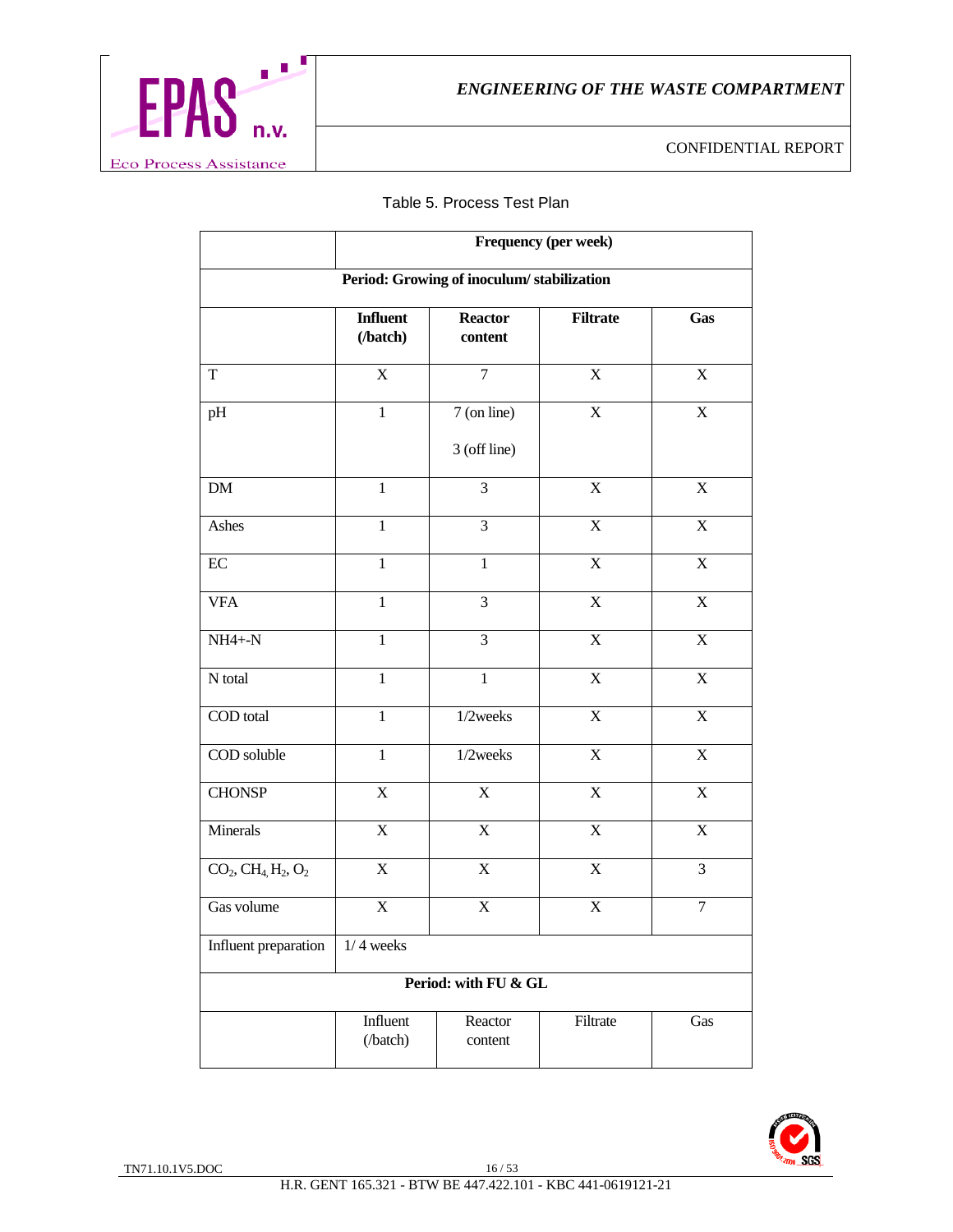

| $\mathbf T$                                                 | $\mathbf X$    | 7 (in R-V-01,<br>R-R-01, R-F-<br>01) | $\overline{7}$ | X            |
|-------------------------------------------------------------|----------------|--------------------------------------|----------------|--------------|
| pH                                                          | $\overline{1}$ | 7 (on-line)<br>3 (off line)          | 3 (off line)   | $\mathbf X$  |
| ${\rm DM}$                                                  | $\mathbf{1}$   | $\overline{2}$                       | $\overline{2}$ | X            |
| Ashes                                                       | 1              | $\overline{c}$                       | $\mathfrak 2$  | X            |
| EC                                                          | $\mathbf{1}$   | $\mathbf{1}$                         | 3              | $\mathbf X$  |
| <b>VFA</b>                                                  | $\mathbf{1}$   | 3                                    | $\mathfrak{Z}$ | $\mathbf X$  |
| $NH4 + -N$                                                  | $\mathbf{1}$   | 3                                    | 3              | X            |
| N total                                                     | 1              | 1                                    | 3              | X            |
| COD total                                                   | $\mathbf{1}$   | 1/2weeks                             | $\overline{c}$ | X            |
| COD soluble                                                 | $\mathbf{1}$   | 1/2weeks                             | $\overline{2}$ | $\mathbf X$  |
| <b>CHONSP</b>                                               | 2 (in total)   | 2 (in total)                         | 2 (in total)   | X            |
| Fibres                                                      | 2 (in total)   | 2 (in total)                         | 2 (in total)   | X            |
| Minerals (Ag, As,<br>Cd, Cr, Cu, Pb, Ni,<br>Zn, Hg, Ca, Na) | 2 (in total)   | 2 (in total)                         | 2 (in total)   | X            |
| CO <sub>2</sub> , CH <sub>4</sub>                           |                |                                      |                | 7 (on-line)  |
| $H_2$ , $O_2$                                               |                |                                      |                | 3 (off-line) |
| $H_2S$                                                      |                |                                      |                | 1 (off-line) |
| Gas volume                                                  |                |                                      |                | 7 (on-line)  |
| Influent preparation                                        |                |                                      | $1$ /week      |              |

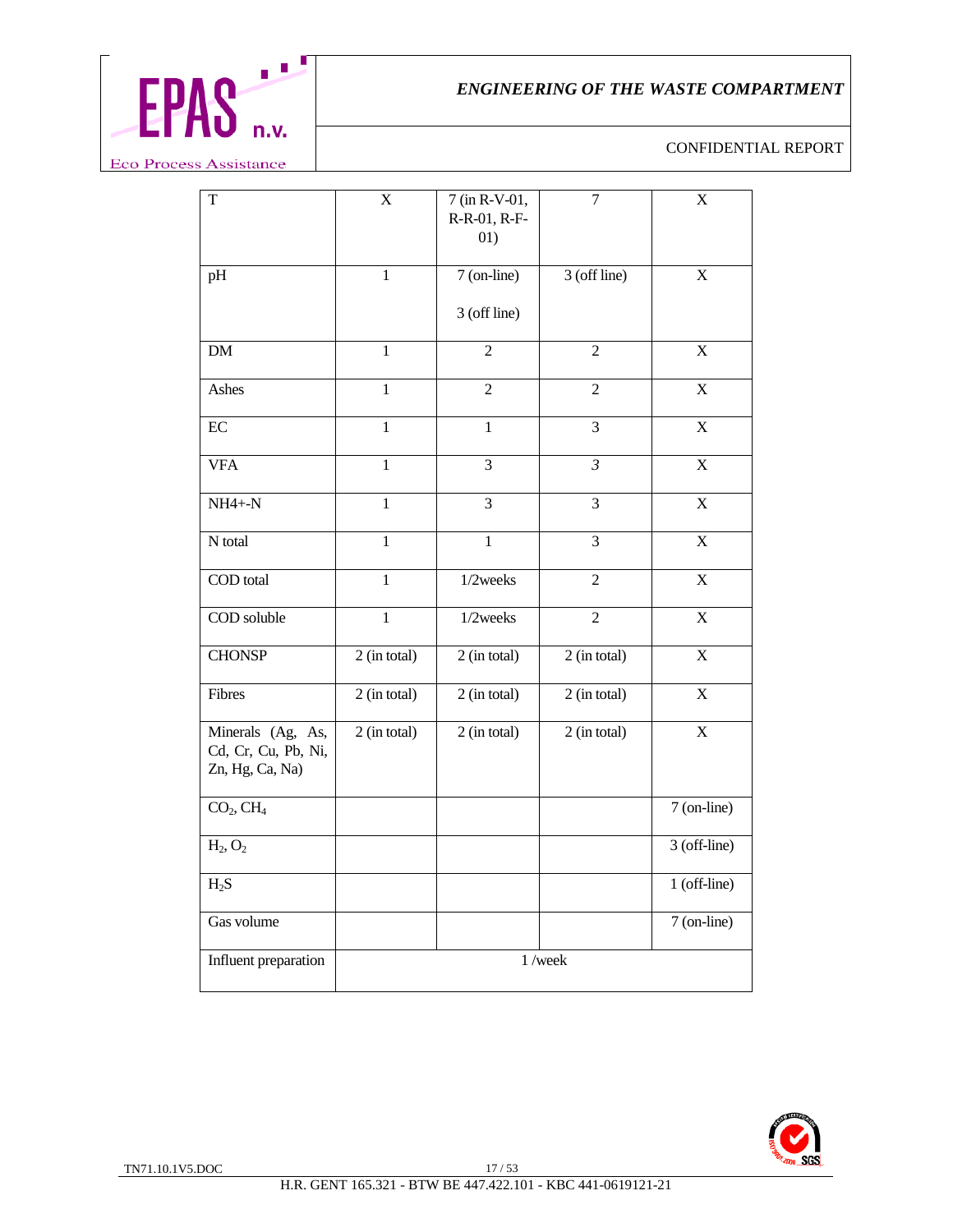

# 4. Test Procedures

The following section presents the procedures of the tests defined in the test plan. Objectives, conditions and output of the tests are also recapitulated.

# 4.1 Hardware tests

The following section presents the procedures to be used for the Hardware tests. The tests results will be compiled and presented in TN71.10.2.

| <b>Test Case</b>         |                                                                                           |
|--------------------------|-------------------------------------------------------------------------------------------|
| Specification/           | Liquid tightness (tanks, tubes)                                                           |
| <b>Requirement</b>       |                                                                                           |
| <b>Tags</b>              | R-V-01, V-V-01, V-V-04, TS-V-01, LS-V-02, V-V-05, V-V-09, PS-V-01, V-V-06, V-V-07,        |
|                          | V-V-08, BL-V-01, No-C-01, LS-V-01, V-V-03                                                 |
|                          | R-R01, PS-R-02, LS-R-02, TS-R-01, pHS-R-01, pHS-R-02, V-R-01, V-R-02, V-R-03, V-R-        |
|                          | 08, V-R-20, V-R-09, V-R-10, V-R-13, V-R-14, V-R-16, V-R-11, V-R-15, V-R-17, V-R-05,       |
|                          | No-C-02, V-R-04, BL-R-01, PS-R-01, V-R-07, V-R-06, V-R-19, V-R-18, LS-R-01                |
|                          | R-R-02: PMP-R-01                                                                          |
|                          | R-R-03, PMP-R-02                                                                          |
|                          | R-F-01LS-F-02, V-S-08, V-F-10, V-G-21, TS-F-01, LS-F-01, V-F-12, LS-F-03, No-C-03         |
|                          | R-G-01, V-G-26, V-G-05, V-G-06, LS-G-01, PI-G-01, PS-G-01                                 |
|                          | R-C-01, V-C-10, PMP-C-01, LS-C-02, LS-C-01, V-C-11, V-C-08, V-C-09                        |
|                          | R-C-02, PMP-C-03, V-C-05, V-C-06, TS-C-01, LS-C-04, LS-C-03, V-C-07<br>$\blacksquare$     |
|                          | R-C-03, PMP-C-02                                                                          |
| <b>Moment / Duration</b> | The test will be performed during 24 hours after delivery and integration of each frame.  |
| <b>Test objective</b>    | The test must allow to check the liquid tightness of the tanks.                           |
| <b>Test procedure</b>    | Close the tested tank (valves, sensors)<br>1.                                             |
|                          | Fill the tank with water up to the maximum liquid level it can contain<br>2.              |
|                          | Flush pressurized air up to a pressure of 2 bar (for R-R-01, R-V-01, R-F-01, R-G-01<br>3. |
|                          | and $R-G-02$ )                                                                            |
|                          | Then let the tank for 24 h and control regularly the presence or absence of liquid<br>4.  |
|                          | leakages.                                                                                 |
| Acceptable               | (Test Total absence of leakage after 24 h.                                                |
| pass)                    |                                                                                           |
| <b>Test output</b>       | Check table                                                                               |

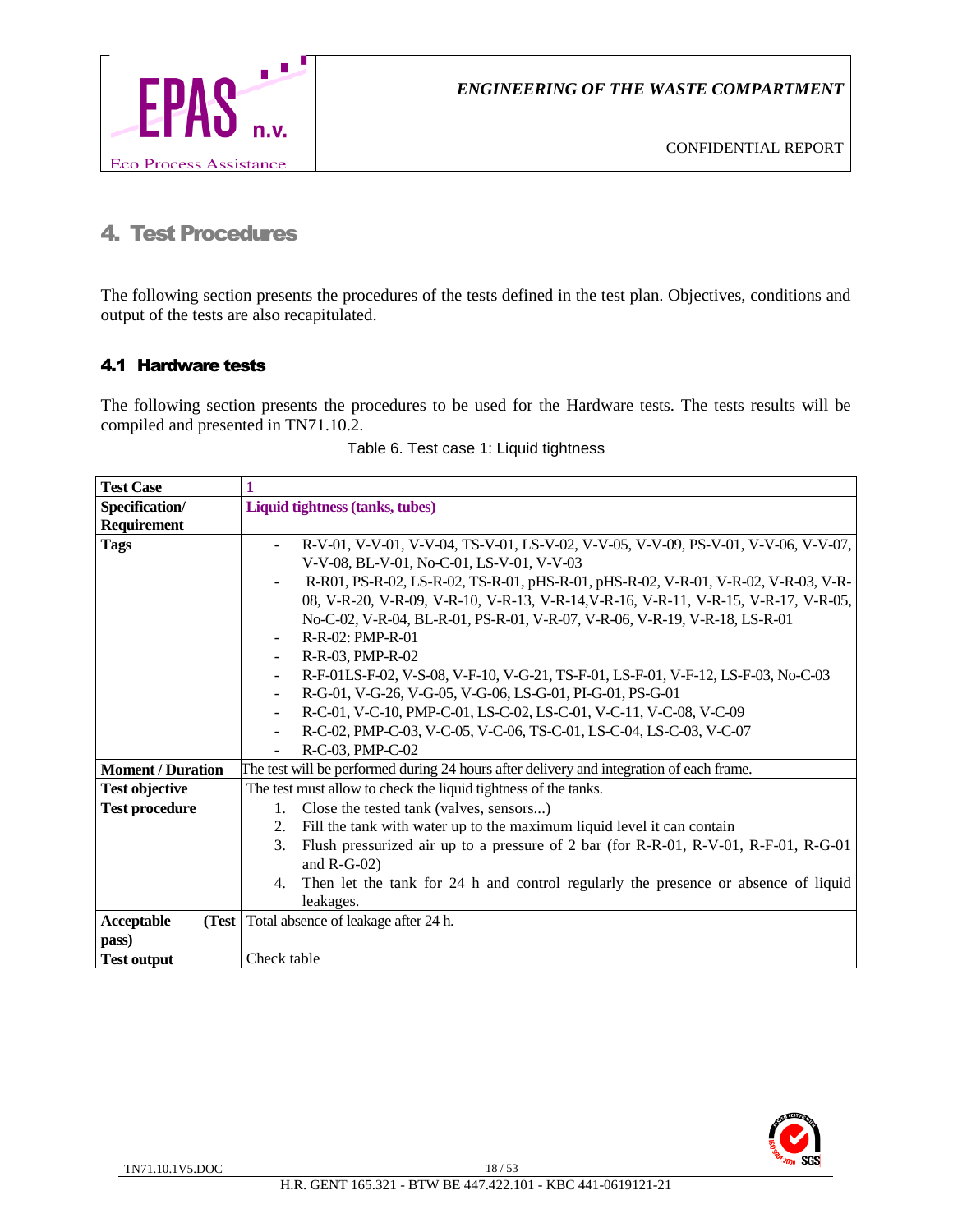

# Table 7. Test case 2: Gas tightness

| <b>Test Case</b>         |                                                                                                                          |  |
|--------------------------|--------------------------------------------------------------------------------------------------------------------------|--|
| Specification/           | Gas tightness (tanks, tubes GL)                                                                                          |  |
| Requirement              |                                                                                                                          |  |
| <b>Tags</b>              | R-V-01, V-V-01, V-V-04, TS-V-01, LS-V-02, V-V-05, V-V-09, PS-V-01, V-V-06, V-V-07,                                       |  |
|                          | V-V-08, BL-V-01, No-C-01, LS-V-01, V-V-03                                                                                |  |
|                          | R-R01, PS-R-02, LS-R-02, TS-R-01, pHS-R-01, pHS-R-02, V-R-01, V-R-02, V-R-03, V-R-                                       |  |
|                          | 08, V-R-20, V-R-09, V-R-10, V-R-13, V-R-14, V-R-16, V-R-11, V-R-15, V-R-17, V-R-05,                                      |  |
|                          | No-C-02, V-R-04, BL-R-01, PS-R-01, V-R-07, V-R-06, V-R-19, V-R-18, LS-R-01                                               |  |
|                          |                                                                                                                          |  |
|                          | R-F-01, LS-F-02, V-S-08, V-F-10, V-G-21, TS-F-01, LS-F-01, V-F-12, LS-F-03, No-C-03                                      |  |
|                          | R-G-01, V-G-26, V-G-05, V-G-06, LS-G-01, PI-G-01, PS-G-01                                                                |  |
|                          | R-G-02, V-G-07, PS-G-04, TS-G-01                                                                                         |  |
| <b>Moment / Duration</b> | The test will be performed during 24 hours after delivery and integration of each frame.                                 |  |
| <b>Test objective</b>    | The test must allow to check the gas tightness of the tanks.                                                             |  |
| <b>Test procedure</b>    | Close completely the tested tank (valves, sensors)<br>1.                                                                 |  |
|                          | Flush pressurized air inside the tank (while following the inside pressure) up to around<br>2.                           |  |
|                          | 2 bar                                                                                                                    |  |
|                          | Then let the tank for 24 h and control regularly the pressure inside<br>3.                                               |  |
| <b>Acceptable</b>        | <b>(Test</b> ) Total absence of leakage: the inside pressure after 24 h must be the same as the initial inside pressure. |  |
| pass)                    |                                                                                                                          |  |
| <b>Test output</b>       | Check table                                                                                                              |  |

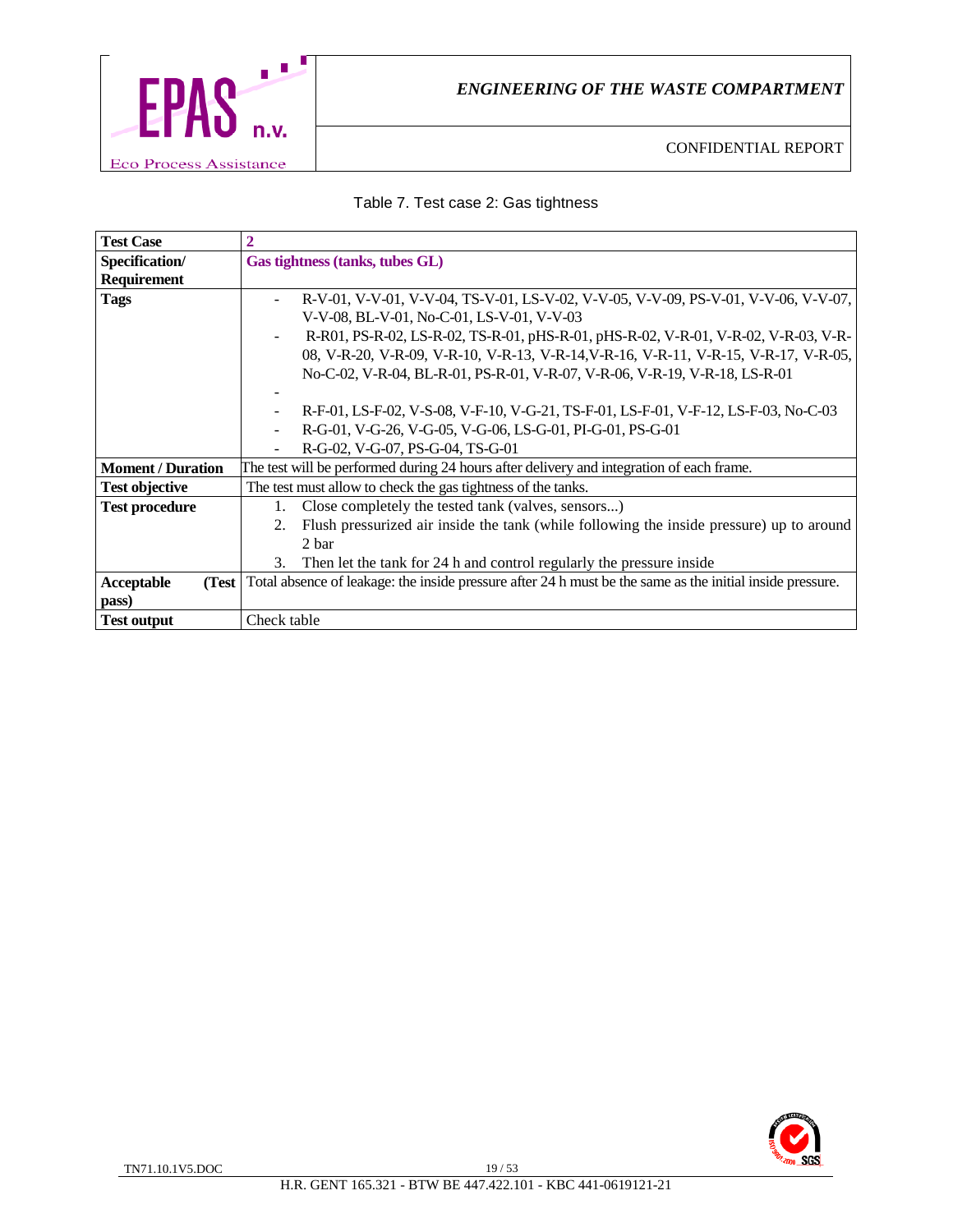

#### Table 8. Test case 3: Correct on-line measurement

| <b>Test Case</b>         | 3                                                                                                                |
|--------------------------|------------------------------------------------------------------------------------------------------------------|
| Specification/           | <b>Correct on-line measurement</b>                                                                               |
| Requirement              |                                                                                                                  |
| <b>Moment / Duration</b> | The test will be performed after delivery and integration of each frame.                                         |
| <b>Test objective</b>    | The test must allow to check that the sensors give correct measurements.                                         |
| <b>Tags</b>              | LS-V-01, PI-V-01 PS-V-01, PS-V-02, PS-V-03, TS-V-01, LS-R-01, LS-R-02, LS-R-03, pHS-R-01,                        |
|                          | pHS-R-02, PS-R-01, PS-R-02, TS-R-01, TS-R-02, FS-F-01, LS-F-01, LS-F-02, LS-F-03, PS-F-01, PS-                   |
|                          | F-02, PS-F-03, PS-F-04, PS-F-05, PS-F-06, PS-F-07, SS-F-01, TS-F-01, TS-F-02, A-G-01, A-G-02,                    |
|                          | FS-G-01, FS-G-03, FS-G-04, FI-G-01, FI-G-02, FI-G-03, PI-G-01, PS-G-01, PS-G-02,PS-G-03, PI-C,                   |
|                          | TS-C-01                                                                                                          |
| <b>Test procedure</b>    | 1 <sub>1</sub><br>Pressure sensors:                                                                              |
|                          | No calibration is required (already performed before delivery)                                                   |
|                          | The pressure is measured by several sensors in the system, and double check can                                  |
|                          | therefore easily be done                                                                                         |
|                          | Temperature sensors: double check with a portable temperature analyser<br>2.                                     |
|                          | pH sensors:<br>3.                                                                                                |
|                          | initial calibration procedure following manual, with 2 standard solutions at pH 4 and 7                          |
|                          | double check with a portable pH probe off-line on a sample of the bioreactor<br>$\overline{\phantom{a}}$         |
|                          | double check: the pH is measured by 2 different probes in the bioreactor<br>$\overline{\phantom{a}}$             |
|                          | Flow sensors: see test 5<br>4.                                                                                   |
|                          | SS sensor: initial calibration procedure following manual<br>5.                                                  |
|                          | Gas analysers:<br>6.                                                                                             |
|                          | initial calibration procedure following manual                                                                   |
|                          | double check with portable infra-red analyser (for CO2 and CH4) off line on a sample<br>$\overline{\phantom{a}}$ |
|                          | of the gas phase of the bioreactor                                                                               |
|                          |                                                                                                                  |
| Acceptable               | (Test It is determined by the specific manual of each sensor.                                                    |
| pass)                    |                                                                                                                  |
| <b>Test output</b>       | Check table                                                                                                      |

Table 9. Test case 4: Correct volume measurement

| <b>Test Case</b>         |                                                                                                         |  |
|--------------------------|---------------------------------------------------------------------------------------------------------|--|
| Specification/           | Correct volume measurement (tanks)                                                                      |  |
| <b>Requirement</b>       |                                                                                                         |  |
| Tags                     | R-V-01, R-R01, R-F-01, R-C-01, R-C-02,                                                                  |  |
| <b>Moment / Duration</b> | The test will be performed after delivery and integration of each frame. Also after tests $1, 2 \& 3$ . |  |
| <b>Test objective</b>    | The test must allow to provide a correct liquid volume measurement in the tanks.                        |  |
| <b>Test procedure</b>    | Let one valve open so that the pressure inside the tank is atmospheric pressure.                        |  |
|                          | Fill the tank with water, litre per litre, up to its maximum capacity.<br>2.                            |  |
|                          | After each litre filled, report the pressures measured at the 3 different levels of the tank:<br>3.     |  |
|                          | 4. Plot the calibration curve $P_{liq} = aV + b$                                                        |  |
|                          | The volume must be corrected with the differential gas pressure in the tank, using the<br>5.            |  |
|                          | following formula:                                                                                      |  |

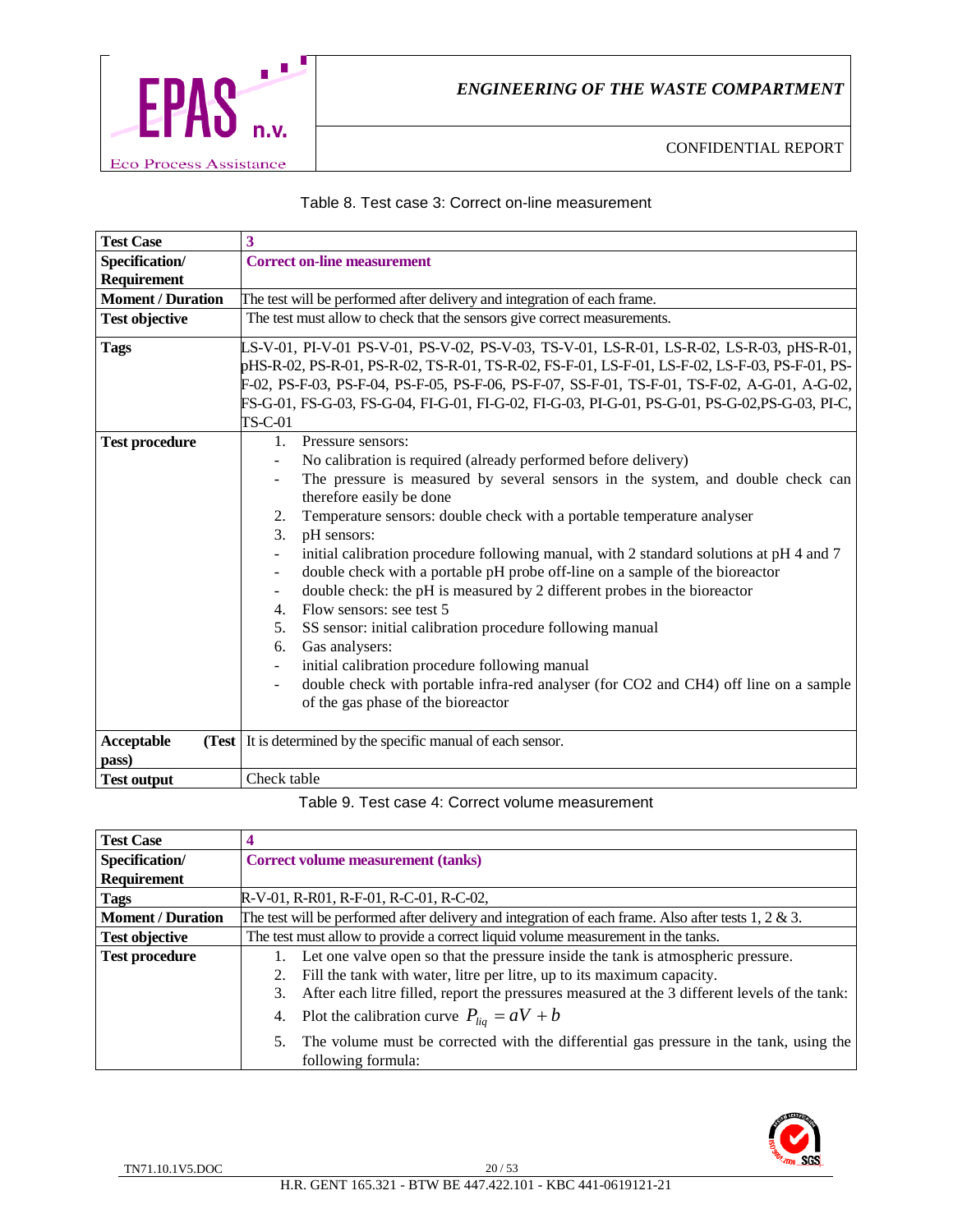

|                            | $V = (P_{liq} - P_{gas}) \times \frac{1}{a} + \frac{b}{a}$<br>Where $P_{liq}$ = pressure in liquid phase<br>$P_{gas}$ = pressure in gas phase<br>$V =$ volume |
|----------------------------|---------------------------------------------------------------------------------------------------------------------------------------------------------------|
| <b>Acceptable</b><br>(Test | Establishment of a linear calibration curve and equation                                                                                                      |
| pass)                      |                                                                                                                                                               |
| Test output                | Check table and calibration curve                                                                                                                             |

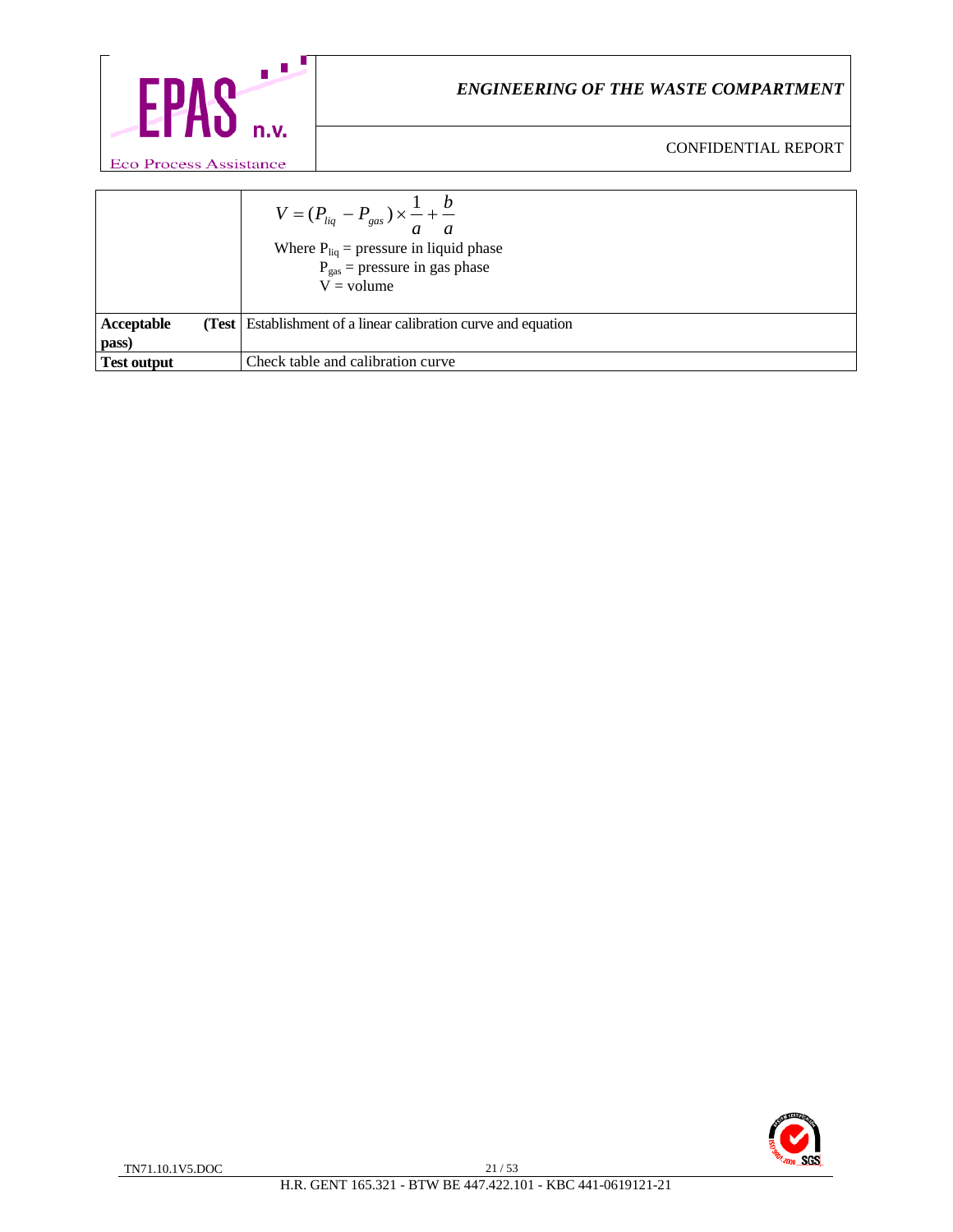

#### Table 10. Test case 5: Correct flows

| <b>Test Case</b>         | 5                                                                                             |  |
|--------------------------|-----------------------------------------------------------------------------------------------|--|
| Specification/           | <b>Correct flows (pumps)</b>                                                                  |  |
| Requirement              |                                                                                               |  |
| <b>Moment / Duration</b> | The test will be performed after tests $1, 2, 3, 4$ .                                         |  |
| <b>Test objective</b>    | The test must allow to provide set points for correct gas and liquid flows                    |  |
| <b>Tags</b>              | Liquid pumps: PMP-V-01, PMP-V-02, PMP-R-01, PMP-R-02, PMP-R-03, PMP-F-01, PMP-F-02,           |  |
|                          | PMP-F-05, PMP-G-03, PMP-G-04, PMP-C-01, PMP-C02, PMP-C-03                                     |  |
| <b>Test procedure</b>    | Fill the tank at inlet of the pump<br>1.                                                      |  |
|                          | Start the pump at the expected settings and report the volume pumped in function of the<br>2. |  |
|                          | time.                                                                                         |  |
|                          | 3.<br>Determine the right set point(s) based this function.                                   |  |
| <b>Tags</b>              | Gas pumps: PMP-G-01, PMP-G-02, pressure regulators                                            |  |
| <b>Test procedure</b>    | Flush some nitrogen gas in the loop of the tested pump<br>1.                                  |  |
|                          | Check flows on flow indicators<br>$2_{-}$                                                     |  |
|                          | Determine manually the right set points.<br>3.                                                |  |
| Acceptable<br>(Test)     | The expected flow is obtained.                                                                |  |
| pass)                    |                                                                                               |  |
| <b>Test output</b>       | Check table, list of set points.                                                              |  |

# Table 11. Test case 6: Correct 3-way valves position

| <b>Test Case</b>         | n                                                                                               |  |
|--------------------------|-------------------------------------------------------------------------------------------------|--|
| Specification/           | <b>Correct 3-way valves position</b>                                                            |  |
| <b>Requirement</b>       |                                                                                                 |  |
| <b>Tags</b>              | V-V-03, V-V-04, V-F-02, V-F-03, V-F-04, V-F-05, V-F-07, V-F-08, V-F-14, V-F-15, V-F-16, V-F-17, |  |
|                          | V-F-18, V-G-01, V-G-02, V-G-03, V-C-12, V-C-13, V-C-14, V-C-15, V-C-16, V-C-17, V-C-18, V-C-    |  |
|                          | 19, V-S-02, V-S-03, V-S-04, V-S-05, V-S-06, V-S-07, V-S-08                                      |  |
| <b>Moment / Duration</b> | The test will be performed during the construction phase of each frame.                         |  |
| <b>Test objective</b>    | The test must allow to check that all 3-way valves are correctly positioned.                    |  |
| <b>Test procedure</b>    | Establish tables with the right positions of the valves (based on P&ID drawing) (see            |  |
|                          | example in addendum in section 6)                                                               |  |
|                          | Check visually at constructor's site that the valves are in their right position.<br>2.         |  |
|                          | 3.                                                                                              |  |
| Acceptable<br>(Test      | The valves are in the right position.                                                           |  |
| pass)                    |                                                                                                 |  |
| <b>Test output</b>       | Check table                                                                                     |  |

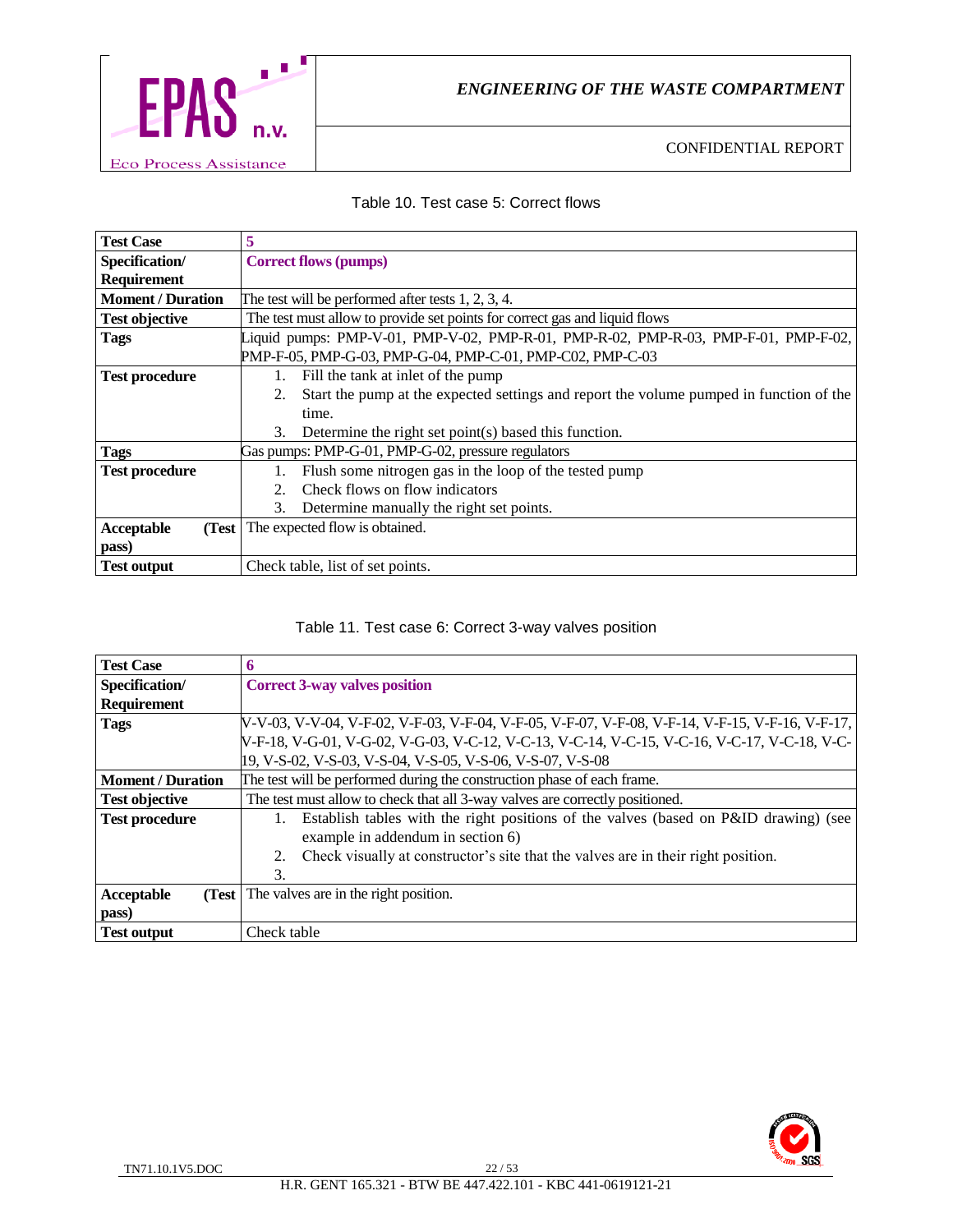

# 4.2 Automation and Control tests

#### **4.2.1. Control tests**

The objective of the study is to analyse the level 0 control behaviour for the waste compartment. For this, it is necessary to apply tests during normal functioning of the pilot. Each test requires therefore that the corresponding sub-unit is in operation. The tests will be performed in the real operation conditions, meaning with the inoculum.

Two possible ways of tests are possible:

1. Open loop test if no control is implemented In this case the test signal is applied on manipulated variables of the process



2. Closed loop test for the existing controllers. In this case the test signal is applied on the set point(s) of the controller.



Additional tests will be performed to check the safety procedures and Filtration procedures (cleaning, sterilization). There are no specific control loops in the Filtration Unit.

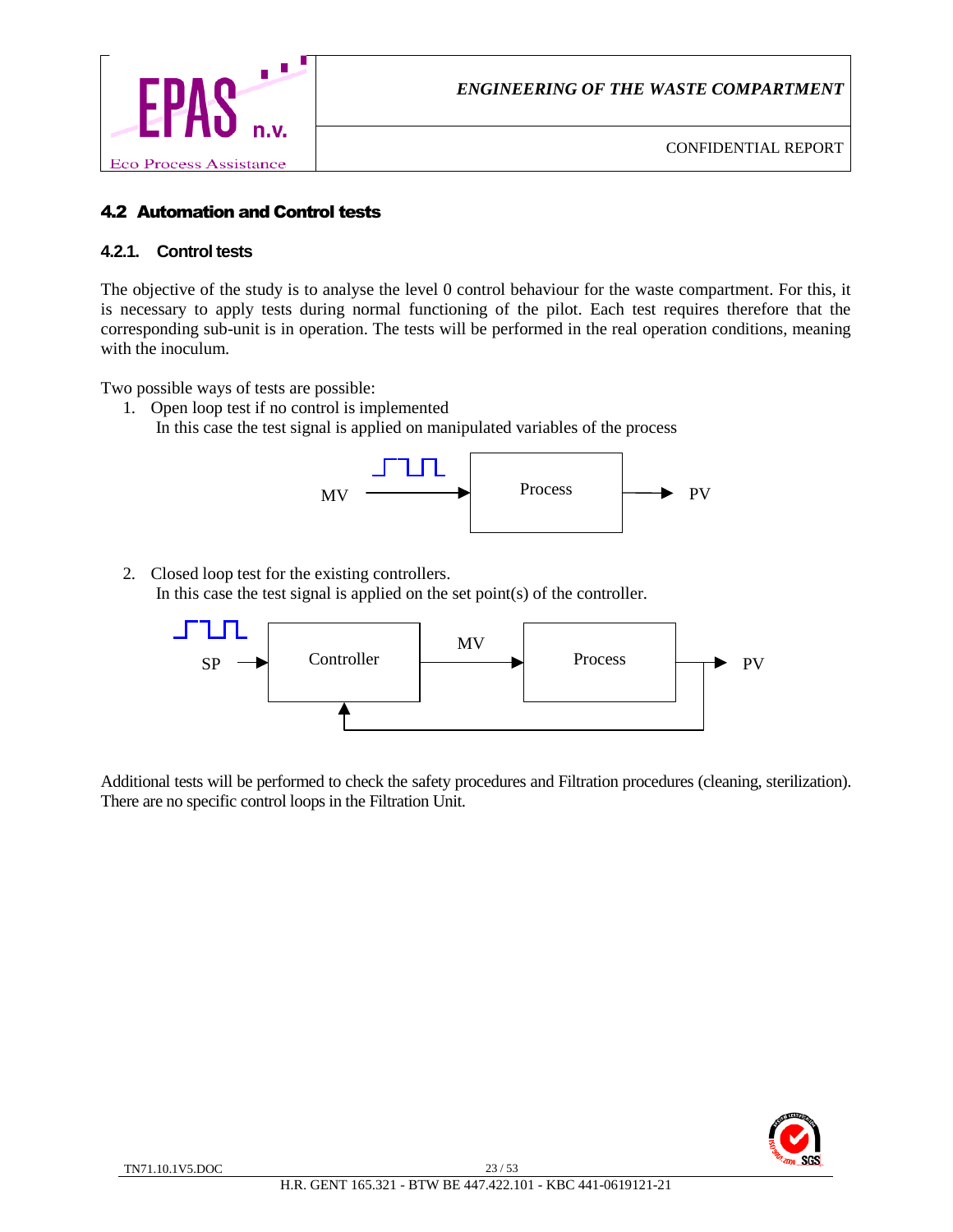



| <b>Test Case</b>                                                                                                                                                                                                                                                                                                                                                                                                                                            | 1.1                                                                                                                                                                                                                                                             |
|-------------------------------------------------------------------------------------------------------------------------------------------------------------------------------------------------------------------------------------------------------------------------------------------------------------------------------------------------------------------------------------------------------------------------------------------------------------|-----------------------------------------------------------------------------------------------------------------------------------------------------------------------------------------------------------------------------------------------------------------|
| <b>Requirement</b>                                                                                                                                                                                                                                                                                                                                                                                                                                          | <b>Temperature control in influent and effluent tanks</b>                                                                                                                                                                                                       |
| <b>Control</b><br>specification                                                                                                                                                                                                                                                                                                                                                                                                                             | Set point and constraints<br>1.<br>Set point $\approx 4$ °C<br>$\Box$<br>Min constraint = $0.5$ °C<br>$\overline{a}$<br>2.<br>Actuators and manipulated variables<br>Only the cooler can be steered on/off.<br>$\overline{\phantom{a}}$<br>3.<br><b>Sensors</b> |
|                                                                                                                                                                                                                                                                                                                                                                                                                                                             | Both temperatures are measured: TS-V-01 and TS-F-01.<br>Disturbances<br>4.<br>The temperature of the incoming products.                                                                                                                                         |
| <b>Tags</b>                                                                                                                                                                                                                                                                                                                                                                                                                                                 | TS-V-01, TS-F-01, TS-F-02, PMP-V-02, HX-V-01                                                                                                                                                                                                                    |
| <b>TS-V-01</b><br>set point                                                                                                                                                                                                                                                                                                                                                                                                                                 | Influent<br>Influent<br><b>PMP-V-02</b><br>tank<br>T reg<br>$\degree$ 50 $\degree$ C<br>$T = 4 °C$<br>$R-V-01$<br>from bioreactor<br>$V = 70 L$<br>= .<br>TS-V-01<br>↑<br>Effluent                                                                              |
| <b>TS-F-01</b><br>set point                                                                                                                                                                                                                                                                                                                                                                                                                                 | <b>TS-V-01</b><br>double jacket<br>vessel<br>measure<br>to bioreactor<br>$R-F-01$<br>$T = 4 °C$<br>$TS-F-01$<br>$\bullet$<br>$V = 20 L$<br>Effluent<br><b>PMP-V-02</b><br>double jacket<br>$PMP-F-04$<br>T reg<br>↑<br>$TS-F-01$<br>measure                     |
| 23666<br>The same cooling fluid (glycol water) is<br>used for both systems. The double<br>$2^{\circ}C$<br>Cold fluid<br>jackets of the two vessels are put in<br>generator<br>series.<br>There is only one pump: PMP-V-02.<br>Volume Influent tank = $70 L$<br>This pump runs constantly and cannot<br>The influent tank can be filled once a week with 70 L at ambient<br>be steered by the PLC. Only the cooler<br>temperature.<br>can be steered on/off. |                                                                                                                                                                                                                                                                 |
| <b>Moment</b>                                                                                                                                                                                                                                                                                                                                                                                                                                               | The test will be performed when the control is already working. Test duration : 4 h                                                                                                                                                                             |
| <b>Duration</b>                                                                                                                                                                                                                                                                                                                                                                                                                                             |                                                                                                                                                                                                                                                                 |
| <b>Test objective</b>                                                                                                                                                                                                                                                                                                                                                                                                                                       | The upward steps (last two hours) will show the influence of the thermal losses.                                                                                                                                                                                |
| <b>Test procedure</b>                                                                                                                                                                                                                                                                                                                                                                                                                                       | Protocol Test: Step change of the set points<br>Conditions of tests:<br>1.<br>No influent injected into the bio reactor.<br>$\overline{a}$<br>Nominal conditions for the tanks.                                                                                 |

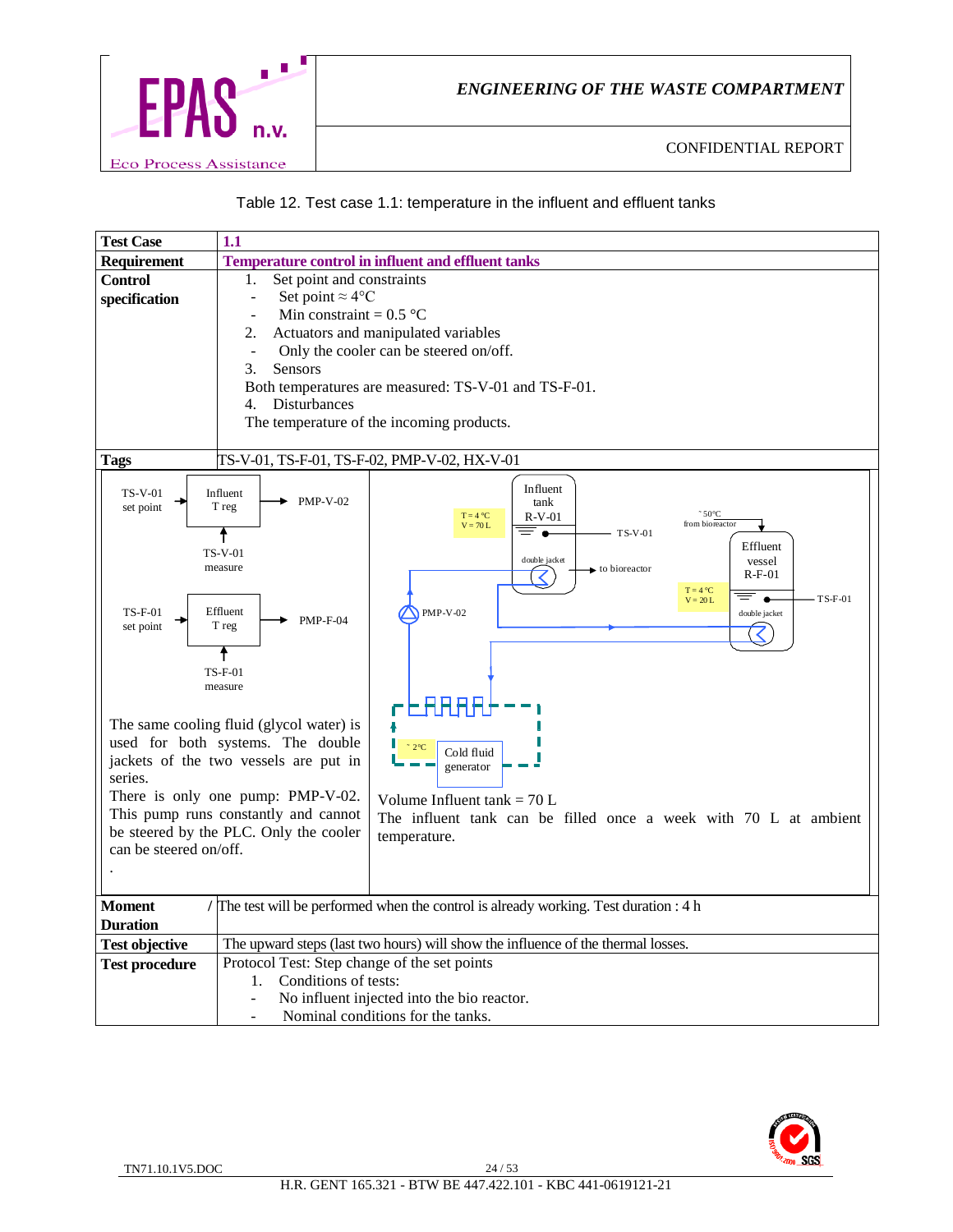



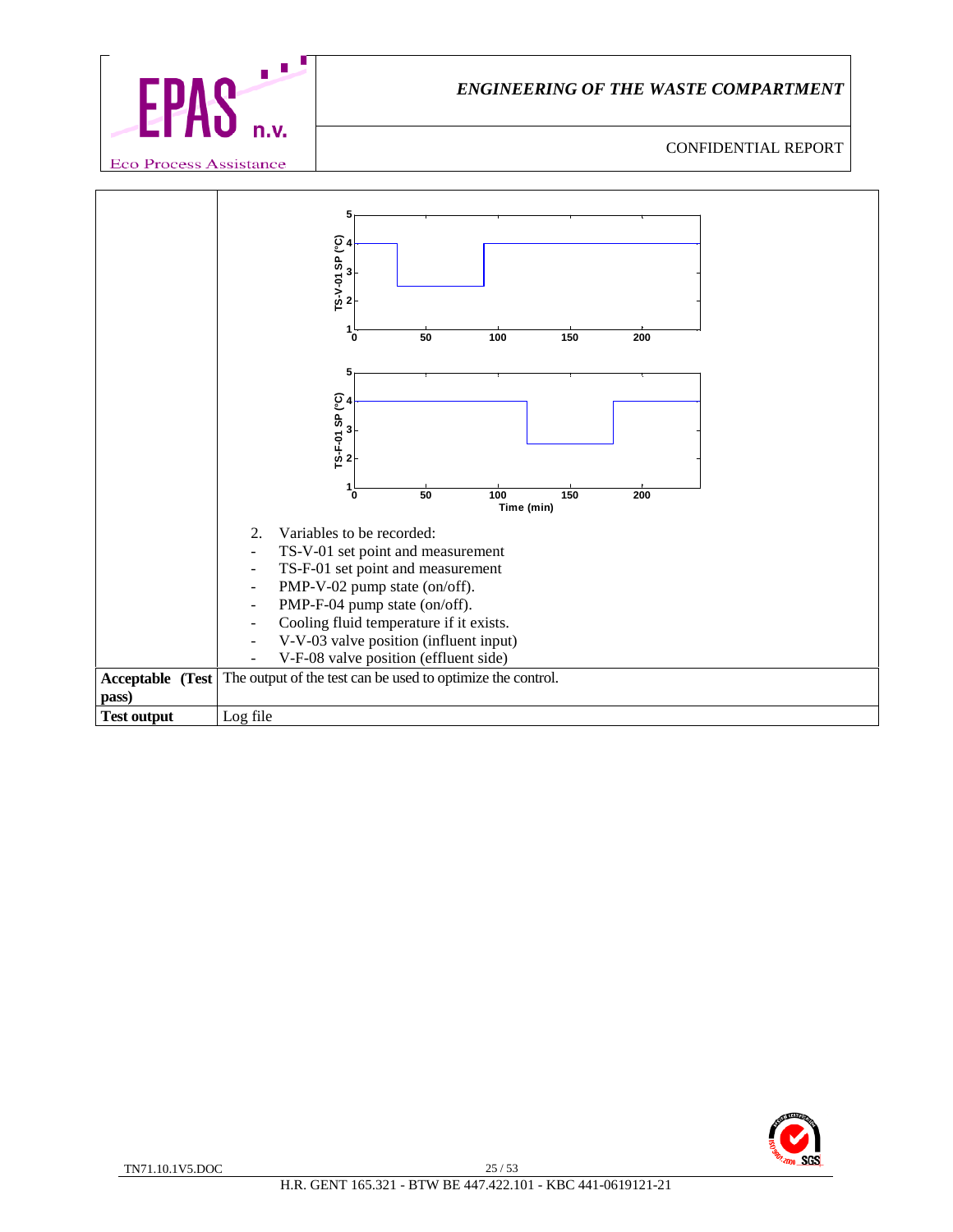



| <b>Test Case</b>      | 1.2                                                                                                                                 |
|-----------------------|-------------------------------------------------------------------------------------------------------------------------------------|
| Requirement           | <b>Temperature control in bioreactor</b>                                                                                            |
| <b>Control</b>        | Set point and constraints<br>1.                                                                                                     |
| specifications        | Max constraint = $60^{\circ}$ C<br>$\overline{\phantom{a}}$                                                                         |
|                       | Steady state set point = $55 \pm 0.5$ °C                                                                                            |
|                       | Start-up set point = ramp from 20 to 55 $\degree$ C (max ramp to be defined)<br>$\overline{\phantom{a}}$                            |
|                       | Actuators and manipulated variables<br>2.                                                                                           |
|                       | Heating via hot fluid (water):                                                                                                      |
|                       | The temperature of the hot fluid ( $\approx 70$ °C in steady state condition) is controlled by an<br>$\circ$<br>electric resistance |
|                       | Its flow rate is constant                                                                                                           |
|                       | $\circ$<br>No cooling device.<br>$\circ$                                                                                            |
|                       | Sensors<br>3.                                                                                                                       |
|                       | The temperature in the bioreactor is measured: TS-R-01.                                                                             |
|                       | The temperature of the warm water bath is measured: TS-R-02<br>$\overline{\phantom{a}}$                                             |
|                       | Disturbances<br>4.                                                                                                                  |
|                       | Temperature of the influent product ( $\approx$ 4 °C) which is fed semi-continuously<br>$\overline{\phantom{a}}$                    |
|                       | Temperature of the recirculation product from filtration<br>$\overline{\phantom{a}}$                                                |
|                       | Fluctuation of the ambient temperature<br>$\overline{\phantom{a}}$                                                                  |
|                       | Thermal losses<br>Current control strategy                                                                                          |
|                       | 5.<br>A cascaded loop strategy is implemented in PLC Quantum (concept language):                                                    |
|                       |                                                                                                                                     |
|                       | <b>TS-R-02</b>                                                                                                                      |
|                       | Master<br>Slave<br><b>TS-R-01</b><br>set point<br>Pelec                                                                             |
|                       | set point<br>reg<br>reg                                                                                                             |
|                       |                                                                                                                                     |
|                       |                                                                                                                                     |
|                       | <b>TS-R-01</b><br><b>TS-R-02</b>                                                                                                    |
|                       | measure<br>measure                                                                                                                  |
| <b>Tags</b>           | TS-R-01, TS-R-02, PMP-R-03, HX-R-01                                                                                                 |
|                       | <b>TS-R-02</b>                                                                                                                      |
| <b>TS-R-01</b>        | Bioreactor<br>Master<br>Slave<br>set point<br>Pelec                                                                                 |
| set point             | reg<br>reg                                                                                                                          |
|                       | $\equiv$                                                                                                                            |
|                       | $- TS-R-01$<br>$TS-R-01$<br>TS-R-02                                                                                                 |
|                       | $T = 55^{\circ}C$<br>measure<br>measure<br>$T=70^{\circ}C$<br>$V=120 L$<br>$V=8$ L                                                  |
|                       |                                                                                                                                     |
|                       | double jacket                                                                                                                       |
|                       | $\overline{\mathcal{K}}$<br>$TS-R-02$                                                                                               |
|                       | $PMP-R-03$                                                                                                                          |
|                       | Pelec                                                                                                                               |
| <b>Moment</b>         | / The test will be performed when the control is already working. Test duration : 4 h                                               |
| <b>Duration</b>       |                                                                                                                                     |
| <b>Test objective</b> | The downward step (last two hours) will show the influence of the thermal losses                                                    |

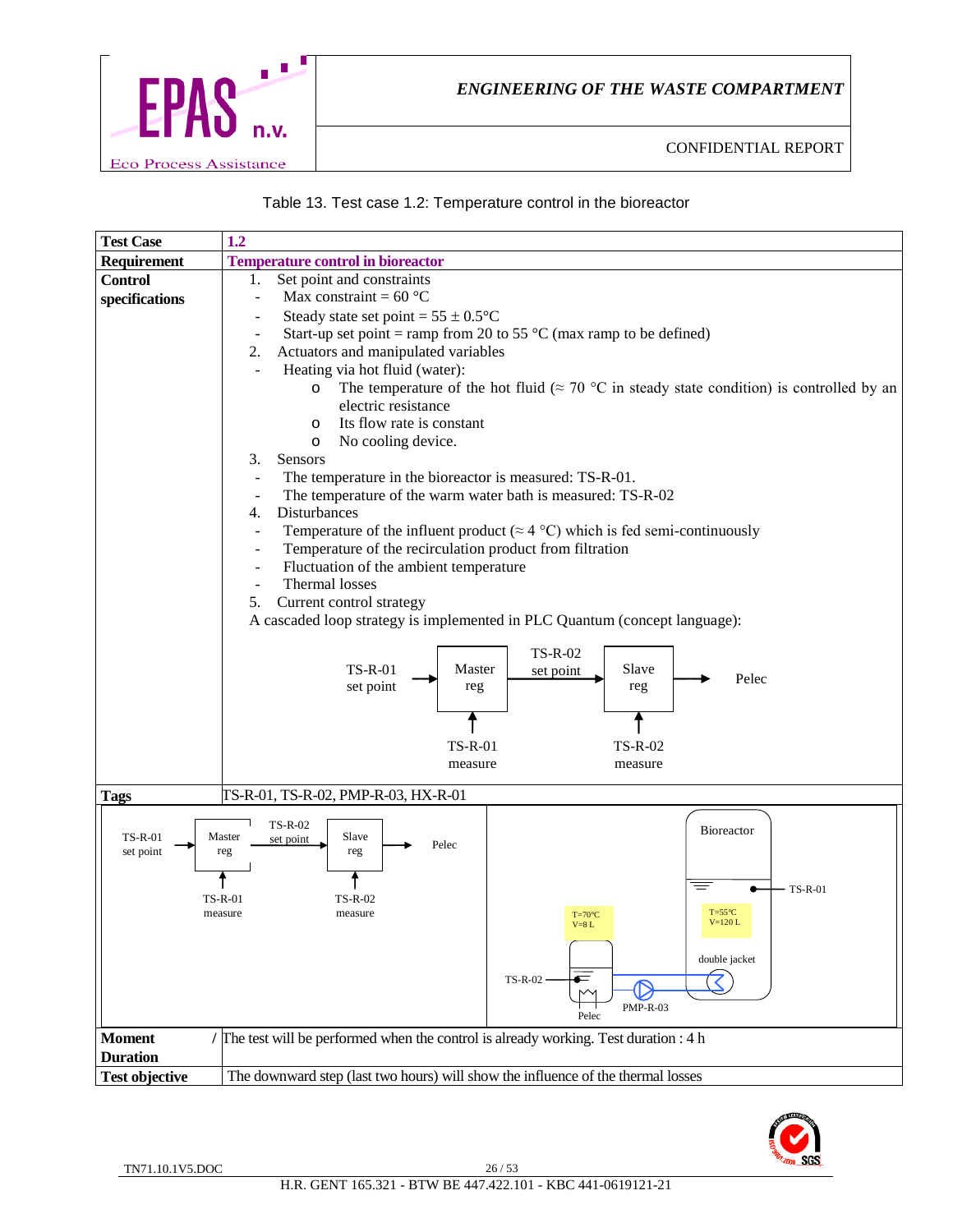

| <b>Test procedure</b> |       | Protocol Test: Step change of the set points                                                                         |  |  |
|-----------------------|-------|----------------------------------------------------------------------------------------------------------------------|--|--|
|                       |       | Conditions of tests (first test case):<br>1.                                                                         |  |  |
|                       |       | No influent injected into the bio reactor.<br>$\overline{\phantom{a}}$                                               |  |  |
|                       |       | Nominal conditions for the reactor (pressure, volume and pH) and for the hot water tank.<br>$\overline{\phantom{a}}$ |  |  |
|                       |       | 2.<br>Conditions of tests (second test case)                                                                         |  |  |
|                       |       | FU connected<br>÷                                                                                                    |  |  |
|                       |       | Influent injected                                                                                                    |  |  |
|                       |       | Temperature set-point constant in the bioreactor                                                                     |  |  |
|                       |       | 58                                                                                                                   |  |  |
|                       |       |                                                                                                                      |  |  |
|                       |       | 57.5                                                                                                                 |  |  |
|                       |       | 57                                                                                                                   |  |  |
|                       |       |                                                                                                                      |  |  |
|                       |       | TS-R-01 SP (°C)<br>TS-R-01 S6<br>55.5                                                                                |  |  |
|                       |       |                                                                                                                      |  |  |
|                       |       |                                                                                                                      |  |  |
|                       |       |                                                                                                                      |  |  |
|                       |       |                                                                                                                      |  |  |
|                       |       | 55                                                                                                                   |  |  |
|                       |       |                                                                                                                      |  |  |
|                       |       | 54.5                                                                                                                 |  |  |
|                       |       | $^{54}_{0}$                                                                                                          |  |  |
|                       |       | 50<br>100<br>150<br>200<br>Time (min)                                                                                |  |  |
|                       |       | 3.<br>Variables to be recorded (in both test cases):                                                                 |  |  |
|                       |       | TS-R-01 set point and measurement<br>$\overline{a}$                                                                  |  |  |
|                       |       | TS-R-02 set point and measurement<br>$\overline{\phantom{a}}$                                                        |  |  |
|                       |       | Pelec: Electrical power of the heating source.<br>$\overline{\phantom{a}}$                                           |  |  |
|                       |       | V-V-03 valve position (influent input)<br>$\blacksquare$                                                             |  |  |
|                       |       | PMP-F-02 pump speed (effluent).<br>$\overline{\phantom{a}}$                                                          |  |  |
|                       |       | V-F-08 valve position (effluent side)                                                                                |  |  |
| Acceptable            | (Test | The output of the test can be used to optimize the control.                                                          |  |  |
| pass)                 |       |                                                                                                                      |  |  |
| <b>Test output</b>    |       | Log file                                                                                                             |  |  |

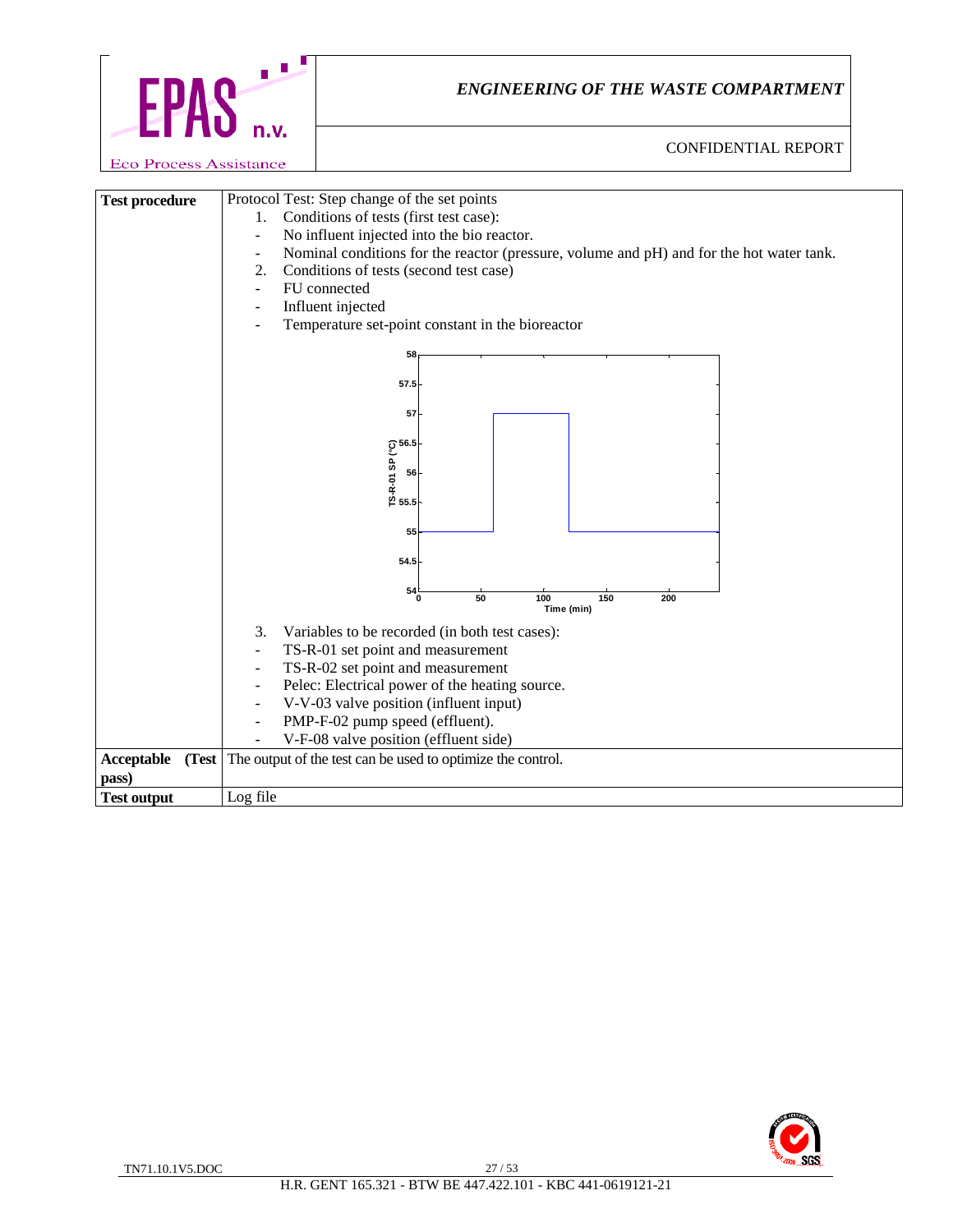

#### Table 14. Test case 2: Pressure control in bioreactor

| <b>Test Case</b> | $\overline{2}$                                                                                                                                                   |
|------------------|------------------------------------------------------------------------------------------------------------------------------------------------------------------|
| Requirement      | <b>Pressure control in bioreactor</b>                                                                                                                            |
| <b>Control</b>   | Set point and constraints<br>1.                                                                                                                                  |
| specifications   | Set point: $P_{\text{gaz}} = P_{\text{atmospheric}} + 100 \text{ mbar}$<br>$\overline{\phantom{a}}$                                                              |
|                  | Constraints: $P_{atmospheric} < P_{gaz} < P_{atmospheric} + 500$ mbar                                                                                            |
|                  | Actuators and manipulated variables<br>2.                                                                                                                        |
|                  | Release of gas outside the reactor with valve V-G-07                                                                                                             |
|                  | Flush of N2 into the reactor                                                                                                                                     |
|                  | Gas flow rate:                                                                                                                                                   |
|                  | from the reactor to the pressurized gas buffer vessel (by mean of a compressor PMP-G-01)                                                                         |
|                  | or from the gas buffer vessel to the reactor via regulating valve V-G-09<br>$\bullet$                                                                            |
|                  | 3.<br><b>Sensors</b>                                                                                                                                             |
|                  | The pressure in the gas phase of the bioreactor is measured: PS-R-01                                                                                             |
|                  | The pressure in the gas phase of the gas buffer tank is measured: PS-G-01                                                                                        |
|                  | Disturbances<br>4.                                                                                                                                               |
|                  | Draining which decreases the pressure (most important disturbance)                                                                                               |
|                  | Gas generated by the reaction                                                                                                                                    |
|                  | Difference between influent and effluent flow rates                                                                                                              |
|                  | Remark: influent is fed semi-continuously (about 400 mL each hour) while effluent is taken<br>continuously.                                                      |
|                  | 5. Current control strategy                                                                                                                                      |
|                  | Two strategies are considered:                                                                                                                                   |
|                  | Passive control:                                                                                                                                                 |
|                  | If $\Delta P > \Delta P_{\text{set-point}}$ , the valve V-G-07 is opened to release gas                                                                          |
|                  | If $\Delta P < \Delta P_{set-point}$ , the valve V-G-07 is closed and N2 is flushed in the bioreactor                                                            |
|                  | Active control: an internal gas recirculation loop is used between the bioreactor and a<br>pressurized gas buffer vessel:                                        |
|                  | If $\Delta P < \Delta P_{\text{set-point}}$ , circulation of gas from the buffer to the bioreactor<br>If $\Delta P > \Delta P_{\text{set-point}}$ :<br>$\bullet$ |
|                  | circulation of gas from the bioreactor to the buffer if $P_{\text{buffer}} < 3$ bars                                                                             |
|                  | opening of the valve V-G-07 to release gas if $P_{buffer} > 3$ bars<br>$\bullet$                                                                                 |
|                  | Drawback of passive control: consumption of N2 (open loop)                                                                                                       |
|                  | $\circ$<br>Drawback of active control: condensation of water in the buffer and the compressor,<br>$\circ$                                                        |
|                  | which raises problems at start-up, noises and vibrations.                                                                                                        |
| <b>Tags</b>      | PS-R-01, V-G-07, RS-G-01, R-R-01, R-G-01                                                                                                                         |

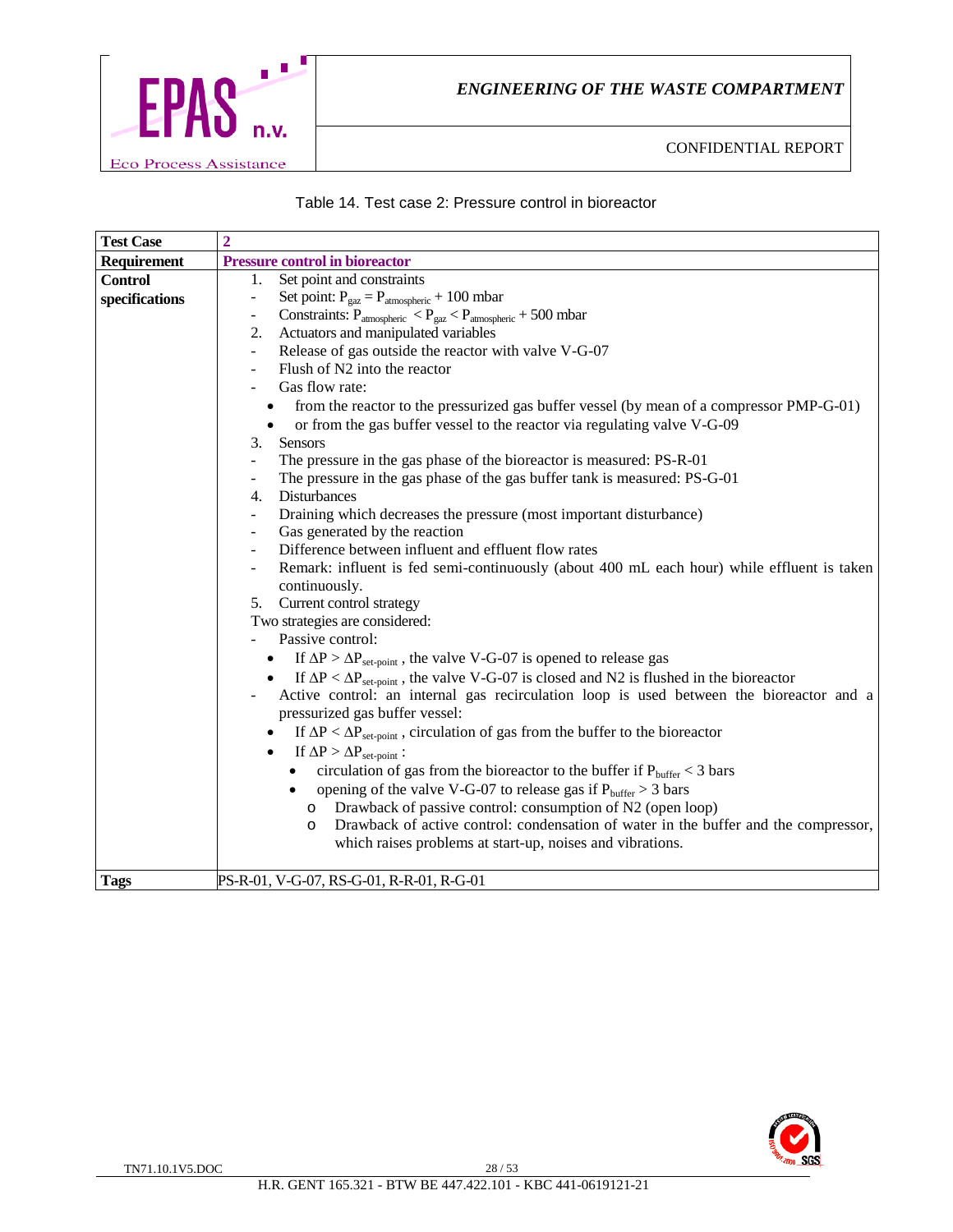



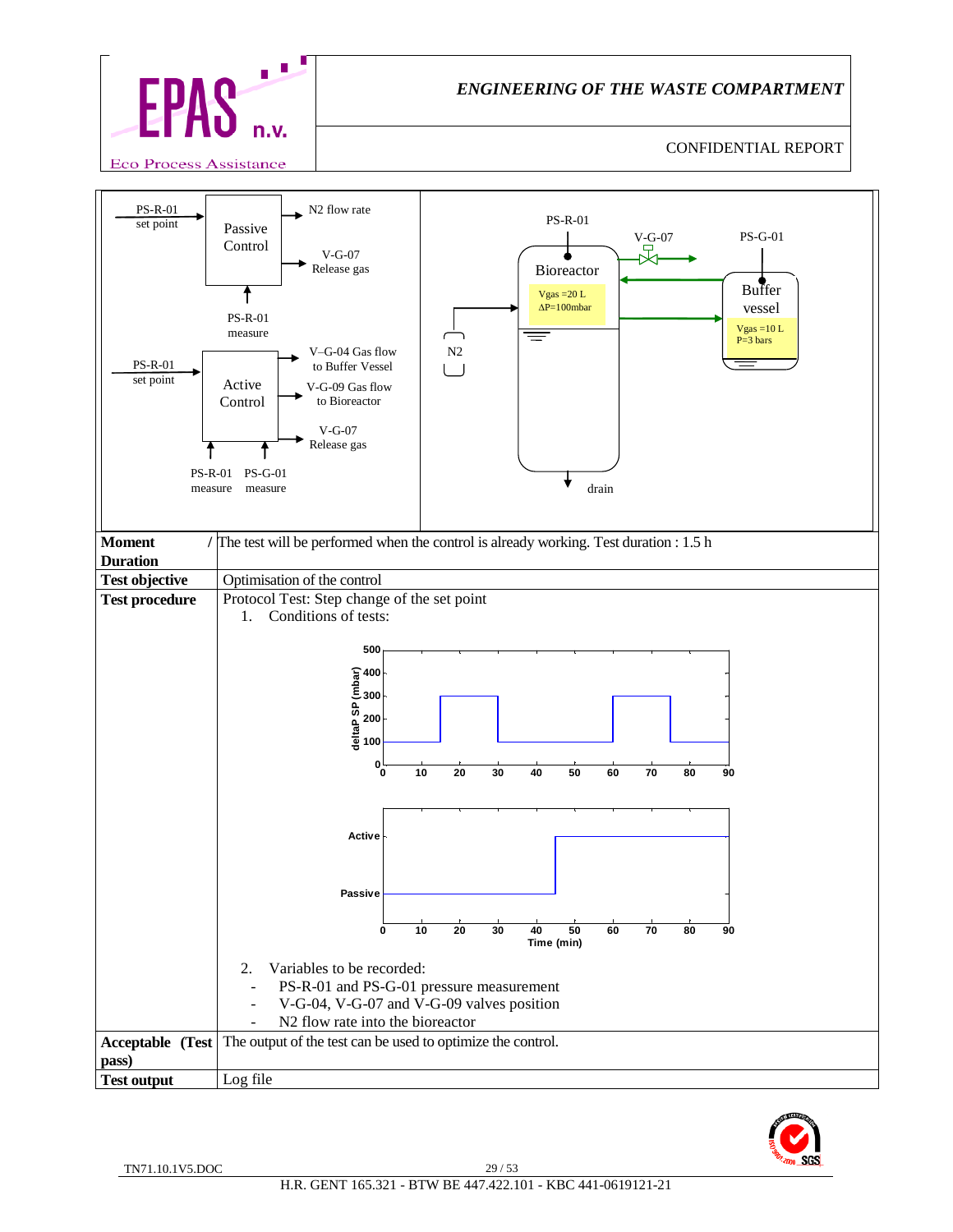

#### Table 15. Test case 3: Bioreactor Volume control

| <b>Test Case</b> | $\overline{\mathbf{3}}$                                                                                                      |
|------------------|------------------------------------------------------------------------------------------------------------------------------|
| Requirement      | <b>Bioreactor volume control</b>                                                                                             |
| Control          | Set point and constraints<br>1.                                                                                              |
| specifications   | Nominal set point = $100 L$                                                                                                  |
|                  | Max constraint = $110 L$                                                                                                     |
|                  | Min constraint $=$ defined by program                                                                                        |
|                  | Actuators and manipulated variables<br>2.                                                                                    |
|                  | The level is controlled by acting on the volumetric influent or/and effluent flow rates:<br>$\overline{\phantom{a}}$         |
|                  | The input flow F_in is manipulated via an on/off 3 way valve V-V-03.                                                         |
|                  | The output flow F_out is controlled by a peristaltic pump PMP-F-02.                                                          |
|                  | 3.<br>Sensors                                                                                                                |
|                  | The level (and volume) of liquid in the bioreactor is calculated from the pressure measurements.<br>$\overline{\phantom{a}}$ |
|                  | No flow is measured.                                                                                                         |
|                  | Disturbances<br>4.                                                                                                           |
|                  | The variation of incoming flow F_in, as the feeding is done semi-continuously.                                               |
|                  | Draining happens rarely.<br>$\overline{\phantom{a}}$                                                                         |
|                  | Current control strategy<br>5.                                                                                               |
|                  | The flow rate set point is defined by a supervisor, typically 10 L/day.                                                      |
|                  | Three strategies can be considered (the current one is the first one):                                                       |
|                  |                                                                                                                              |
|                  | $\blacktriangleright$ 3 way valve position<br>$\blacktriangleright$ F_in set point                                           |
|                  |                                                                                                                              |
|                  | $\mathbf{1}$                                                                                                                 |
|                  | Supervisor<br>Volume set point<br>peristaltic pump speed                                                                     |
|                  |                                                                                                                              |
|                  |                                                                                                                              |
|                  |                                                                                                                              |
|                  | $\blacktriangleright$ 3 way valve position<br>$\blacktriangleright$ F_out set point                                          |
|                  |                                                                                                                              |
|                  | $\overline{2}$                                                                                                               |
|                  | Volume set point<br>peristaltic pump speed                                                                                   |
|                  |                                                                                                                              |
|                  |                                                                                                                              |
|                  | $\blacktriangleright$ F_in set point                                                                                         |
|                  | $\rightarrow$ 3 way valve position                                                                                           |
|                  | $F_$ out set point                                                                                                           |
|                  | 3                                                                                                                            |
|                  | Volume constraints-<br>peristaltic pump speed                                                                                |
|                  |                                                                                                                              |
|                  |                                                                                                                              |
| Tags             | V-V-03, PMP-F-01, PMP-V-01                                                                                                   |

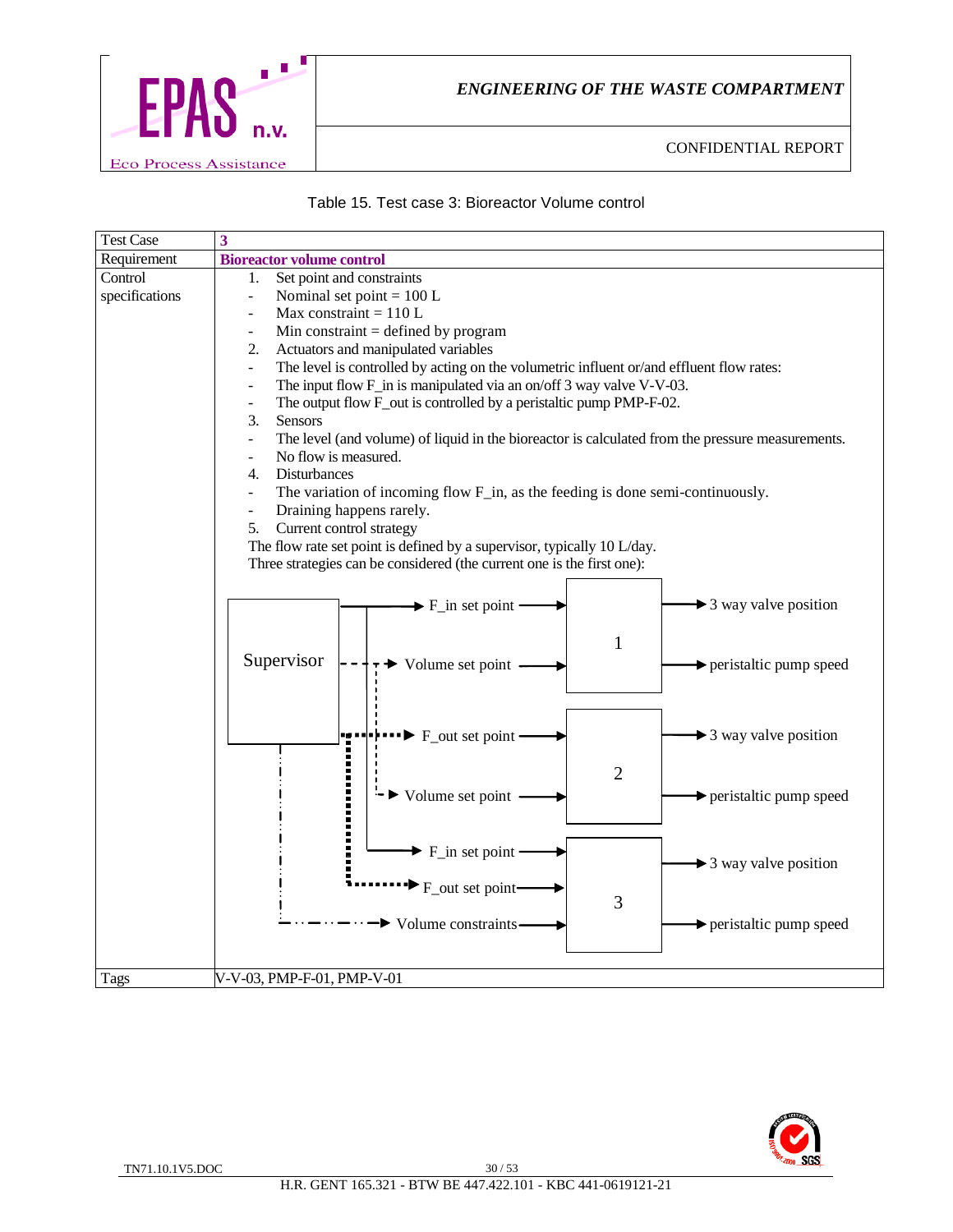

| Supervisor                   | $F_in$<br>$V-V-03$<br>position<br>set point<br>Level<br>Control<br>Recirculation<br><b>PMP-F-02</b><br>Volume<br>pump speed<br>set point<br>Estimated<br>Calculated<br>$F_in$<br>volume                                                                 | gaz pressure<br><b>PS-R-01</b><br>$V-V-03$<br>gaz<br>$F_{in}$<br>$\equiv$<br><b>PMP-V-01</b><br>$F_$ out<br>liquid<br>From influent<br><b>PMP-F-02</b><br>$V-F-08$<br>tank<br>liquid pressure<br>PS-R-02<br>drain |
|------------------------------|---------------------------------------------------------------------------------------------------------------------------------------------------------------------------------------------------------------------------------------------------------|-------------------------------------------------------------------------------------------------------------------------------------------------------------------------------------------------------------------|
| Moment                       | The test will be performed when the control is already working. Test duration : 4 h                                                                                                                                                                     |                                                                                                                                                                                                                   |
| Duration                     |                                                                                                                                                                                                                                                         |                                                                                                                                                                                                                   |
| Test objective               | Optimisation of the control                                                                                                                                                                                                                             |                                                                                                                                                                                                                   |
| Test procedure               | Protocol Test: Step change of the set point<br>Conditions of tests:<br>1.<br>No drain<br>No action on the influent flow (constant)<br>Increase of effluent flow                                                                                         |                                                                                                                                                                                                                   |
|                              | 110<br>Volume SP $(L)$<br>$\frac{1}{8}$<br>90                                                                                                                                                                                                           |                                                                                                                                                                                                                   |
|                              | $80\frac{L}{0}$<br>50<br>100                                                                                                                                                                                                                            | 150<br>200                                                                                                                                                                                                        |
|                              | 15                                                                                                                                                                                                                                                      |                                                                                                                                                                                                                   |
|                              |                                                                                                                                                                                                                                                         |                                                                                                                                                                                                                   |
|                              | F_in SP (L/day)<br>10                                                                                                                                                                                                                                   |                                                                                                                                                                                                                   |
|                              |                                                                                                                                                                                                                                                         |                                                                                                                                                                                                                   |
|                              | $0^{\mathsf{L}}_{\mathsf{O}}$<br>50<br>100                                                                                                                                                                                                              | 150<br>200<br>Time (min)                                                                                                                                                                                          |
|                              | 2.<br>Variables to be recorded:<br>PS-R-01 gas pressure measurement<br>PS-R-02 liquid pressure measurement<br>Calculated Level and Volume of the bioreactor<br>V-V-03 valve position (influent input)<br>Calculated or measured influent flow rate F_in |                                                                                                                                                                                                                   |
|                              | PMP-F-02 pump speed (effluent).                                                                                                                                                                                                                         |                                                                                                                                                                                                                   |
|                              | V-F-08 valve position (effluent side)                                                                                                                                                                                                                   |                                                                                                                                                                                                                   |
|                              | Calculated or measured effluent flow rate F_out                                                                                                                                                                                                         |                                                                                                                                                                                                                   |
| Acceptable<br>(Test<br>pass) | The output of the test can be used to optimize the control.                                                                                                                                                                                             |                                                                                                                                                                                                                   |
| Test output                  | Log file                                                                                                                                                                                                                                                |                                                                                                                                                                                                                   |
|                              |                                                                                                                                                                                                                                                         |                                                                                                                                                                                                                   |

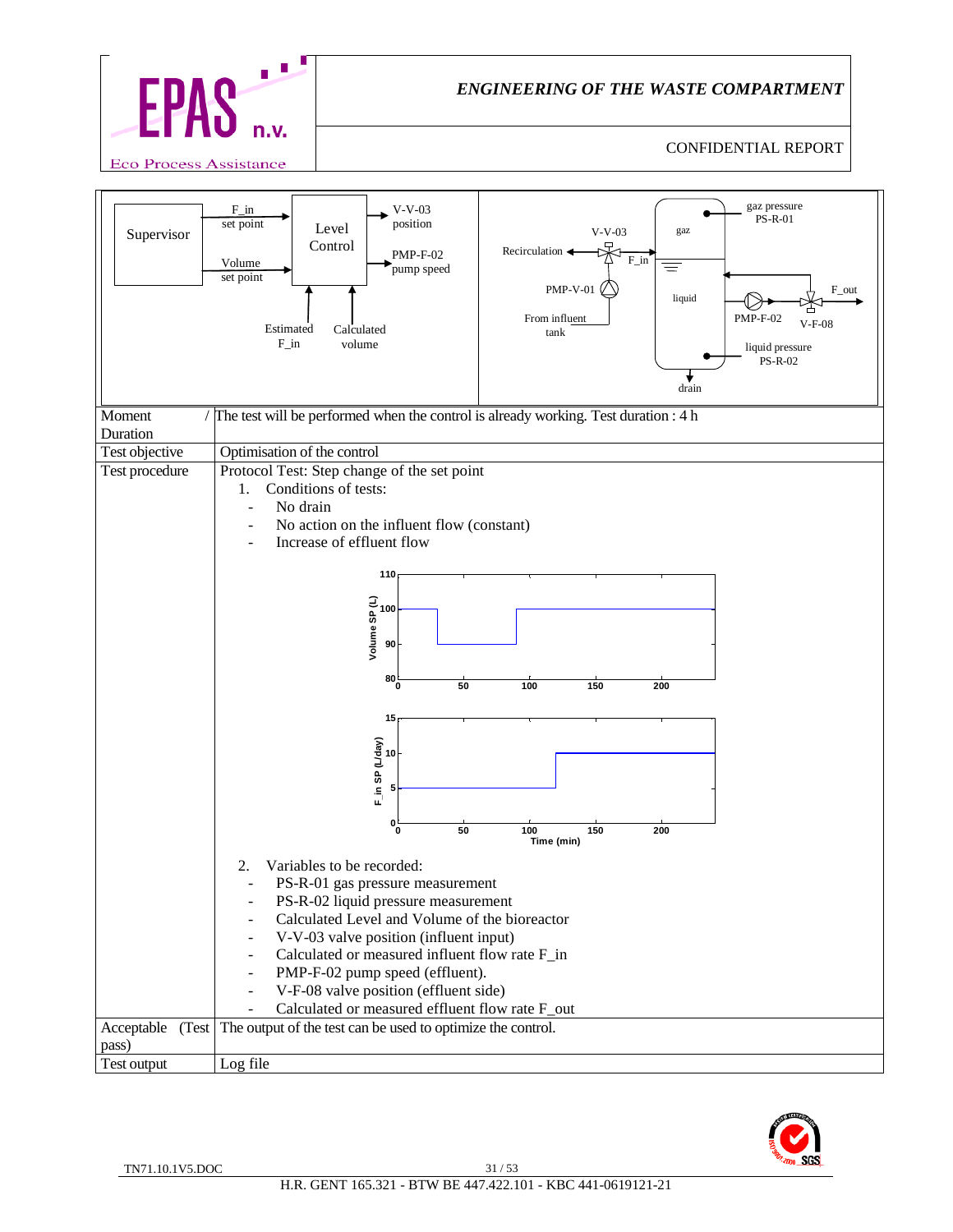



| <b>Test Case</b>      | 4                                                                                               |
|-----------------------|-------------------------------------------------------------------------------------------------|
| Requirement           | <b>Gas flow control</b>                                                                         |
| <b>Control</b>        | Set point and constraints<br>1.                                                                 |
| specifications        | Minimum flow rate $= 1$ L/min                                                                   |
|                       | Actuators and manipulated variables<br>2.                                                       |
|                       | Manual valves:                                                                                  |
|                       | V-G-15 to regulate the gas flow through the CO2/CH4 analyser<br>$\circ$                         |
|                       | V-G-14 to regulate the gas flow through the H2 analyser<br>$\circ$                              |
|                       | 3.<br>Sensors                                                                                   |
|                       | Measure of gas flow through the analysers: FS-G-01                                              |
|                       | Actual control strategy<br>4.                                                                   |
|                       | Manual control                                                                                  |
| <b>Tags</b>           | V-G-G14, V-G-15, FI-G-01, FI-G-02, FS-G-01, PMP-G-02                                            |
|                       | <b>PMP-G-02</b><br>$V-G-15$                                                                     |
|                       | Gas flow through<br><b>Bioreactor</b>                                                           |
| Manual                | CO2/CH4 analyser<br>$V-G-15$<br><b>FS-G-01</b><br>CO <sub>2</sub> /CH <sub>4</sub><br>$FI-G202$ |
| Control               | A<br>analyser<br>$V-G-14$                                                                       |
|                       | $\rm V\text{-}G\text{-}14$<br>Gas flow through<br>₹<br>H2<br>$FI-G201$<br>rЮ                    |
|                       | analyser<br>H <sub>2</sub> analyser                                                             |
|                       |                                                                                                 |
|                       |                                                                                                 |
|                       |                                                                                                 |
|                       |                                                                                                 |
|                       |                                                                                                 |
| <b>Moment</b>         | / The test will be performed when the control is already working. Test duration : 1.5h          |
| <b>Duration</b>       |                                                                                                 |
| <b>Test objective</b> | Optimisation of the control                                                                     |
| <b>Test procedure</b> | Protocol Test: Step change of the set point                                                     |
|                       | Conditions of tests:<br>1.                                                                      |
|                       |                                                                                                 |
|                       | $V-G-15$                                                                                        |
|                       | Pos2                                                                                            |
|                       |                                                                                                 |
|                       |                                                                                                 |
|                       | Pos1                                                                                            |
|                       |                                                                                                 |
|                       | 20<br>50<br>10<br>30<br>40<br>60<br>70<br>80<br>90<br>0                                         |
|                       |                                                                                                 |
|                       |                                                                                                 |
|                       | $V-G-14$                                                                                        |
|                       | Pos <sub>2</sub>                                                                                |
|                       |                                                                                                 |
|                       |                                                                                                 |
|                       | Pos1                                                                                            |
|                       |                                                                                                 |
|                       |                                                                                                 |
|                       | 50<br>10<br>20<br>30<br>40<br>60<br>70<br>80<br>90<br>0<br>Time (min)                           |

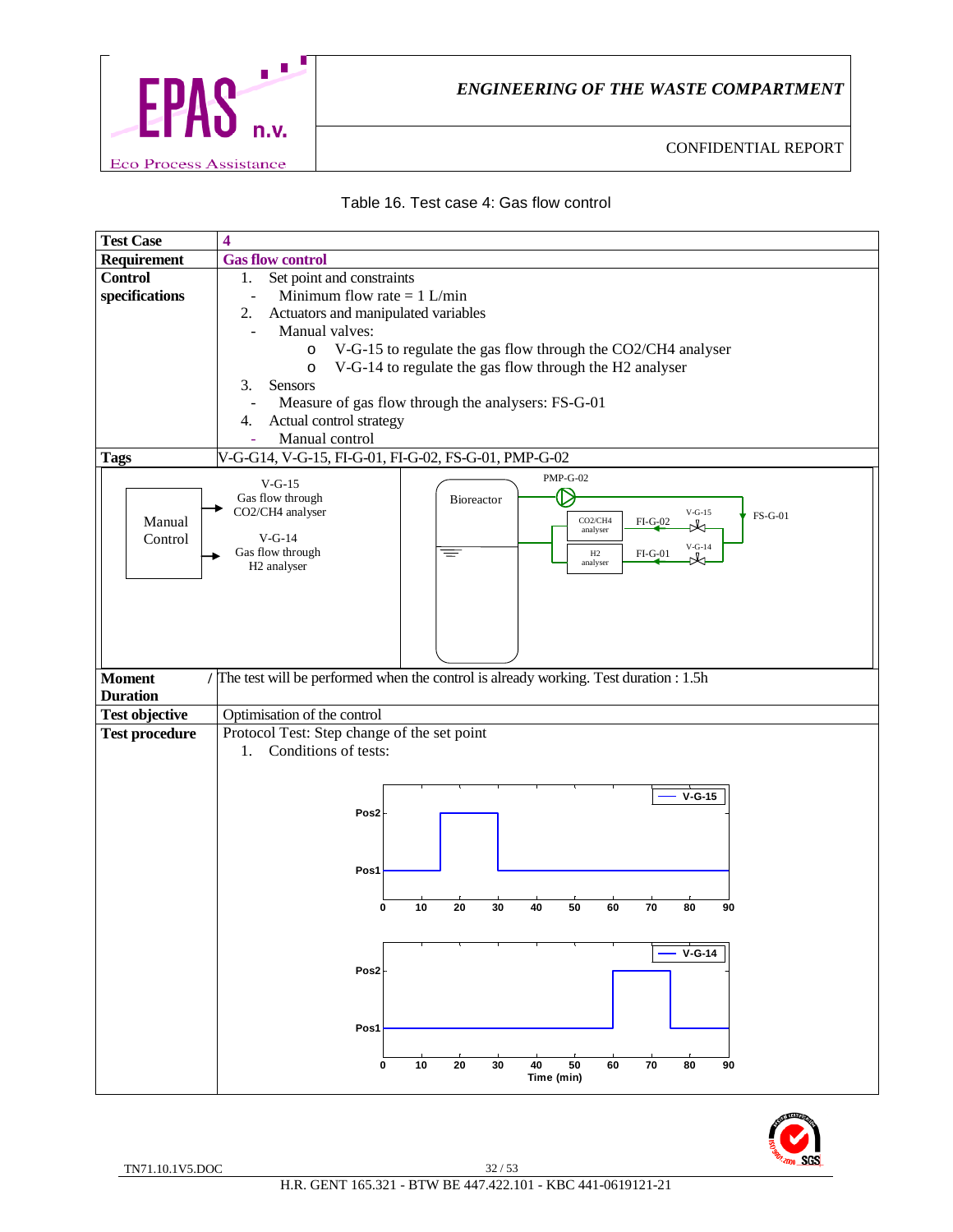

CONFIDENTIAL REPORT

2. Variables to be recorded: - FS-G-01, FI-G-01 and FI-G-02 flow rate measurement - V-G-14 and V-G-15 valves position - PMP-G-02 speed **Acceptable (Test** The output of the test can be used to optimize the control. **pass)** Test output Log file

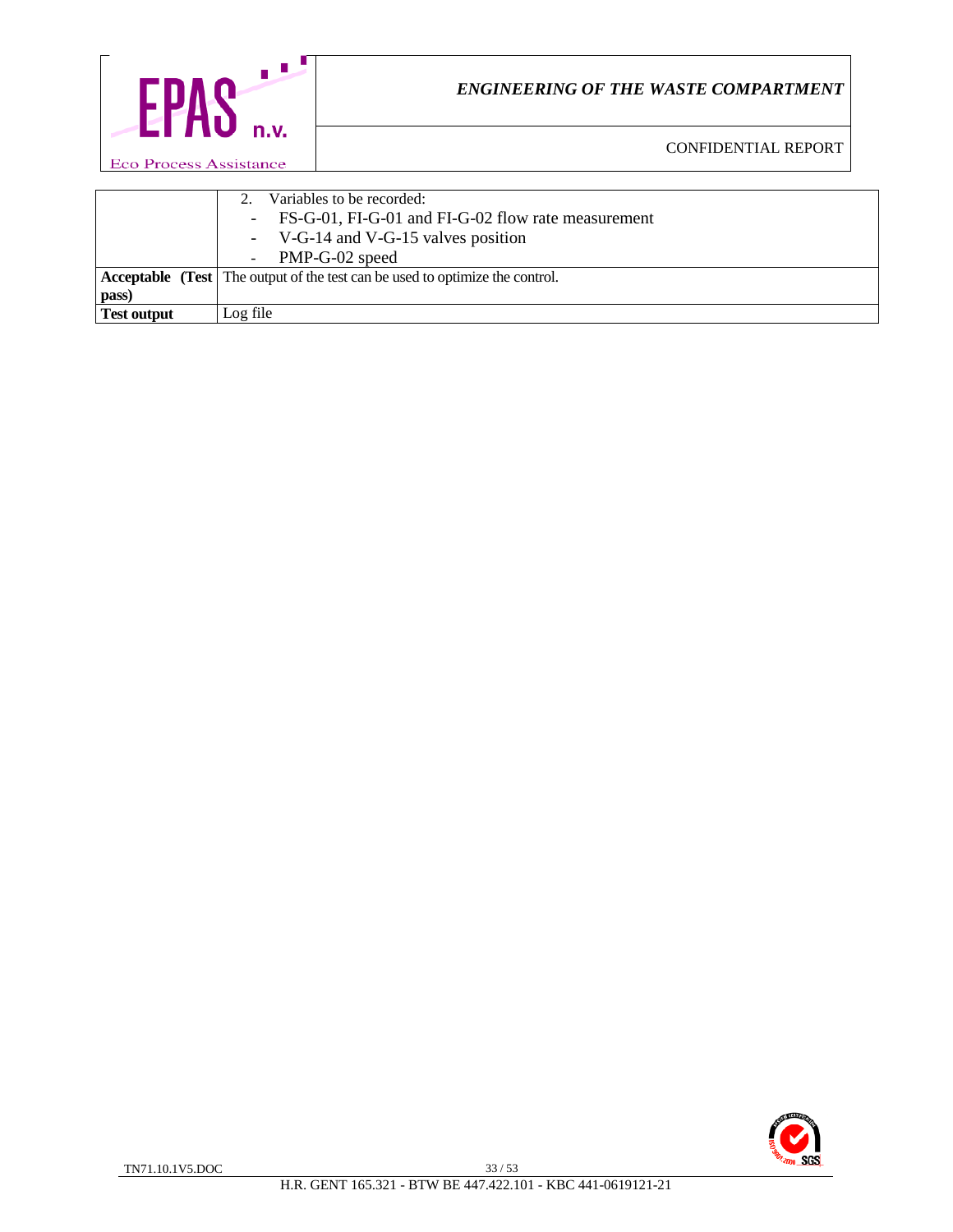

#### Table 17. Test case 5: pH control

| <b>Test Case</b>      | 5                                                                                                                                                    |  |
|-----------------------|------------------------------------------------------------------------------------------------------------------------------------------------------|--|
| Requirement           | pH control                                                                                                                                           |  |
| <b>Control</b>        | Set point and constraints<br>1.                                                                                                                      |  |
| specifications        | Constraints:<br>$\blacksquare$                                                                                                                       |  |
|                       | 5 < pH < 7.5<br>$\circ$                                                                                                                              |  |
|                       | $-\Delta <$ dpH/dt $< \Delta$<br>$\circ$                                                                                                             |  |
|                       | Set point: $5.1 < pH < 5.4$ (in steady state or transient conditions)<br>$\overline{\phantom{a}}$                                                    |  |
|                       | Actuators and manipulated variables<br>2.                                                                                                            |  |
|                       | Acid or base can be added in the bioreactor: peristaltic pumps PMP-R-01 and PMP-R-02.<br>$\overline{\phantom{0}}$                                    |  |
|                       | 3.<br><b>Sensors</b>                                                                                                                                 |  |
|                       | pH is measured continuously by means of two pH probes: pHS-R-01 and pHS-R-02                                                                         |  |
|                       | (redundancy).                                                                                                                                        |  |
|                       | Disturbances<br>4.                                                                                                                                   |  |
|                       | The product in the reactor becomes naturally acid: pH decreases 0.1 a day.<br>$\circ$                                                                |  |
|                       | Influent flow rate (either acid or basic)<br>$\circ$                                                                                                 |  |
|                       | Current control strategy<br>5.                                                                                                                       |  |
|                       | The main issues are:                                                                                                                                 |  |
|                       | the validation of the measures<br>$\circ$                                                                                                            |  |
|                       | the accuracy of the sensors<br>$\circ$                                                                                                               |  |
|                       | The PLC generate an alarm when the values of the two pH measurements become too<br>different.                                                        |  |
|                       | PHS-R-01, pHS-R-02, PMP-R-01, PMP-R-02                                                                                                               |  |
| <b>Tags</b>           |                                                                                                                                                      |  |
| pH<br>set point       | <b>PMP-R-01</b><br>acid<br>base<br>pump speed<br>pH<br>(acid)<br>Control<br><b>PMP-R-02</b><br><b>PMP-R-02</b><br>$PMP-R-01$<br>pump speed<br>(base) |  |
|                       | <b>Bioreactor</b>                                                                                                                                    |  |
|                       | pH                                                                                                                                                   |  |
|                       | measure                                                                                                                                              |  |
|                       | $\equiv$<br>$p$ HS-R-01                                                                                                                              |  |
|                       | $p$ HS-R-02                                                                                                                                          |  |
|                       |                                                                                                                                                      |  |
|                       |                                                                                                                                                      |  |
|                       |                                                                                                                                                      |  |
| <b>Moment</b>         | / The test will be performed when the control is already working. Test duration : 4h                                                                 |  |
| <b>Duration</b>       |                                                                                                                                                      |  |
| <b>Test objective</b> | Optimisation of the control                                                                                                                          |  |
| <b>Test procedure</b> | Protocol Test: Step change of the set point                                                                                                          |  |
|                       | Conditions of tests:<br>1.                                                                                                                           |  |
|                       | No influent injected into the bio reactor.<br>$\overline{\phantom{a}}$                                                                               |  |

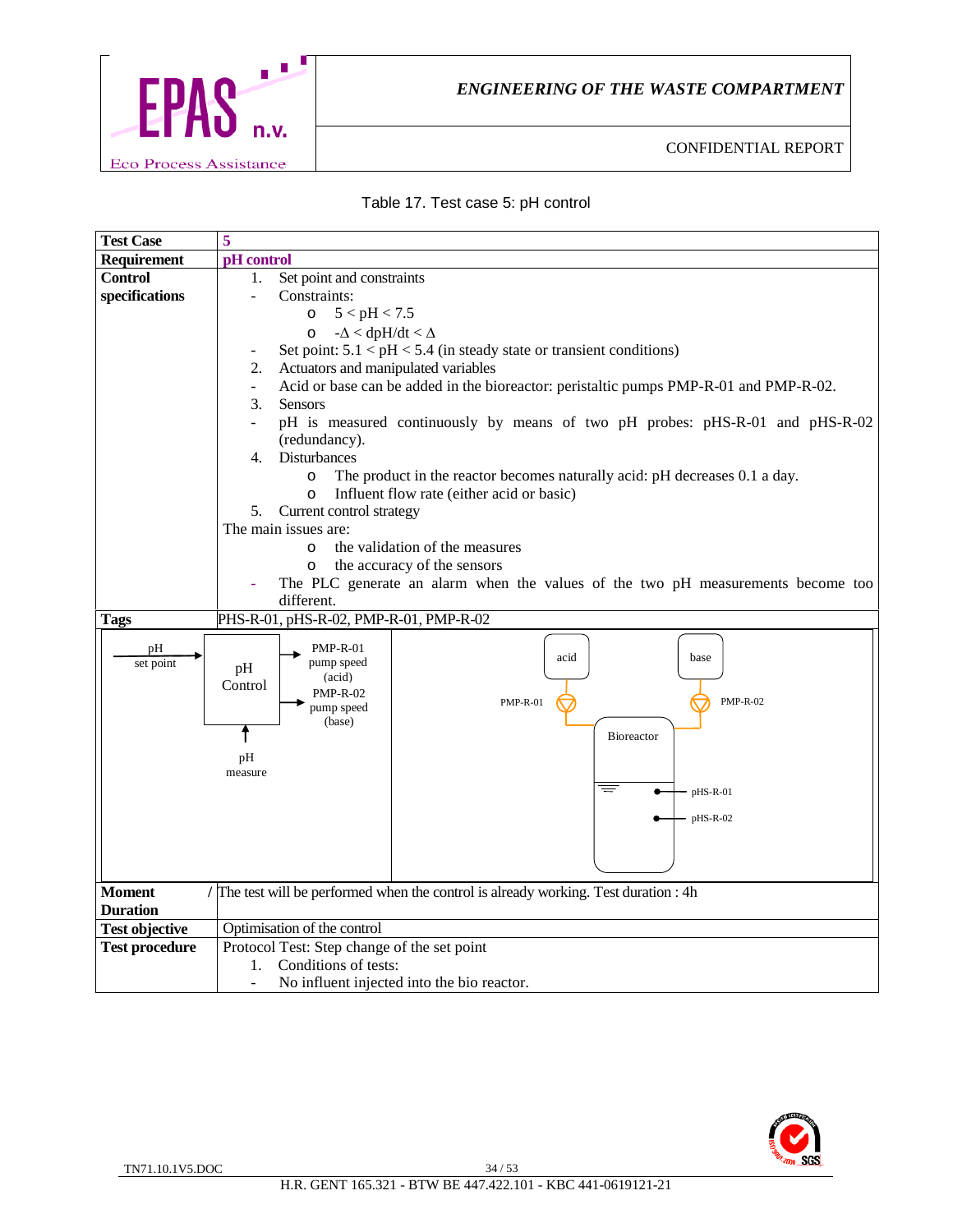

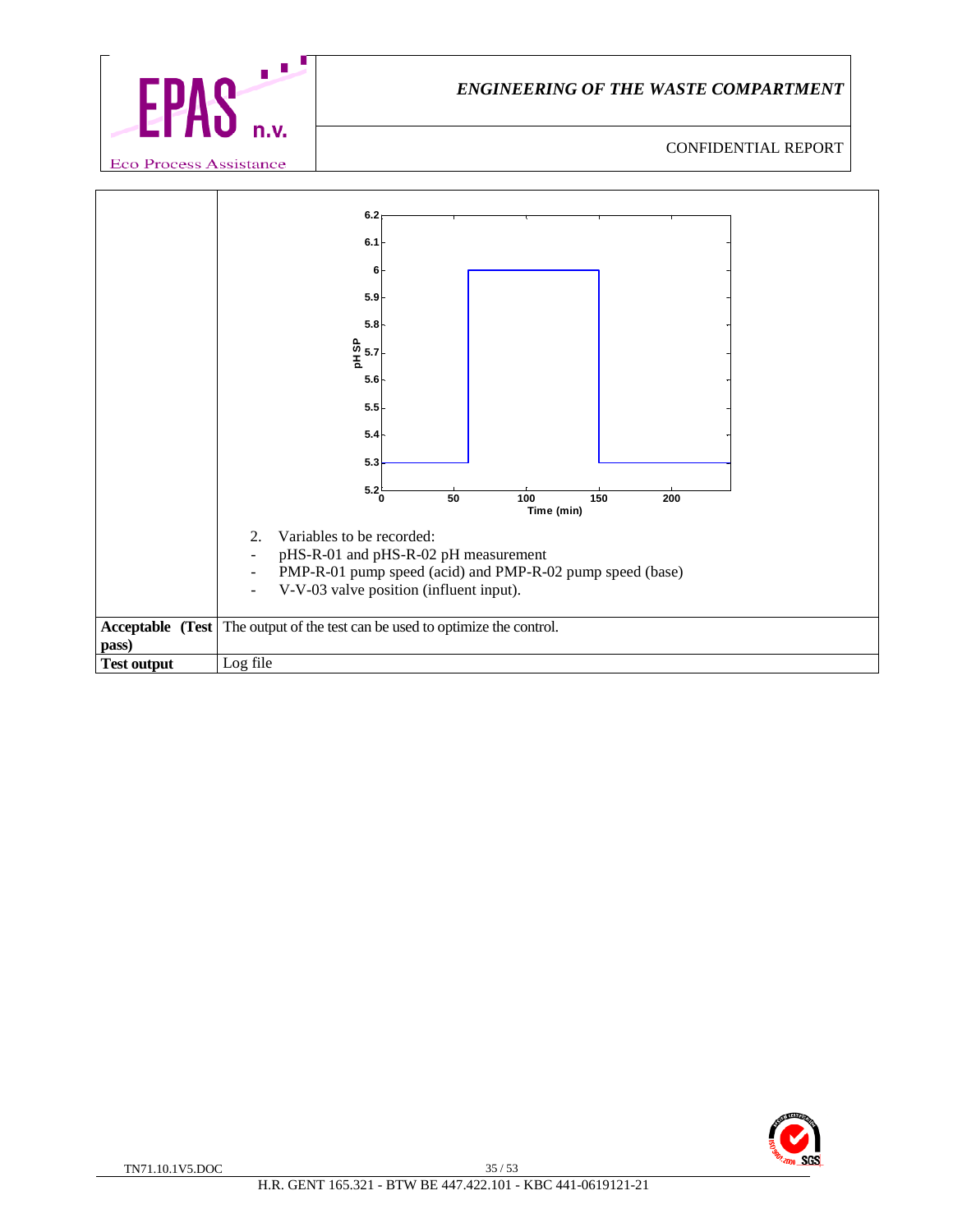

# **4.2.2. Safety tests**

Table 18. Test case 6: Pressure safety

| <b>Test Case</b>      | 6                                                                                           |
|-----------------------|---------------------------------------------------------------------------------------------|
| Requirement/          | <b>Pressure safety</b>                                                                      |
| <b>Specification</b>  |                                                                                             |
| <b>Tags</b>           | R-V-01, R-R-01, R-F-01, V-G-16, V-V-07, V-V-08, V-R-04, V-R-19, V-F-12, V-C-11, V-C-07      |
| <b>Moment</b>         | The test will be performed when the control is already working. Test repeated 3 times.      |
| <b>Duration</b>       |                                                                                             |
| <b>Test objective</b> | Check that the gas is released when the pressure increases above the set point of the vents |
| <b>Test procedure</b> | 1. Close the concerned loop or tank                                                         |
|                       | Flush pressurized air or nitrogen and monitor the pressure evolution<br>2.                  |
|                       |                                                                                             |
|                       | Acceptable (Test   The pressure shall not increase above the set point.                     |
| pass)                 |                                                                                             |
| <b>Test output</b>    | Check table, list of set points                                                             |

#### Table 19. Test case 7: Level safety

| <b>Test Case</b>      |                                                                                                                |  |
|-----------------------|----------------------------------------------------------------------------------------------------------------|--|
| Requirement/          | <b>Level safety</b>                                                                                            |  |
| <b>Specification</b>  |                                                                                                                |  |
| <b>Tags</b>           | R-V-01, LS-V-02, R-R-01, LS-R-01, R-C-02, LS-C-03, R-C-01, LS-C-01                                             |  |
| <b>Moment</b>         | The test will be performed when the control is already working. Test repeated 3 times.                         |  |
| <b>Duration</b>       |                                                                                                                |  |
| <b>Test objective</b> | Check that an alarm is given when the liquid level increases above its limit                                   |  |
| <b>Test procedure</b> | Increase the volume in the tested tank:                                                                        |  |
|                       | a. R-V-01: with influent                                                                                       |  |
|                       | $R-R-01$ : with influent (same flow – wait to drain manually)<br>b.                                            |  |
|                       | c. $R-C-01$ and $R-C-02$ : with water                                                                          |  |
|                       | 2. Monitor the volume evolution                                                                                |  |
|                       |                                                                                                                |  |
| Acceptable (Test      | An alarm must be given when the level increases above the set point (and possibly activation of the corrective |  |
| pass)                 | action)                                                                                                        |  |
| <b>Test output</b>    | Check table, list of set points                                                                                |  |

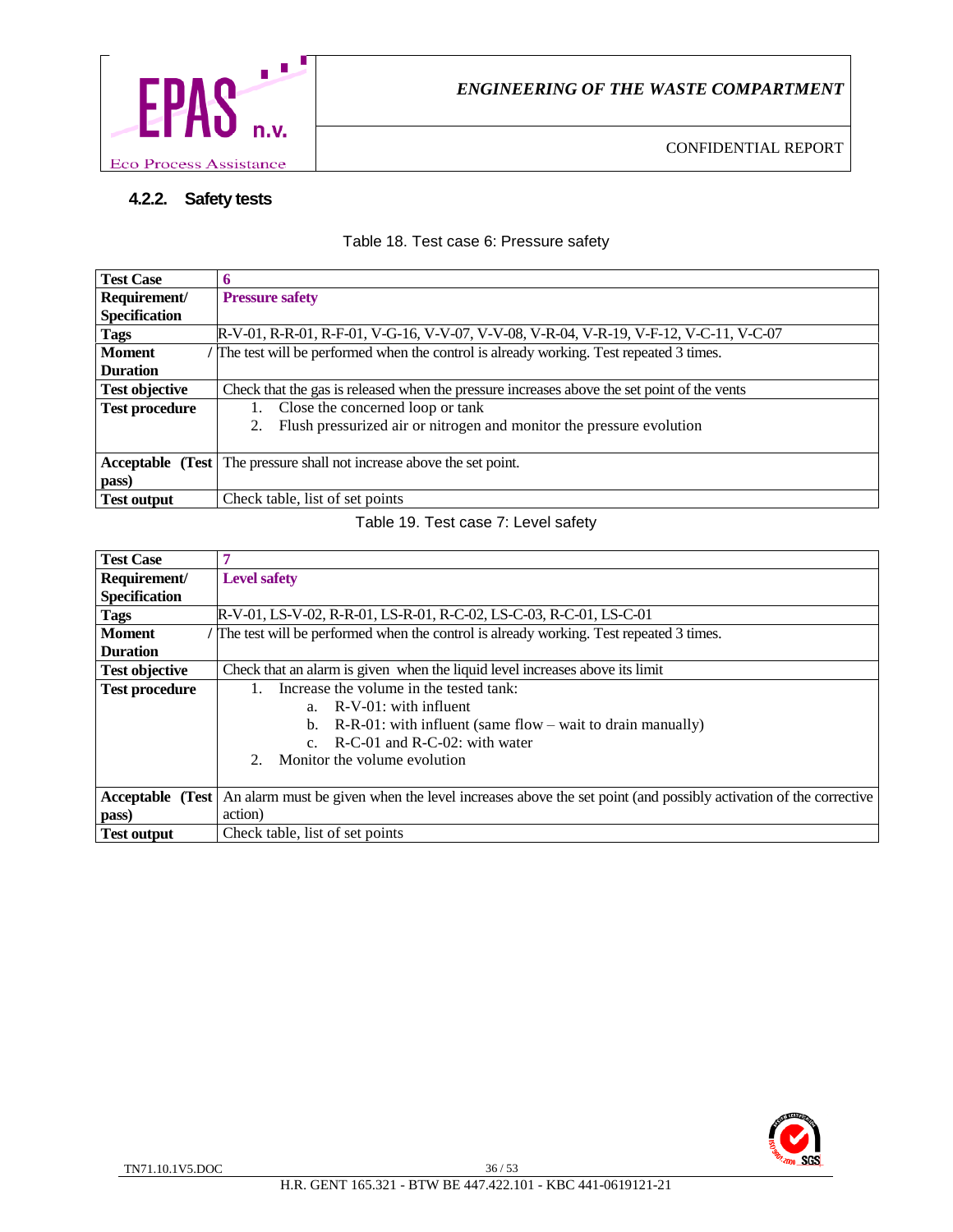

# **4.2.3. Others**

Table 20. Test case 8: Cleaning procedure

| <b>Test Case</b>      | 8                                                                                      |
|-----------------------|----------------------------------------------------------------------------------------|
| Requirement/          | <b>Cleaning procedure</b>                                                              |
| <b>Specification</b>  |                                                                                        |
| <b>Tags</b>           | FU and cleaning system                                                                 |
| <b>Moment</b>         | The test will be performed when the control is already working. Test repeated 3 times. |
| <b>Duration</b>       |                                                                                        |
| <b>Test objective</b> | Check that the procedure is respected                                                  |
| <b>Test procedure</b> | Run manually the cleaning procedure from the PLC (FU filled with water)                |
|                       | Check the actions<br>$\mathcal{L}$                                                     |
|                       |                                                                                        |
|                       | <b>Acceptable</b> (Test The actions happen according to the written procedure          |
| pass)                 |                                                                                        |
| <b>Test output</b>    | Check table                                                                            |

#### Table 21. Test case 9: Sterilization procedure

| <b>Test Case</b>      |                                                                                        |
|-----------------------|----------------------------------------------------------------------------------------|
| Requirement/          | <b>Sterilization procedure</b>                                                         |
| <b>Specification</b>  |                                                                                        |
| <b>Tags</b>           | FU and sterilization system                                                            |
| <b>Moment</b>         | The test will be performed when the control is already working. Test repeated 3 times. |
| <b>Duration</b>       |                                                                                        |
| <b>Test objective</b> | Check that the procedure is respected                                                  |
| <b>Test procedure</b> | 1. Run manually the sterilization procedure from the PLC (FU filled with water)        |
|                       | 2. Check the actions                                                                   |
|                       |                                                                                        |
|                       | <b>Acceptable</b> (Test The actions happen according to the written procedure          |
| pass)                 |                                                                                        |
| <b>Test output</b>    | Check table                                                                            |

# Table 22. Test case 10: Mixing

| <b>Test Case</b>      | 10                                                                                     |
|-----------------------|----------------------------------------------------------------------------------------|
| Requirement/          | <b>Mixing</b>                                                                          |
| <b>Specification</b>  |                                                                                        |
| Tags                  | R-R-01, BL-V-01, PMP-V-01, R-V-01, BL-R-01                                             |
| <b>Moment</b>         | The test will be performed when the control is already working. Test repeated 3 times. |
| <b>Duration</b>       |                                                                                        |
| <b>Test objective</b> | The mixing must allow to have an homogenous product in the tank.                       |
| <b>Test procedure</b> | Take samples from the tank at 2 different locations                                    |
|                       | Analyse DM (Dry Matter) concentration<br>2.                                            |
|                       |                                                                                        |
|                       | <b>Acceptable</b> (Test   The samples shall not be statistically different.            |
| pass)                 |                                                                                        |
| <b>Test output</b>    | Check table, analysis results                                                          |

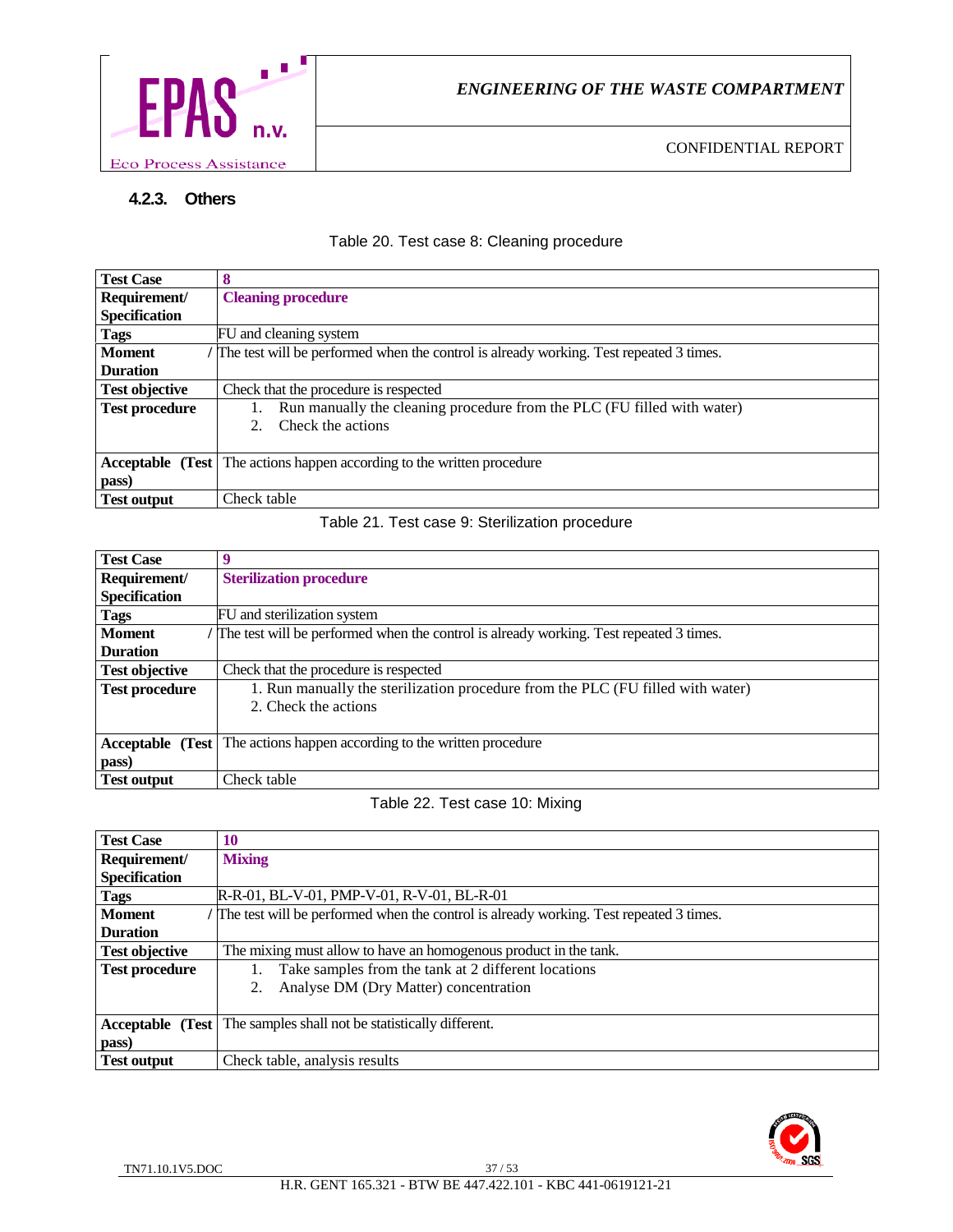

# 4.3. Filtration Unit tests procedures

The following tables describe the procedures for the specific Filtration Unit tests.

| <b>Test Case</b>         | 1                                                                                                                 |  |
|--------------------------|-------------------------------------------------------------------------------------------------------------------|--|
| Specification/           | Barrier for bacteria: production of a sterile filtrate                                                            |  |
| Requirement              |                                                                                                                   |  |
| <b>Moment / Duration</b> | The test will be performed during 4 weeks when all subunits are started.                                          |  |
| <b>Test objective</b>    | The test will allow to check that the FU can produce a sterile filtrate and that the cleaning and                 |  |
|                          | sterilization procedures are adapted to allow a sterile production of filtrate. Also the duration of filtrate     |  |
|                          | production without contamination will allow to set the frequency of cleaning/sterilization.                       |  |
| <b>Test procedure</b>    | the sterilization procedure must be initially applied.<br>1.                                                      |  |
|                          | Samples of filtrate will be taken in sterile conditions:<br>2.                                                    |  |
|                          | at $t = 0$ (start-up of FU after sterilization procedure)<br>$\overline{\phantom{0}}$                             |  |
|                          | at $t = 1$ day<br>-                                                                                               |  |
|                          | at $t = 2$ days<br>$\overline{\phantom{a}}$                                                                       |  |
|                          | at $t = 3$ days<br>$\overline{\phantom{a}}$                                                                       |  |
|                          | at $t = 7$ days                                                                                                   |  |
|                          | at $t = 15$ days                                                                                                  |  |
|                          | at $t = t_{-1} + 7$ days                                                                                          |  |
|                          | When a contamination is found, the sampling process will be stopped.                                              |  |
|                          | The filtrate samples will be plated on petri dishes and incubated:<br>3.                                          |  |
|                          | for total aerobic count: on medium for total aerobic count (APHA) at 25 °C<br>÷,                                  |  |
|                          | for total anaerobic count: on Shaedler sheep blood agar at 44 °C<br>-                                             |  |
|                          | Once a contamination is found, a cleaning procedure followed by a sterilization<br>4.                             |  |
|                          | procedure of the FU filtrate line will be applied.                                                                |  |
|                          | Then new samples of filtrate will be taken in sterile conditions:<br>5.                                           |  |
|                          | at $t = 0$ (start-up of FU after sterilization procedure)<br>$\overline{\phantom{0}}$                             |  |
|                          | at $t = 1$ day<br>-                                                                                               |  |
|                          | at $t = 2$ days<br>-                                                                                              |  |
|                          | at $t = 3$ days<br>-                                                                                              |  |
|                          | at $t = 7$ days<br>-                                                                                              |  |
|                          | at $t = 15$ days<br>-                                                                                             |  |
|                          | at $t = t_{-1} + 7$ days                                                                                          |  |
|                          | When a contamination is found, the sampling process will be stopped.                                              |  |
|                          |                                                                                                                   |  |
| Acceptable               | (Test   - First phase without cleaning/ sterilization: a sterile filtrate shall be produced for at least the same |  |
| pass)                    | period as obtained at prototype scale (3 days for anaerobic bacteria)                                             |  |
|                          | - Second phase with cleaning/ sterilization: after applying the cleaning and sterilization procedure, a           |  |
|                          | sterile filtrate shall be obtained.                                                                               |  |
| <b>Test output</b>       | Results of bacteria counts.                                                                                       |  |

Table 23. Filtration Unit Procedure Test Case 1

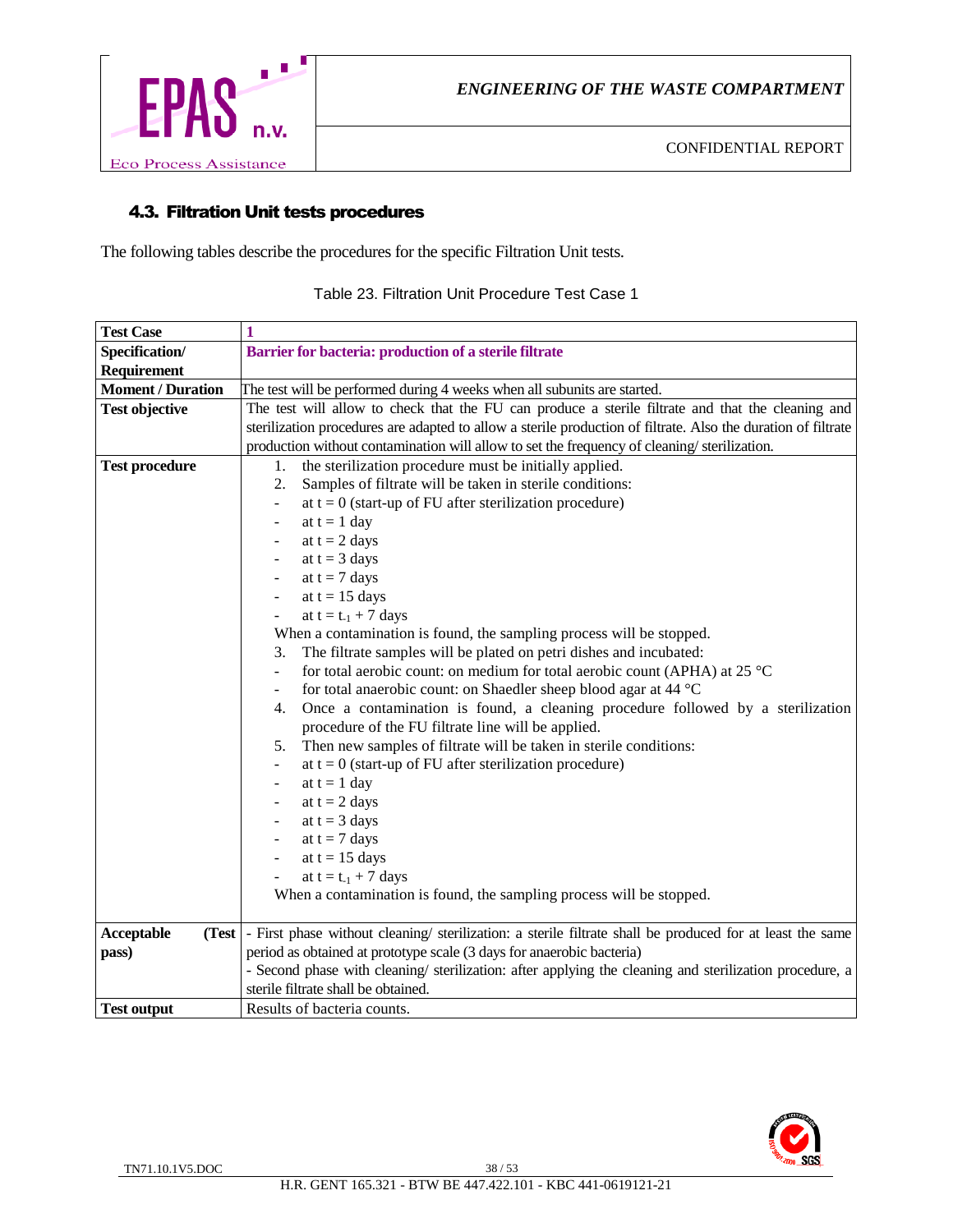

#### Table 24. Filtration Unit Procedure Test Case 2

| <b>Test Case</b>         | 2                                                                                                                                     |  |
|--------------------------|---------------------------------------------------------------------------------------------------------------------------------------|--|
| Specification/           | Barrier for particles: minimize particular material in filtrate                                                                       |  |
| <b>Requirement</b>       |                                                                                                                                       |  |
| <b>Moment</b> / Duration | The test will be performed during 4 weeks when all subunits are started.                                                              |  |
| <b>Test objective</b>    | The test must allow to check the efficiency of the membrane to retain the solid material inside the                                   |  |
|                          | bioreactor                                                                                                                            |  |
| <b>Test procedure</b>    | During the 4 weeks of test:                                                                                                           |  |
|                          | Take one sample of reactor content and one sample of filtrate 3 times per week                                                        |  |
|                          | Analyse on each sample total and soluble COD (see procedure in Table 33)<br>2.                                                        |  |
|                          | Calculate the particular COD concentration in the reactor and in the filtrate for each<br>3.                                          |  |
|                          | sample:                                                                                                                               |  |
|                          | $COD_{part} = COD, - COD$                                                                                                             |  |
|                          | 4. The proportion of particular COD is calculated as:                                                                                 |  |
|                          |                                                                                                                                       |  |
|                          | $\% = \frac{COD_{\text{Part}/\text{Re\textit{actor}}}}{COD_{\text{Part}/\text{Re\textit{actor}}} + COD_{\text{Part}/\text{Filter}}}.$ |  |
| Acceptable<br>(Test      | The proportion of particular COD (COD <sub>Part</sub> ) retained in the bioreactor must be as high as possible and                    |  |
| pass)                    | equal or higher than the one obtained during prototype tests (average $> 99\%$ )                                                      |  |
| <b>Test output</b>       | Graph showing the evolution of $\text{COD}_{\text{Part}}$ in reactor and filtrate, and the proportion of particular                   |  |
|                          | COD retained in the reactor, in function of the time. The average proportion will also be                                             |  |
|                          | calculated.                                                                                                                           |  |

#### Table 25. Filtration Unit Procedure Test Case 3

| <b>Test Case</b>         |                                                                                                      |
|--------------------------|------------------------------------------------------------------------------------------------------|
| Specification/           | Selective products recovery: maximize VFA and NH4 concentrations in the filtrate                     |
| <b>Requirement</b>       |                                                                                                      |
| <b>Moment / Duration</b> | The test will be performed during 4 weeks when all subunits are started.                             |
| <b>Test objective</b>    | The test must allow to check the efficiency of the membrane to recover the important degradation     |
|                          | products in the filtrate.                                                                            |
| <b>Test procedure</b>    | During the 4 weeks of test:                                                                          |
|                          | Take one sample of reactor content and one sample of filtrate 3 times per week                       |
|                          | Analyse on each sample VFA and NH4-N (see procedures in Table 29 and Table 32)<br>2.                 |
|                          | The proportion of products recuperation is calculated as:<br>3.                                      |
|                          | $\% = \frac{VFA / NH4_{Filter}}{VFA / TH4_{Filter}}$                                                 |
|                          | $VFA/NH4$ Retentate                                                                                  |
| Acceptable<br>(Test      | The proportion of recovery for VFA and NH4 shall be as high as possible and equal or higher than the |
| pass)                    | ones obtained during prototype tests (91 % of recuperation of VFA, 91 % of recuperation of NH4).     |
| <b>Test output</b>       | Graph showing the evolution in the time of the proportion of recuperation of VFA and NH4.            |
|                          | The average proportion will also be calculated.                                                      |

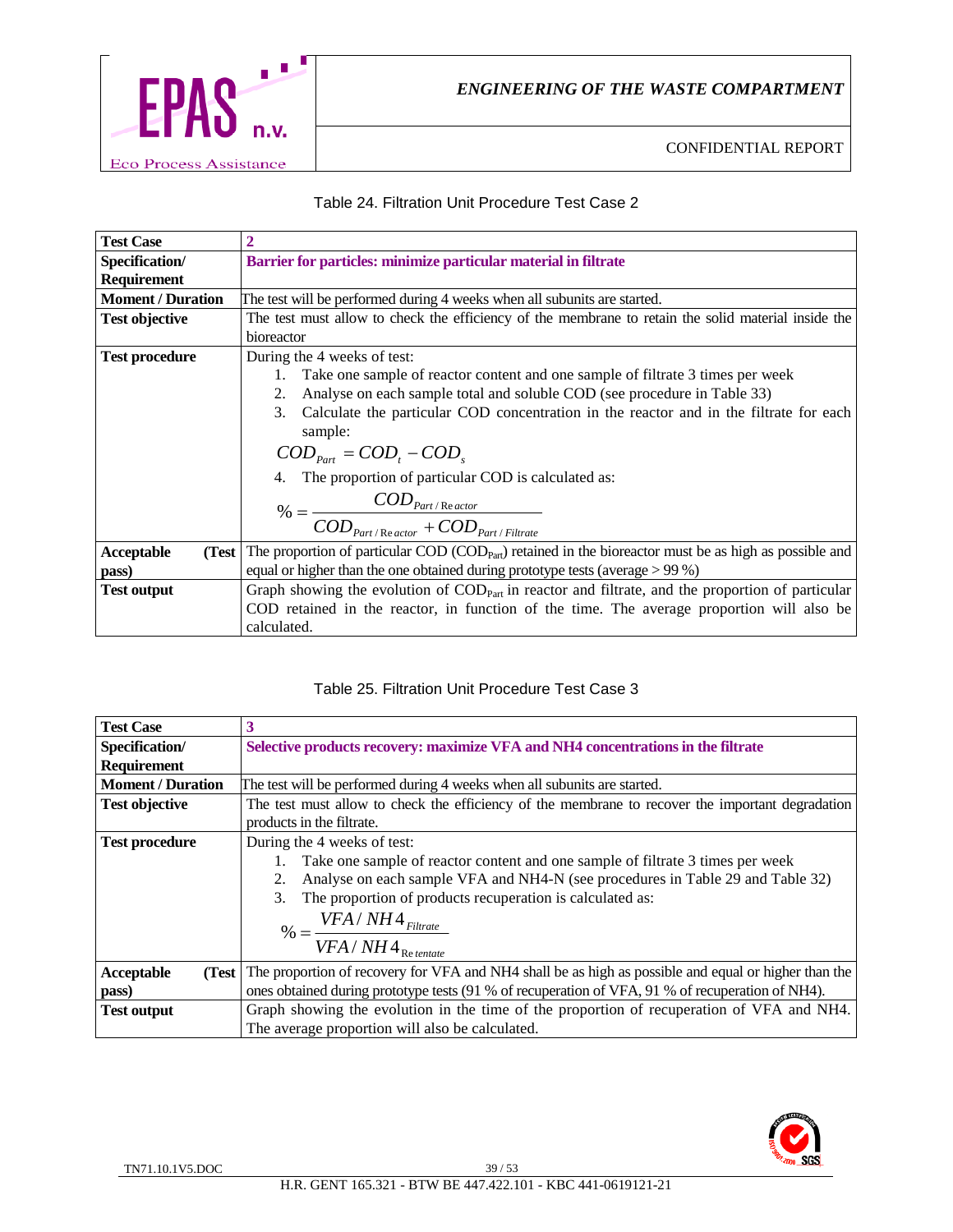

# 4.4. Process tests procedures

The following section presents the procedures to be used for process follow-up during the Process Tests. The tests results will be compiled and processed in a general process database. The most significant results of this database will be presented in TN 71.10.2 under the form of graphs (parameters evolution in the time). These results will also be used to make further efficiency calculations

| <b>Parameter</b>          | <b>Temperature</b>                                                                                                 |
|---------------------------|--------------------------------------------------------------------------------------------------------------------|
| <b>Sample</b>             | <b>Reactor content</b>                                                                                             |
| <b>Moment / Frequency</b> | The temperature has to be monitored once a day during all period the installation is operative.                    |
| Acceptable<br>work        | The temperature in the reactor should be $55^{\circ}$ C.                                                           |
| range                     | The acceptable work range is between $54.5 - 55.5$ °C for the optimization of acidogenesis and                     |
|                           | inhibition of pathogens.                                                                                           |
| <b>Sample</b>             | <b>Influent and Filtrate</b>                                                                                       |
| <b>Moment / Frequency</b> | The temperature has to be monitored once a day during all period the FU is operative.                              |
| Acceptable<br>work        | The temperature in the filtrate tank and the influent tank should be $4^{\circ}$ C to prevent bacterial growth and |
| range                     | quality degradation.                                                                                               |
| <b>Test objective</b>     | The temperature has to remain constant and in the defined range, to ensure the optimal activity of the             |
|                           | thermophilic bacteria and inhibit the possible pathogens.                                                          |
|                           |                                                                                                                    |
| <b>Test procedure</b>     | - It is measured with an online temperature sensor (Pt100 sensors) and can be read directly on the PC              |
|                           | interface (TS-R-O1).                                                                                               |
|                           | - The T variations will be analysed                                                                                |
|                           |                                                                                                                    |

#### Table 26. Temperature

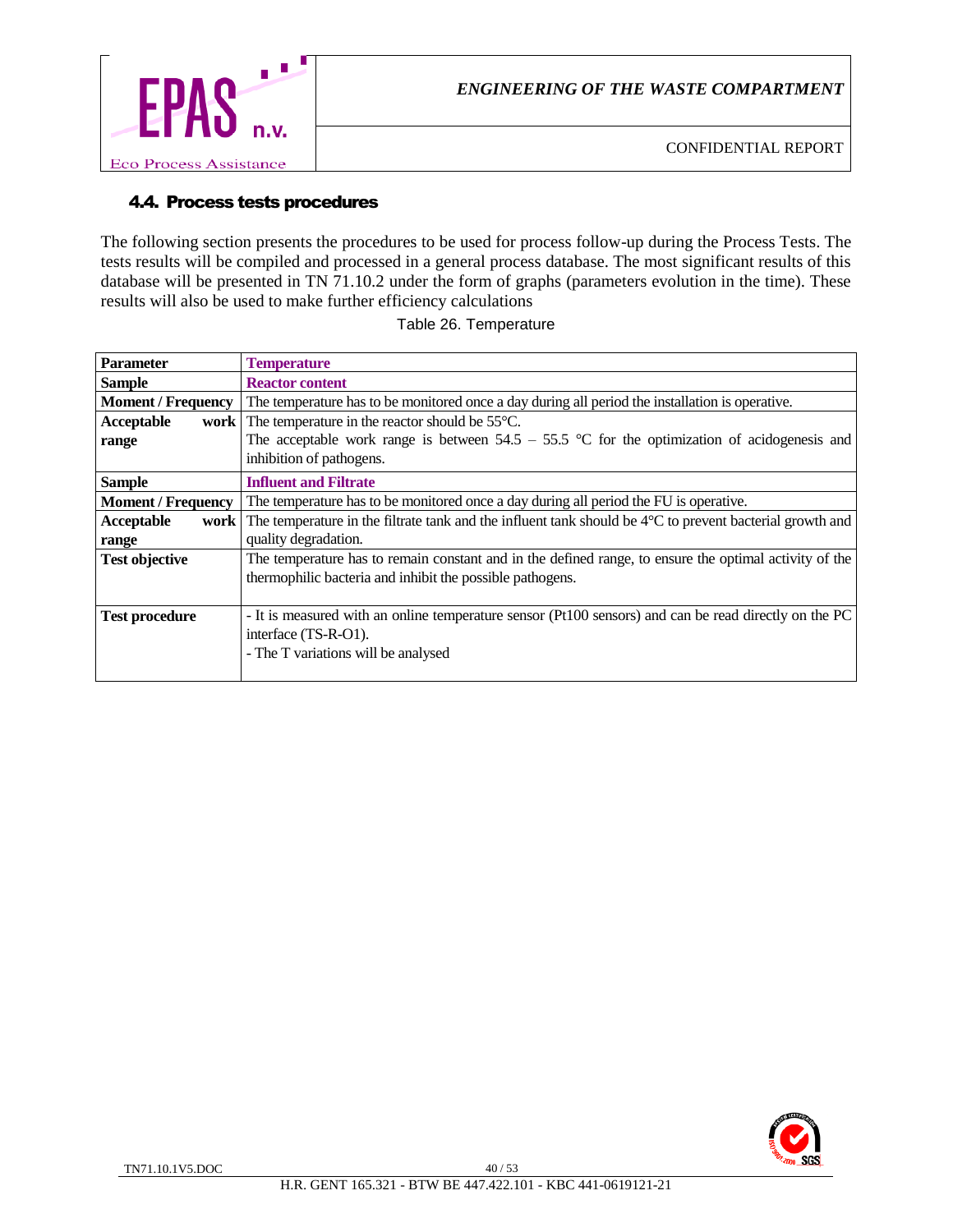

# Table 27. pH

| <b>Parameter</b>          | PH                                                                                                                                               |
|---------------------------|--------------------------------------------------------------------------------------------------------------------------------------------------|
| <b>Sample</b>             | <b>Influent</b>                                                                                                                                  |
| <b>Moment / Frequency</b> | The pH of the influent is measured off-line with the consort C835 once per batch during all the period                                           |
|                           | when the installation is operative.                                                                                                              |
| <b>Expected range</b>     | The expected work range is between $5 - 6,7$ .                                                                                                   |
|                           |                                                                                                                                                  |
| <b>Sample</b>             | <b>Reactor content</b>                                                                                                                           |
|                           |                                                                                                                                                  |
| <b>Moment / Frequency</b> | The online pH has to be monitored every day. Furthermore the pH will be checked 3 times a week                                                   |
|                           | with an offline pH meter in order to verify the similarity between the 2 measurements. This is                                                   |
|                           | performed during all period the installation is operative                                                                                        |
| Acceptable                | work In order to avoid metanogenisis the pH has to be lower than 6.                                                                              |
| range                     | The pH has to range between 5,1 and 5,6.                                                                                                         |
|                           |                                                                                                                                                  |
| <b>Sample</b>             | <b>Filtrate</b>                                                                                                                                  |
|                           |                                                                                                                                                  |
|                           | <b>Moment</b> / <b>Frequency</b> The pH of the filtrate is measured off-line 3 times a week during all period the installation is operative.     |
| Acceptable                | work The expected work range is between 5,1 and 5,6. It has to be more or less the same as in the bioreactor.                                    |
| range                     |                                                                                                                                                  |
| <b>Test objective</b>     | The pH has to remain constant and in the defined range, to insure the optimal activity of the liquefying                                         |
|                           | bacteria and inhibit the methanogenic ones.                                                                                                      |
|                           |                                                                                                                                                  |
| <b>Test procedure</b>     | <b>Online pH</b> measurement                                                                                                                     |
|                           | It is measured with two online glass electrodes. The value can be directly read of the displays (pHT-R-                                          |
|                           | O1 and pHT-R-O2)                                                                                                                                 |
|                           | <b>Offline pH</b> measurement                                                                                                                    |
|                           | The pH measurement is performed with the consort C835.                                                                                           |
|                           |                                                                                                                                                  |
|                           | The pH is linked with the temperature of the sample. When measuring the pH the temperature                                                       |
|                           | sensor should be used at all time to correct the pH.                                                                                             |
|                           | During measurements the sample has to be stirred. Before and after the measurement the<br>electrodes have to be rinsed with demineralized water. |
|                           |                                                                                                                                                  |
|                           | 1. switch on the consort C835 with the ON/OFF - switch and wait until the apparatus is started                                                   |
|                           | $up(1 min)$ .                                                                                                                                    |
|                           | 2. Use the <b>MODE</b> - button to select the wanted measurement (pH).                                                                           |
|                           | 3. Rinse the pH-probe and temperature sensor with demineralized water                                                                            |
|                           | 4. Put the pH-probe together with the temperature sensor in the sample you wish to measure and                                                   |
|                           | wait until the value on the display is stable. (the dot on the display stops flickering)                                                         |
|                           | 5. After each measurement rinse the pH-probe and temperature sensor with demineralized water and                                                 |
|                           | when finished measuring put them back in the KCl-solution.                                                                                       |

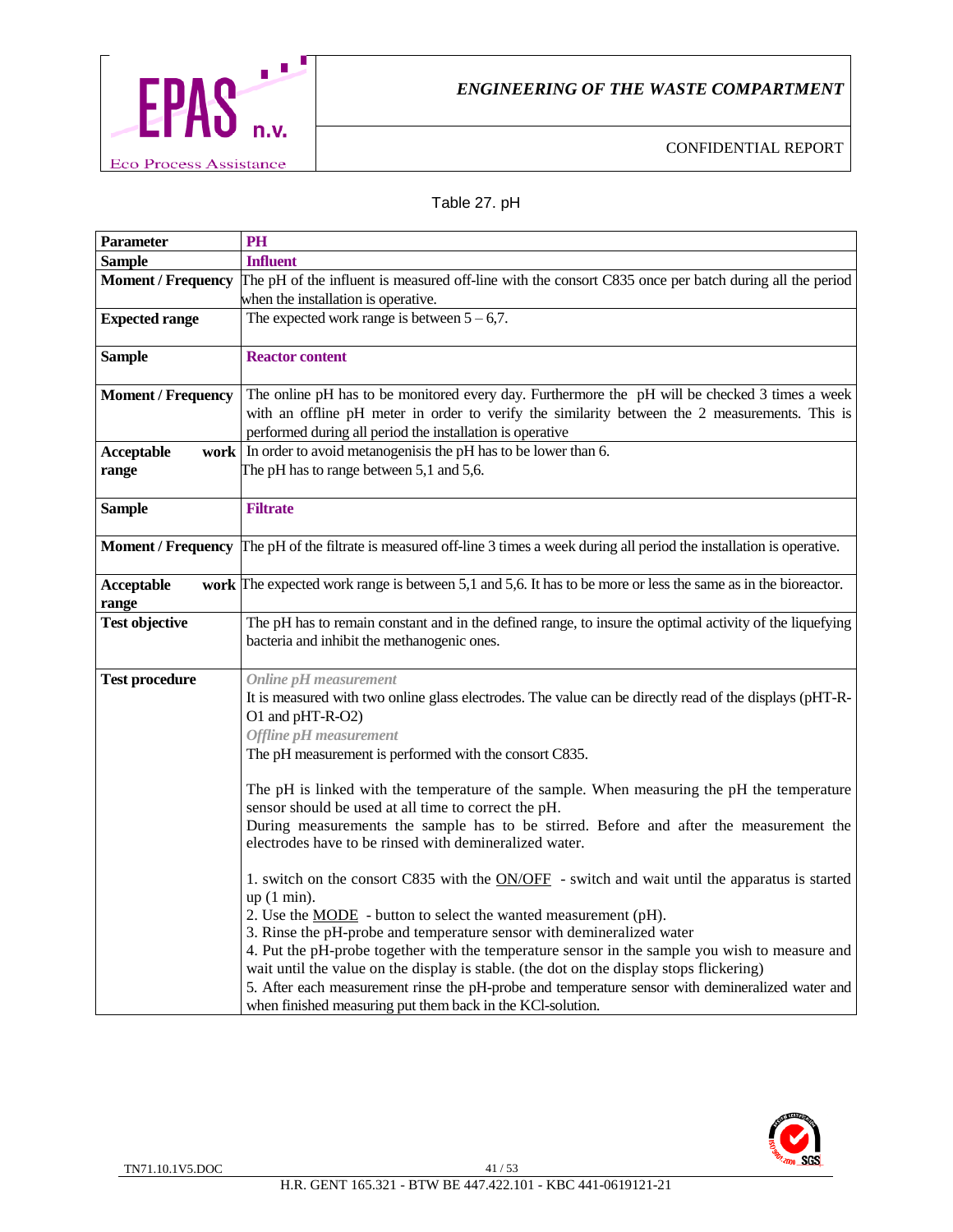

# Table 28. Electroconductivity

| <b>Parameter</b>            | <b>Electroconductivity (EC)</b>                                                                                                                                                                                                                                                                                                                                                                                                                                                                                                                                                                                                                                                                                                                                                                                                                                                 |
|-----------------------------|---------------------------------------------------------------------------------------------------------------------------------------------------------------------------------------------------------------------------------------------------------------------------------------------------------------------------------------------------------------------------------------------------------------------------------------------------------------------------------------------------------------------------------------------------------------------------------------------------------------------------------------------------------------------------------------------------------------------------------------------------------------------------------------------------------------------------------------------------------------------------------|
| <b>Sample</b>               | <b>Influent</b>                                                                                                                                                                                                                                                                                                                                                                                                                                                                                                                                                                                                                                                                                                                                                                                                                                                                 |
| <b>Moment / Frequency</b>   | It is measured once per batch with the consort C835 during all period the installation is operative.                                                                                                                                                                                                                                                                                                                                                                                                                                                                                                                                                                                                                                                                                                                                                                            |
| <b>Expected range</b>       | The EC in the influent is expected to be in the range $2 - 4$ mS/cm                                                                                                                                                                                                                                                                                                                                                                                                                                                                                                                                                                                                                                                                                                                                                                                                             |
| <b>Sample</b>               | <b>Reactor content</b>                                                                                                                                                                                                                                                                                                                                                                                                                                                                                                                                                                                                                                                                                                                                                                                                                                                          |
| <b>Moment / Frequency</b>   | It is measured 1 time a week with the consort C835 during all period the installation is operative.                                                                                                                                                                                                                                                                                                                                                                                                                                                                                                                                                                                                                                                                                                                                                                             |
| Acceptable<br>range         | work The EC in the reactor is expected to be around 5 mS/cm and may not be higher than 18 mS/cm (see J.F.<br>Malina, Jr.F.G. Pohland, Design of anaerobic processes for the treatment of industrial and municipal<br>wastes, Water Quality Management Librairy, 1992).                                                                                                                                                                                                                                                                                                                                                                                                                                                                                                                                                                                                          |
| <b>Sample</b>               | <b>Filtrate</b>                                                                                                                                                                                                                                                                                                                                                                                                                                                                                                                                                                                                                                                                                                                                                                                                                                                                 |
| <b>Moment / Frequency</b>   | It is measured 3 times a week with the consort C835 during all period the installation is operative                                                                                                                                                                                                                                                                                                                                                                                                                                                                                                                                                                                                                                                                                                                                                                             |
| Acceptable<br>work<br>range | The EC in the filtrate is expected to be around 5 mS/cm and may not be higher than 18 mS/cm.                                                                                                                                                                                                                                                                                                                                                                                                                                                                                                                                                                                                                                                                                                                                                                                    |
| <b>Test objective</b>       | The EC has to remain in the defined range. Above a limit of around 18 mS/cm, the electroconductivity<br>indicates a salts concentration that corresponds to a high die-off of the bacteria.                                                                                                                                                                                                                                                                                                                                                                                                                                                                                                                                                                                                                                                                                     |
| <b>Test procedure</b>       | The EC is linked with the temperature of the sample. When measuring the EC the temperature<br>sensor should be used at all time to correct the EC.<br>During measurements the sample has to be stirred. Before and after the measurement the electrodes<br>have to be rinsed with demineralized water.<br>1. switch on the consort C835 with the $ON/OFF$ - switch and wait until the apparatus is started<br>$up(1 min)$ .<br>2. Use the <b>MODE</b> - button to select the wanted measurement (EC).<br>3. Put the EC-probe together with the temperature sensor in the sample you wish to measure and wait<br>until the value on the display is stable. (the dot on the display stops flickering)<br>4. After each measurement rinse the EC-probe and temperature sensor with demineralized water and<br>when finished measuring put them back in the demineralized-solution. |

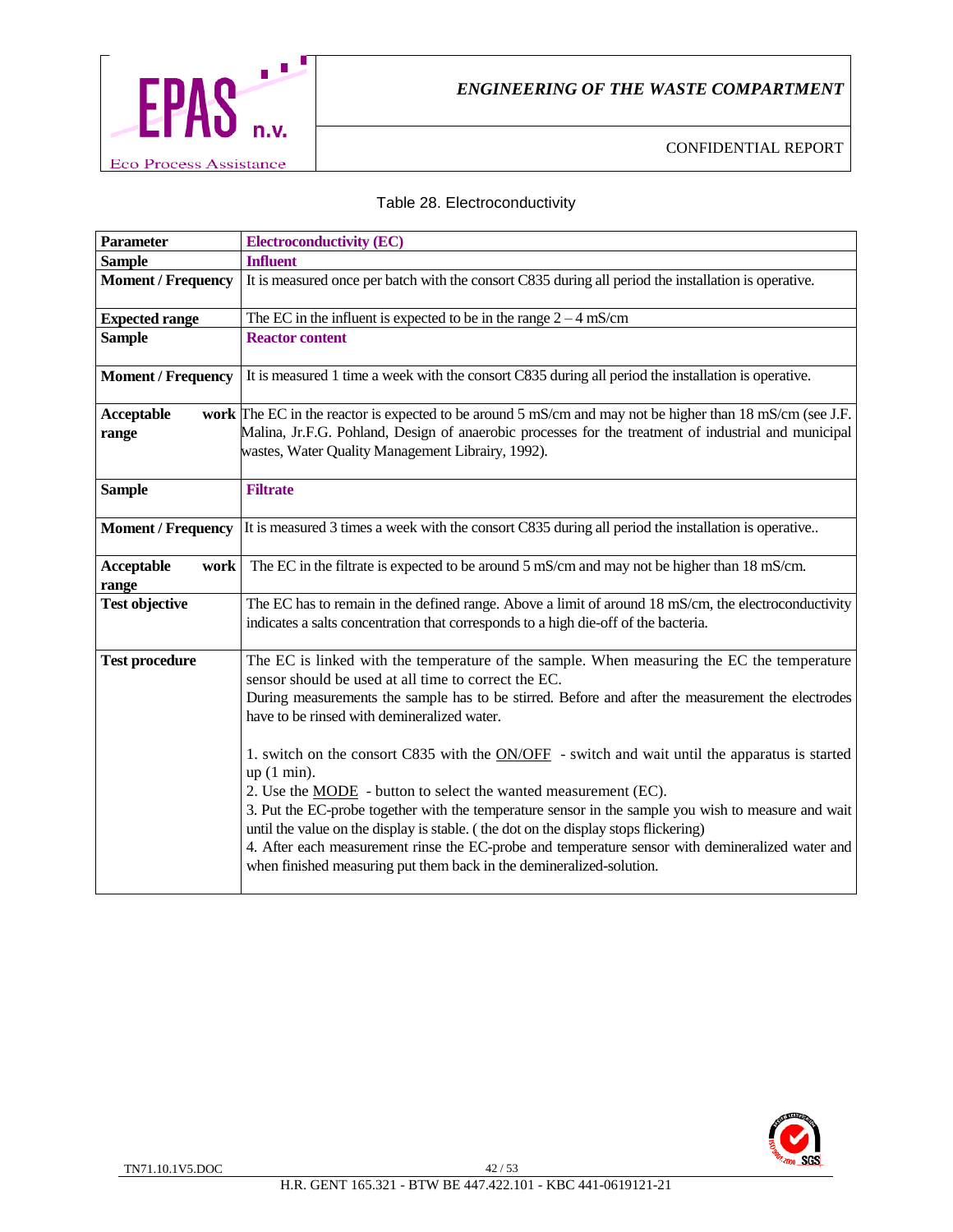

CONFIDENTIAL REPORT

#### Table 29. VFA

| Parameter                          | <b>VFA (Volatile Fatty Acids)</b>                                                                                                                                                                                                                                                                                                                                                                                                                                                                                                                                                                                                                                                                                                                                                                                                                                                                                                                                                                                                                                                                                                                                                         |
|------------------------------------|-------------------------------------------------------------------------------------------------------------------------------------------------------------------------------------------------------------------------------------------------------------------------------------------------------------------------------------------------------------------------------------------------------------------------------------------------------------------------------------------------------------------------------------------------------------------------------------------------------------------------------------------------------------------------------------------------------------------------------------------------------------------------------------------------------------------------------------------------------------------------------------------------------------------------------------------------------------------------------------------------------------------------------------------------------------------------------------------------------------------------------------------------------------------------------------------|
| <b>Sample</b>                      | <b>Influent</b>                                                                                                                                                                                                                                                                                                                                                                                                                                                                                                                                                                                                                                                                                                                                                                                                                                                                                                                                                                                                                                                                                                                                                                           |
| <b>Moment / Frequency</b>          | The VFA production will be measured once per influent batch.                                                                                                                                                                                                                                                                                                                                                                                                                                                                                                                                                                                                                                                                                                                                                                                                                                                                                                                                                                                                                                                                                                                              |
| <b>Expected range</b>              | The expected range depends on the composition. There is a difference in range with $(800 - 900 \text{ mg/L})$<br>or without $(< 100 \text{ mg/L})$ the presence of faecal material.                                                                                                                                                                                                                                                                                                                                                                                                                                                                                                                                                                                                                                                                                                                                                                                                                                                                                                                                                                                                       |
| <b>Sample</b>                      | <b>Reactor content</b>                                                                                                                                                                                                                                                                                                                                                                                                                                                                                                                                                                                                                                                                                                                                                                                                                                                                                                                                                                                                                                                                                                                                                                    |
| <b>Moment / Frequency</b>          | The VFA production in the reactor will be measured three times a week during all period the<br>installation is operative.                                                                                                                                                                                                                                                                                                                                                                                                                                                                                                                                                                                                                                                                                                                                                                                                                                                                                                                                                                                                                                                                 |
| <b>Acceptable</b><br>work<br>range | The VFA concentration in the reactor should be higher than 3000mg/L and as high as possible without<br>inhibiting the process                                                                                                                                                                                                                                                                                                                                                                                                                                                                                                                                                                                                                                                                                                                                                                                                                                                                                                                                                                                                                                                             |
| <b>Sample</b>                      | <b>Filtrate</b>                                                                                                                                                                                                                                                                                                                                                                                                                                                                                                                                                                                                                                                                                                                                                                                                                                                                                                                                                                                                                                                                                                                                                                           |
| <b>Moment / Frequency</b>          | The VFA production in the reactor will be measured three times a week during all period the installation<br>is operative.                                                                                                                                                                                                                                                                                                                                                                                                                                                                                                                                                                                                                                                                                                                                                                                                                                                                                                                                                                                                                                                                 |
| <b>Acceptable</b><br>work<br>range | The amount of VFA in the filtrate should be about the same as in the reactor (see test FU section).                                                                                                                                                                                                                                                                                                                                                                                                                                                                                                                                                                                                                                                                                                                                                                                                                                                                                                                                                                                                                                                                                       |
| <b>Test objective</b>              | The VFA production has to be as high as possible. In the filtrate there has to be a maximum<br>recuperation of VFA from the reactor content (VFA filtrate/VFA reactor content ~1). The VFA production is a<br>direct indicator of the efficiency of the digestion process.                                                                                                                                                                                                                                                                                                                                                                                                                                                                                                                                                                                                                                                                                                                                                                                                                                                                                                                |
| <b>Test procedure</b>              | Preparation of the sample<br>A standard is added to each batch for control. 2 ml of standard solution is brought in a plastic tube in<br>stead of filtered sample and treat as the samples.<br>Take 2 ml filtered sample in a plastic tube<br>Add 0,5 ml 1/2 thinned sulphuric acid<br>Add a pinch of Sodium chloride in each tube<br>Add 0,4 ml internal standard<br>Add 2 ml diethyleter<br>Close the tubes with a cap an vortex the tubes during 2 minutes.<br>Then centrifuge during 3 minutes by 3000 rpm<br>After centrifugation the upper layer of ether is transferred in a glass receiver by pipette meant for the<br>carousel of the GC.<br>Close the glass recipient with a screw cap.<br>Measurement of VFA concentration with the GC<br>Measurement of volatile fatty acids in liquid solutions are performed using a Gas chromatograph type<br>SHIMADZU-benelux Instrument GC 17 AA with FID and autosampler.<br>The carrier gas used is Helium. The sample is detected by a temperature of $260^{\circ}$ C and injected<br>by a temperature of 250°C.<br>The VFA is measured using special software. The procedure followed is described within an utility<br>instruction. |

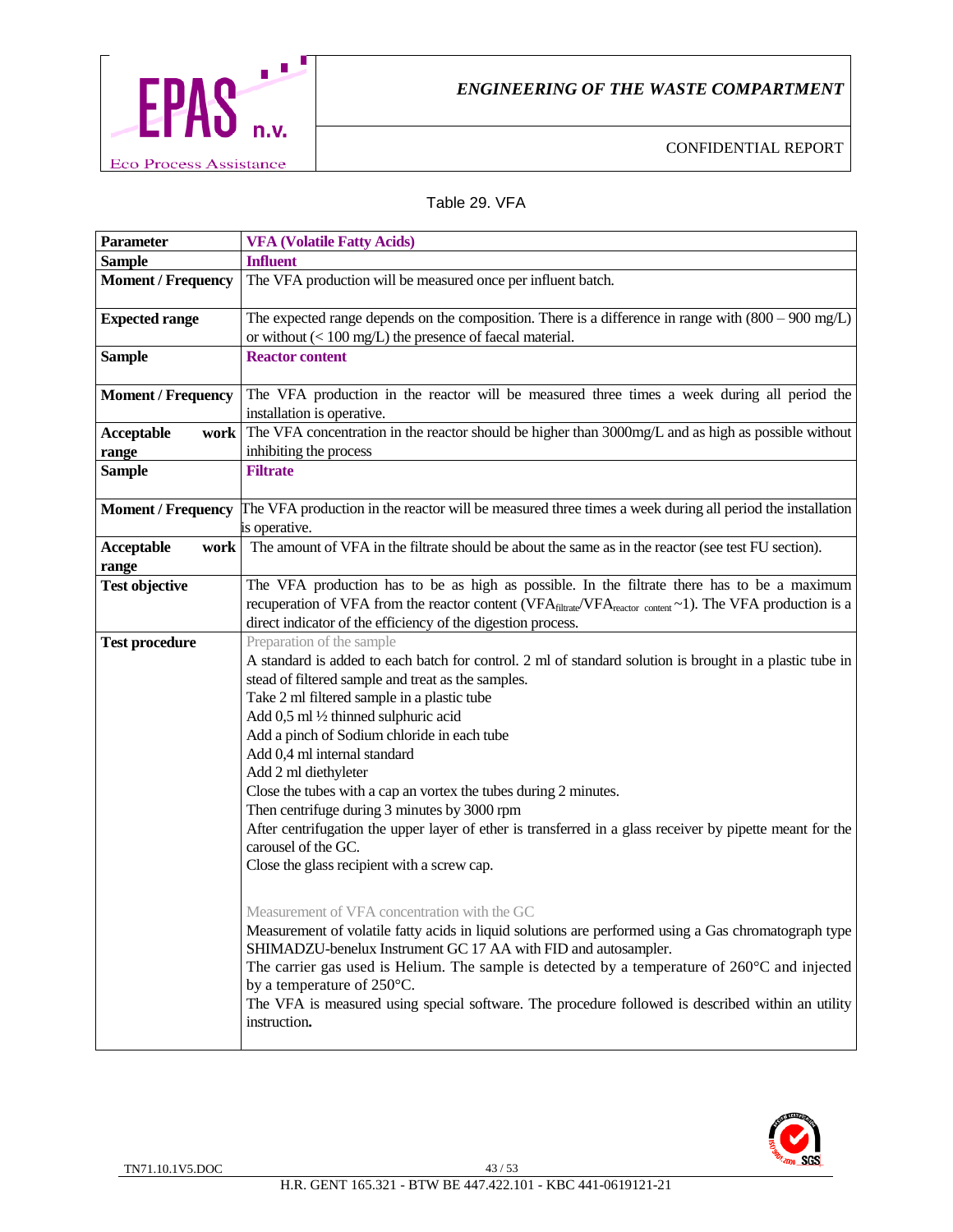

#### Table 30. Dry matter and ashes

| <b>Parameter</b>            | <b>Dry Matter (DM) and Ashes</b>                                                                                                                                                                                                                                                                                                                                                                                                                                                                                                                                                                                                             |
|-----------------------------|----------------------------------------------------------------------------------------------------------------------------------------------------------------------------------------------------------------------------------------------------------------------------------------------------------------------------------------------------------------------------------------------------------------------------------------------------------------------------------------------------------------------------------------------------------------------------------------------------------------------------------------------|
| <b>Sample</b>               | <b>Influent</b>                                                                                                                                                                                                                                                                                                                                                                                                                                                                                                                                                                                                                              |
| <b>Moment / Frequency</b>   | The amount of dry matter and ashes will be measured once per influent batch                                                                                                                                                                                                                                                                                                                                                                                                                                                                                                                                                                  |
| <b>Expected range</b>       | There is a difference in range with or without the presence of faecal material.                                                                                                                                                                                                                                                                                                                                                                                                                                                                                                                                                              |
| <b>Sample</b>               | <b>Reactor content</b>                                                                                                                                                                                                                                                                                                                                                                                                                                                                                                                                                                                                                       |
| <b>Moment / Frequency</b>   | The amount of dry matter and ashes will be measured three times a week in the reactor during all<br>period the installation is operative.                                                                                                                                                                                                                                                                                                                                                                                                                                                                                                    |
| Acceptable<br>work<br>range | After the installation of the filtration unit, the amount of dry matter in the reactor will be stabilized<br>around 40 g/l to avoid the increase of dry matter.                                                                                                                                                                                                                                                                                                                                                                                                                                                                              |
| <b>Sample</b>               | <b>Filtrate</b>                                                                                                                                                                                                                                                                                                                                                                                                                                                                                                                                                                                                                              |
| <b>Moment / Frequency</b>   | The amount of dry matter and ashes will be measured three times a week in the filtrate during all period<br>the installation is operative                                                                                                                                                                                                                                                                                                                                                                                                                                                                                                    |
| Acceptable<br>work          | The dry matter should be constant in range and lower than the amount in the reactor.                                                                                                                                                                                                                                                                                                                                                                                                                                                                                                                                                         |
| range                       |                                                                                                                                                                                                                                                                                                                                                                                                                                                                                                                                                                                                                                              |
| <b>Test objective</b>       | Making sure the amount of dry matter in the reactor stays in the region of 40 $g/1$ (when using the FU);<br>following the parameters, which was defined in the prototype tests as the optimal concentration.<br>Also some information can be learned on the drain frequency and amount.                                                                                                                                                                                                                                                                                                                                                      |
| <b>Test procedure</b>       | Dry matter<br>Dry a crucible or beaker during 2 hours by 105°C till constant weight, cool in a dessicator and tare $(=x1$<br>g).<br>In that you pipette V ml well mixed sample (usually 20 ml) and dry for minimum 12 hours till constant<br>weight by 105 °C, cool down in a dessicator and then weight $(=x2 g)$ .<br>measurement: $DM = \frac{x_2 - x_1}{V} \times 1000(g/L)$<br><b>Ashes</b><br>Take the crucible where you measured the dry matter and put it in the oven for 2 hours at 600 $^{\circ}$ C. Then<br>cool it down in a dessicator and weight it $(=x3 g)$ .<br>measurement: $AS = \frac{x_3 - x_1}{V} \times 1000(g / L)$ |

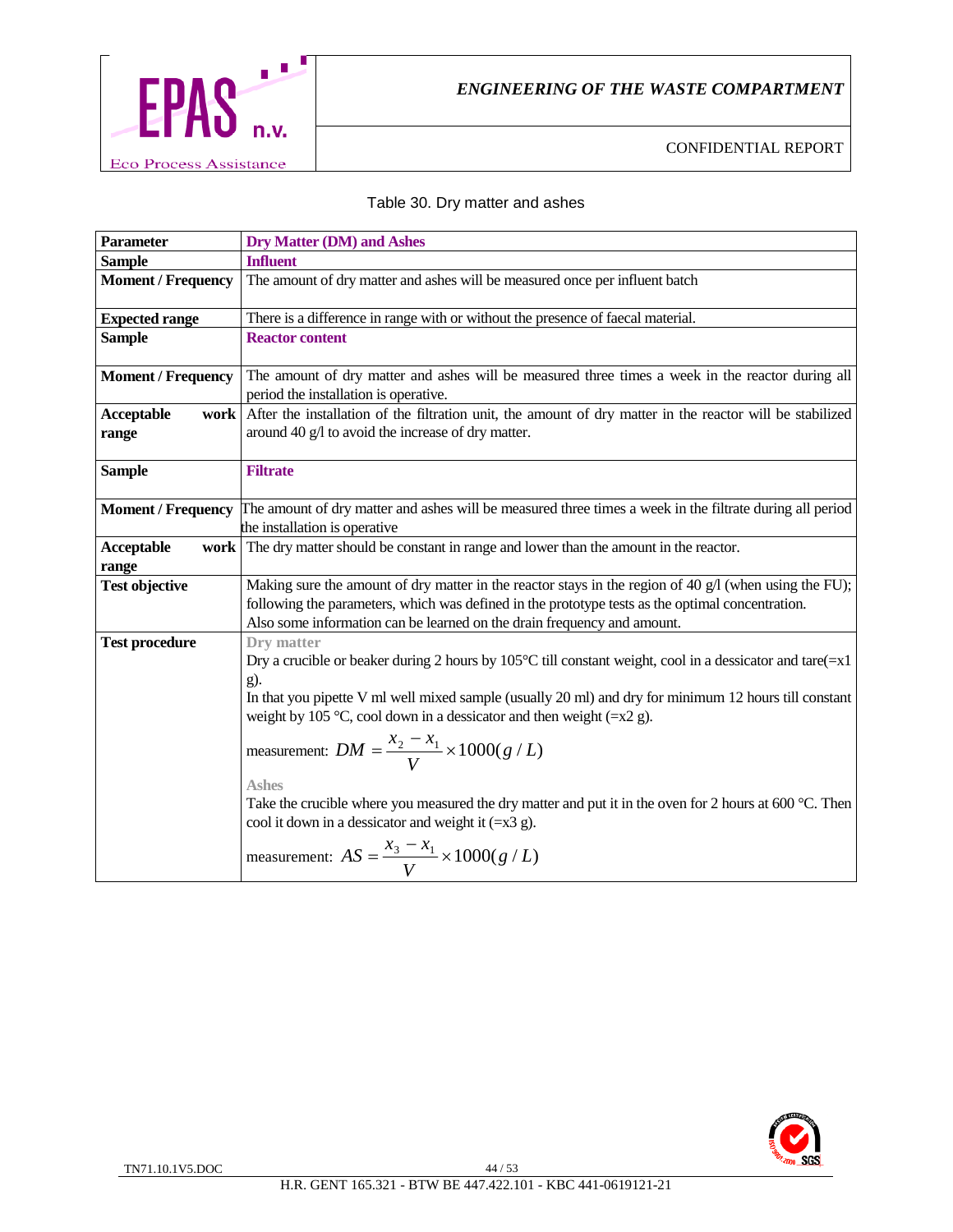

# Table 31. Total nitrogen

| <b>Parameter</b>          | <b>Total Nitrogen (Nt)</b>                                                                                                                                                                                                                                                                                                                                                                                                                                                                                                                                                                                                                                                                                                                                                                                                                                                                                                                                                                                                                                                                                                                                                                                                                                                                                                                                                                  |
|---------------------------|---------------------------------------------------------------------------------------------------------------------------------------------------------------------------------------------------------------------------------------------------------------------------------------------------------------------------------------------------------------------------------------------------------------------------------------------------------------------------------------------------------------------------------------------------------------------------------------------------------------------------------------------------------------------------------------------------------------------------------------------------------------------------------------------------------------------------------------------------------------------------------------------------------------------------------------------------------------------------------------------------------------------------------------------------------------------------------------------------------------------------------------------------------------------------------------------------------------------------------------------------------------------------------------------------------------------------------------------------------------------------------------------|
| <b>Sample</b>             | <b>Influent</b>                                                                                                                                                                                                                                                                                                                                                                                                                                                                                                                                                                                                                                                                                                                                                                                                                                                                                                                                                                                                                                                                                                                                                                                                                                                                                                                                                                             |
| <b>Moment / Frequency</b> | The amount of total nitrogen will be measured once per influent batch.                                                                                                                                                                                                                                                                                                                                                                                                                                                                                                                                                                                                                                                                                                                                                                                                                                                                                                                                                                                                                                                                                                                                                                                                                                                                                                                      |
| <b>Expected range</b>     | The total nitrogen concentration can vary and is expected to remain between 300 and 600 mg/L.                                                                                                                                                                                                                                                                                                                                                                                                                                                                                                                                                                                                                                                                                                                                                                                                                                                                                                                                                                                                                                                                                                                                                                                                                                                                                               |
| <b>Sample</b>             | <b>Reactor content</b>                                                                                                                                                                                                                                                                                                                                                                                                                                                                                                                                                                                                                                                                                                                                                                                                                                                                                                                                                                                                                                                                                                                                                                                                                                                                                                                                                                      |
| <b>Moment / Frequency</b> | Total nitrogen of the reactor content is measured once a week during all period the installation is<br>operative.                                                                                                                                                                                                                                                                                                                                                                                                                                                                                                                                                                                                                                                                                                                                                                                                                                                                                                                                                                                                                                                                                                                                                                                                                                                                           |
| <b>Expected range</b>     | The total nitrogen concentration can vary between 300 and 600 mg/L without use of FU (with FU it<br>will be accumulated up to a maximum of $3 g/L$ )                                                                                                                                                                                                                                                                                                                                                                                                                                                                                                                                                                                                                                                                                                                                                                                                                                                                                                                                                                                                                                                                                                                                                                                                                                        |
| <b>Sample</b>             | <b>Filtrate</b>                                                                                                                                                                                                                                                                                                                                                                                                                                                                                                                                                                                                                                                                                                                                                                                                                                                                                                                                                                                                                                                                                                                                                                                                                                                                                                                                                                             |
| <b>Moment / Frequency</b> | The amount of total nitrogen will be measured 3 times a week during all period the installation is<br>operative.                                                                                                                                                                                                                                                                                                                                                                                                                                                                                                                                                                                                                                                                                                                                                                                                                                                                                                                                                                                                                                                                                                                                                                                                                                                                            |
| <b>Expected range</b>     | The total nitrogen concentration will increase up to a maximum of $1.5 \text{ g/L}$                                                                                                                                                                                                                                                                                                                                                                                                                                                                                                                                                                                                                                                                                                                                                                                                                                                                                                                                                                                                                                                                                                                                                                                                                                                                                                         |
| <b>Test objective</b>     | To follow the concentration of total nitrogen and therefore the evolution and degradation of proteins                                                                                                                                                                                                                                                                                                                                                                                                                                                                                                                                                                                                                                                                                                                                                                                                                                                                                                                                                                                                                                                                                                                                                                                                                                                                                       |
| <b>Test procedure</b>     | The analyses can be performed with the following test kits (Isis 6000 from Dr. Lange): LCK<br>338, LCK 238 en LCK 138 with a measurement range of respectively 20-100, 5-40 and 1-16<br>$mg/L$ .<br>1. The sample has to be diluted to make sure the amount of nitrogen is within the measuring<br>range of the test kit and to avoid interferences with p.e. chlorine.<br>2. To avoid interferences the sample has to be filtered<br>3. In a test tube an amount (dependant on the kit) of sample and caustic soda is pipetted.<br>4. A tablet of potassiumperoxodisulphat (oxidant) is added.<br>5. The test tube is put in the destructor during 1 hour by 100°C<br>6. After cooling down till room temperature one micro cap (lyophilisaat) is added.<br>7. Shake until the lyophilisaat is completely dissolved and is divided homogeneous.<br>8. Off this mixture 0.5 mL is pipetted in a cuvet, which contains 60% sulphuric acid and 33%<br>phosphoric acid<br>9. Pippet 0.2 mL dimethylfenol solution in the cuvet<br>10. Wait 15 minutes and then measure the<br>absorbance of the solution with the<br>spectrophotometer, Isis 6000.<br>Total nitrogen is measured with a wavelength of 360 nm. Together with every bath of samples a<br>standard is measured. The result is displayed immediately in mg/l. Off course the performed<br>dilutions have to be taken into account. |

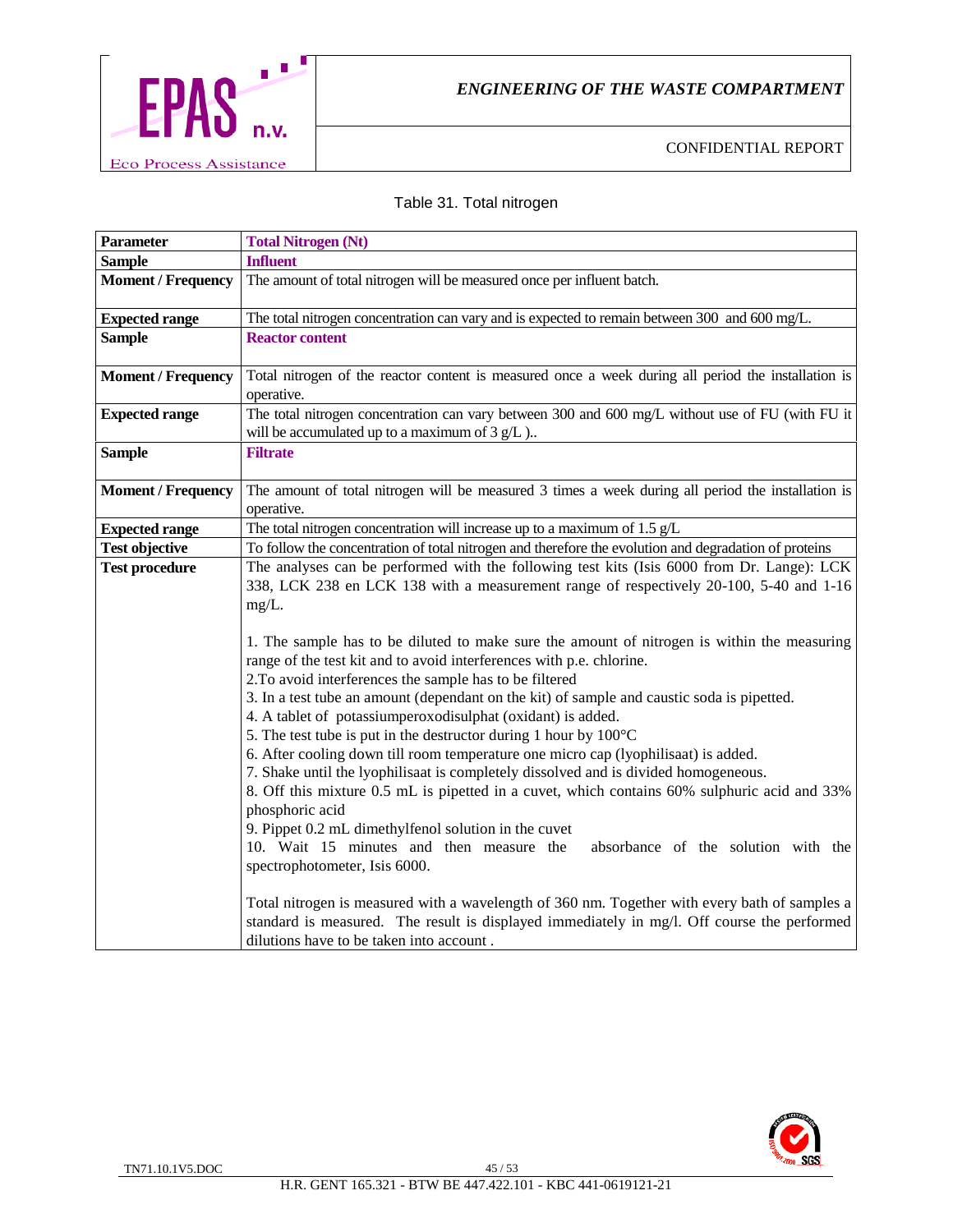

#### Table 32. Ammonium (NH4-N)

| <b>Parameter</b>                   | <b>Ammonium nitrogen NH4-N</b>                                                                                                                                                                                                                                                                                                                                            |
|------------------------------------|---------------------------------------------------------------------------------------------------------------------------------------------------------------------------------------------------------------------------------------------------------------------------------------------------------------------------------------------------------------------------|
| <b>Sample</b>                      | <b>Influent</b>                                                                                                                                                                                                                                                                                                                                                           |
| <b>Moment / Frequency</b>          | The amount of ammonium nitrogen will be measured once per influent batch.                                                                                                                                                                                                                                                                                                 |
| <b>Expected range</b>              | The expected range depends on the composition of the influent. There is a difference in range with or<br>without the presence of faecal material (between 10 and 50 mg/L).                                                                                                                                                                                                |
| <b>Sample</b>                      | <b>Reactor content</b>                                                                                                                                                                                                                                                                                                                                                    |
| <b>Moment / Frequency</b>          | Ammonium nitrogen of the reactor content is measured three times a week during all period the<br>installation is operative                                                                                                                                                                                                                                                |
| <b>Expected range</b>              | The ammonium concentration in the reactor should be as high as possible $(200 - 300 \text{ mg/L})$ .                                                                                                                                                                                                                                                                      |
| <b>Sample</b>                      | <b>Filtrate</b>                                                                                                                                                                                                                                                                                                                                                           |
| <b>Moment / Frequency</b>          | Ammonium nitrogen of the reactor content and filtrate is measured tree times a week during all period<br>the installation is operative.                                                                                                                                                                                                                                   |
| <b>Acceptable</b><br>work<br>range | The amount of NH4-N in the filtrate should be the same as the amount in the reactor.                                                                                                                                                                                                                                                                                      |
| <b>Test objective</b>              | Making sure the NH4-N production in the reactor is as high as possible. The NH4 production is a<br>direct indicator of the efficiency of the digestion process.                                                                                                                                                                                                           |
| <b>Test procedure</b>              | Ammonium-nitrogen is measured with Isis 6000 (Dr. Lange)<br>The Test kit LCK 304 with a measuring range of 0.015 till 2 mg/L and LCK 303 with a<br>measurement range of 2 till 47 mg/L can be used. The cuvets are already filled with the<br>necessary reaction products.<br>1. The sample has to be diluted to make sure the amount of nitrogen is within the measuring |
|                                    | range of the test kit and to avoid interferences with p.e. chlorine.<br>2. To avoid interferences the sample has to be filtered                                                                                                                                                                                                                                           |
|                                    | 3.0.2 mL of the filtered sample is added to the cuvet.                                                                                                                                                                                                                                                                                                                    |
|                                    | 4. immediately afterwards a dosicap with lyophilisaat is screwed on the cuvet                                                                                                                                                                                                                                                                                             |
|                                    | 5. Shake the cuvet so the reaction products are well shaken with the sample                                                                                                                                                                                                                                                                                               |
|                                    | 6. Wait 15 minutes and then measure the absorbance of the solution with the spectrophotometer,<br>Isis 6000 with a wavelength of 695 nm.                                                                                                                                                                                                                                  |
|                                    | Together with every bath of samples a standard is measured. The result is displayed<br>immediately in mg/l. Off course the performed dilutions have to be taken into account.                                                                                                                                                                                             |

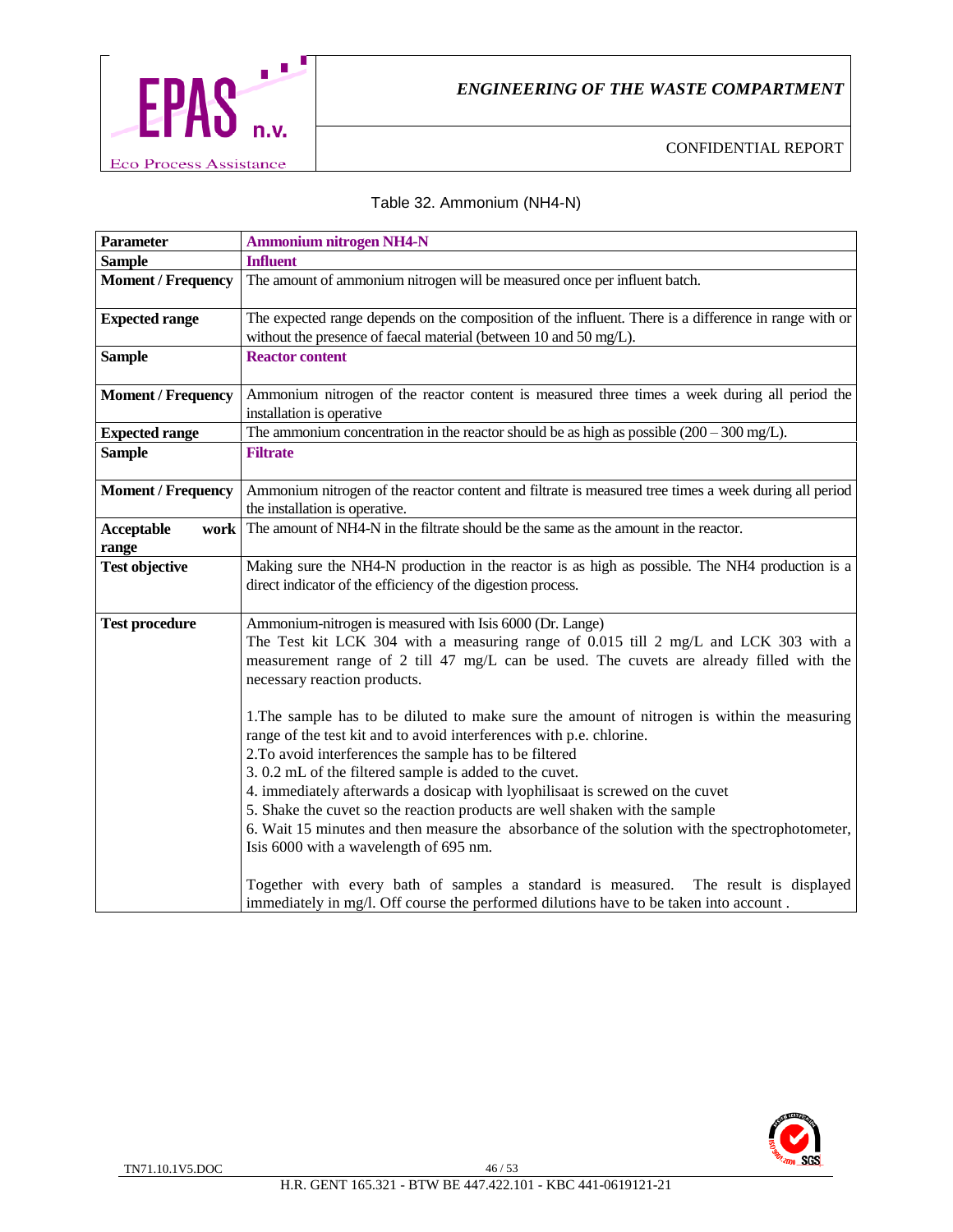

#### Table 33. COD total

| <b>Parameter</b>          | <b>Total Chemical Oxygen Demand (CODt)</b>                                                                                                                                                                                                                                                                                                                                                                                                                      |
|---------------------------|-----------------------------------------------------------------------------------------------------------------------------------------------------------------------------------------------------------------------------------------------------------------------------------------------------------------------------------------------------------------------------------------------------------------------------------------------------------------|
| <b>Sample</b>             | <b>Influent</b>                                                                                                                                                                                                                                                                                                                                                                                                                                                 |
| <b>Moment / Frequency</b> | The CODt will be measured once per influent batch.                                                                                                                                                                                                                                                                                                                                                                                                              |
| <b>Expected range</b>     | The expected range depends on the composition of the influent. There is a difference in range with or<br>without the presence of faecal material (between 15 and 30 g/L).                                                                                                                                                                                                                                                                                       |
| <b>Sample</b>             | <b>Reactor content</b>                                                                                                                                                                                                                                                                                                                                                                                                                                          |
| <b>Moment / Frequency</b> | CODt of the reactor content is measured once every two weeks during all period the installation is<br>operative.                                                                                                                                                                                                                                                                                                                                                |
| <b>Expected range</b>     | The CODt is expected to increase when using the FU up to a maximum of about 55 $g/L$ .                                                                                                                                                                                                                                                                                                                                                                          |
| <b>Sample</b>             | <b>Filtrate</b>                                                                                                                                                                                                                                                                                                                                                                                                                                                 |
| <b>Moment / Frequency</b> | CODt of the filtrate is measured two times a week during all period the installation is operative.                                                                                                                                                                                                                                                                                                                                                              |
| <b>Acceptable</b><br>work | The CODt of the filtrate should be about the same as the CODs, since the FU retains the solids.                                                                                                                                                                                                                                                                                                                                                                 |
| range                     |                                                                                                                                                                                                                                                                                                                                                                                                                                                                 |
| <b>Test objective</b>     | To follow CODt.                                                                                                                                                                                                                                                                                                                                                                                                                                                 |
| <b>Test procedure</b>     | The total chemical oxygen demand is measured with Isis 6000 (Dr. Lange)                                                                                                                                                                                                                                                                                                                                                                                         |
|                           | he test kit LCK 514, with a measurement range of 100 till 2000 mg $O_2/L$ is used.                                                                                                                                                                                                                                                                                                                                                                              |
|                           | 1. The sample has to be diluted to make sure the amount of nitrogen is within the measering<br>range of the test kit and to avoid interferences with p.e. chlorine<br>2. In a tube, already filled with mercurysulphat, 90% sulphuric acid potassiumdichromat, 2 ml<br>sample is pippeted. Shake the mixture.<br>3. Then the tube is put into a destructor with a temperature of $150^{\circ}$ C for two hours.<br>4. Cool the tube down till room temperature. |
|                           | Measure the absorbance of the yellow color with the spectrophotometer, Isis 6000.<br>Together with every bath of samples a standard is measured. The result is displayed<br>immediately in mg/l. Off course the performed dilutions have to be taken into account.                                                                                                                                                                                              |

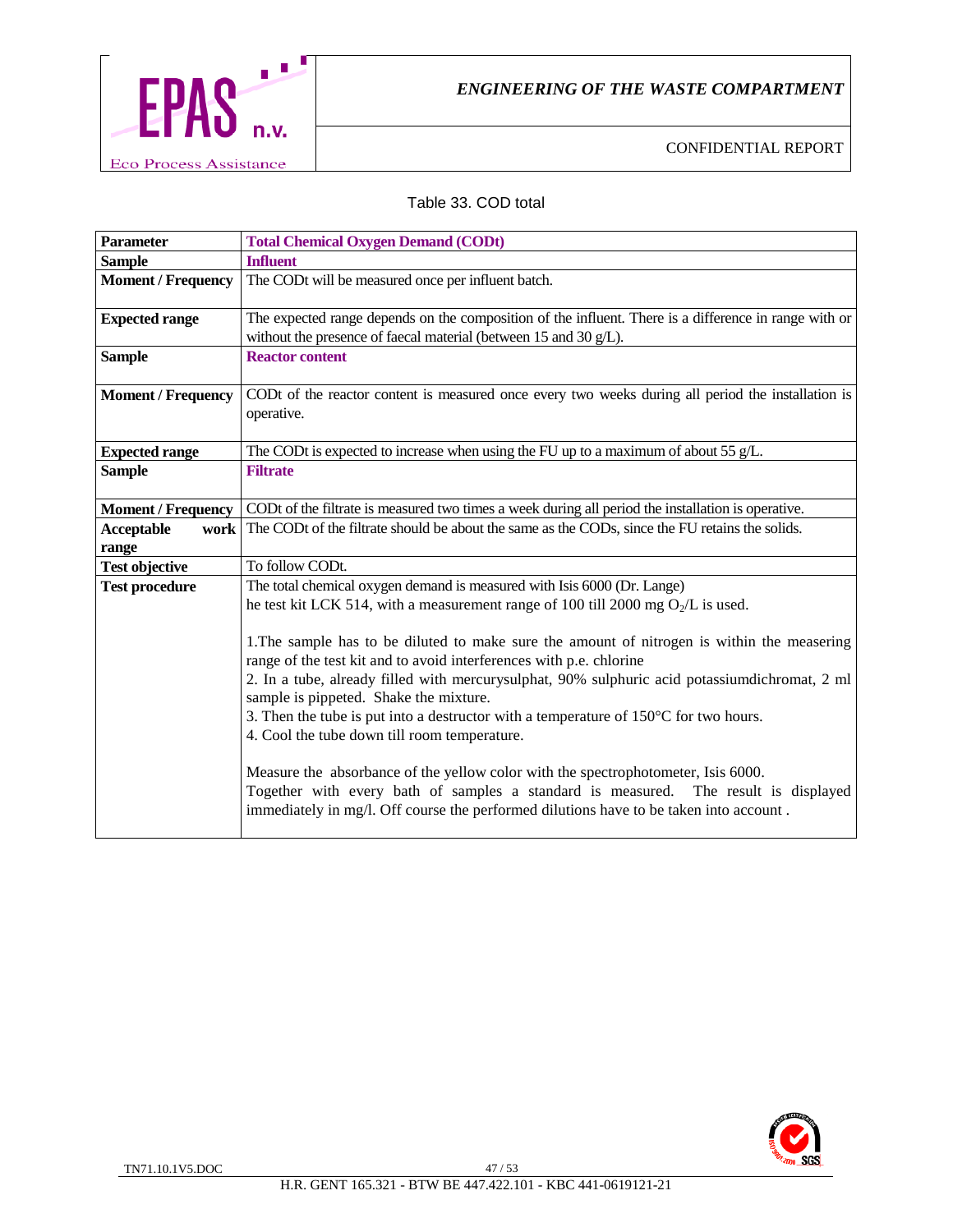

#### Table 34. COD soluble

| <b>Parameter</b>          | <b>Soluble Chemical Oxygen Demand (CODs)</b>                                                          |
|---------------------------|-------------------------------------------------------------------------------------------------------|
| <b>Sample</b>             | <b>Influent</b>                                                                                       |
| <b>Moment / Frequency</b> | The CODs will be measured once per influent batch.                                                    |
|                           |                                                                                                       |
| <b>Expected range</b>     | The expected range depends on the composition of the influent. There is a difference in range with or |
|                           | without the presence of faecal material (between 6 and $10 g/L$ ).                                    |
| <b>Sample</b>             | <b>Reactor content</b>                                                                                |
|                           |                                                                                                       |
| <b>Moment / Frequency</b> | CODs of the reactor content is measured once every two weeks during all period the installation is    |
|                           | operative.                                                                                            |
|                           |                                                                                                       |
| <b>Expected range</b>     | The CODs is expected to remain around $10 \text{ g/L}$                                                |
| <b>Sample</b>             | <b>Filtrate</b>                                                                                       |
|                           |                                                                                                       |
| <b>Moment / Frequency</b> | CODs of the filtrate is measured two times a week during all period the installation is operative.    |
| Acceptable<br>work        | The CODs of the filtrate should be about the same as the CODs of the reactor content and the CODt of  |
| range                     | the filtrate, since the FU retains the solids.                                                        |
| <b>Test objective</b>     | To follow CODs.                                                                                       |
| <b>Test procedure</b>     | The soluble chemical oxygen demand is measured with Isis 6000 (Dr. Lange)                             |
|                           | The same method is used as for CODt, except the sample has to be filtered if CODs is                  |
|                           | determined.                                                                                           |
|                           |                                                                                                       |

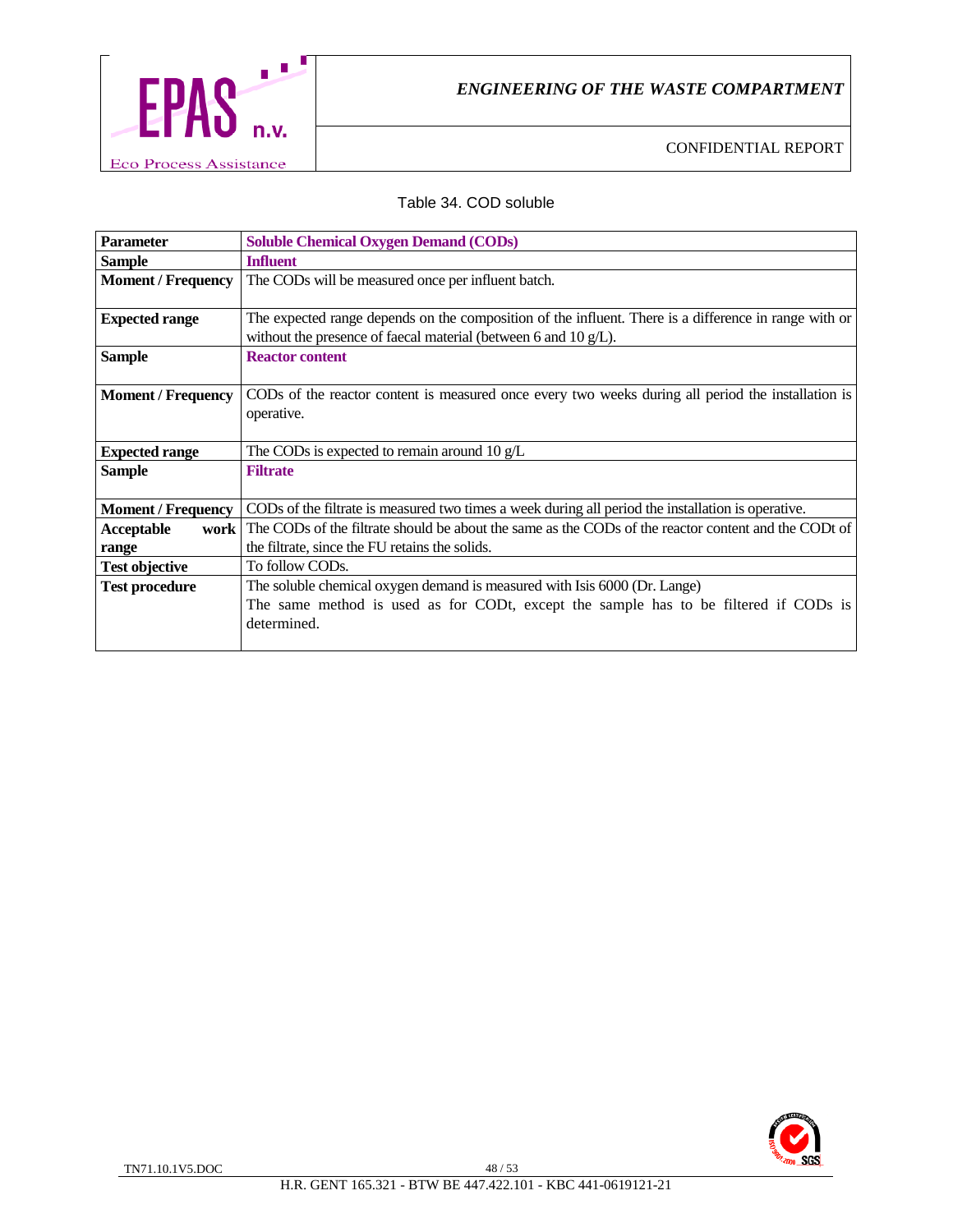

#### Table 35. CHONSP

| <b>Parameter</b>          | <b>CHONSP</b>                                                                                      |
|---------------------------|----------------------------------------------------------------------------------------------------|
| <b>Sample</b>             | <b>Influent</b>                                                                                    |
| <b>Moment / Frequency</b> | Two samples are taken on two different influent batches and the amount of CHONSP is measured by an |
|                           | independent lab when all the subunits of the compartment are working.                              |
| <b>Sample</b>             | <b>Reactor content</b>                                                                             |
|                           |                                                                                                    |
| <b>Moment / Frequency</b> | Two samples are taken at one week of interval and the amount of CHONSP is measured by an           |
|                           | independent lab when all the subunits of the compartment are working.                              |
|                           |                                                                                                    |
| <b>Sample</b>             | <b>Filtrate</b>                                                                                    |
|                           |                                                                                                    |
| <b>Moment / Frequency</b> | Two samples are taken at one week of interval and the amount of CHONSP is measured by an           |
|                           | independent lab when all the subunits of the compartment are working.                              |
|                           |                                                                                                    |
| <b>Test objective</b>     | To have preliminary information on the molecular composition of the compartment flows              |
| <b>Test procedure</b>     | The test is performed by an independent lab.                                                       |

#### Table 36. Fibres

| <b>Parameter</b>          | <b>Fibres</b>                                                                                                                                                                                                          |
|---------------------------|------------------------------------------------------------------------------------------------------------------------------------------------------------------------------------------------------------------------|
| <b>Sample</b>             | <b>Influent</b>                                                                                                                                                                                                        |
| <b>Moment / Frequency</b> | Two samples are taken on two different influent batches and the amount of total fibres as well as                                                                                                                      |
|                           | cellulose, hemicellulose and lignin are measured by an external lab when all the subunits of the<br>compartment are working,.                                                                                          |
| <b>Sample</b>             | <b>Reactor content</b>                                                                                                                                                                                                 |
| <b>Moment</b> / Frequency | Two samples are taken at one week of interval and the amount of total fibres as well as cellulose,<br>hemicellulose and lignin is measured by an external lab when all the subunits of the compartment are<br>working. |
| <b>Sample</b>             | <b>Filtrate</b>                                                                                                                                                                                                        |
| <b>Moment / Frequency</b> | Two samples are taken at one week of interval and the amount of total fibres as well as cellulose,<br>hemicellulose and lignin is measured by an external lab when all the subunits of the compartment are<br>working. |
| <b>Test objective</b>     | To have preliminary information on the fibres composition of the compartment flows                                                                                                                                     |
| <b>Test procedure</b>     | The test is performed with the Van Soest method.                                                                                                                                                                       |

Table 37. Minerals

| <b>Parameter</b> | <b>Minerals</b>                                                                                                                       |  |  |  |
|------------------|---------------------------------------------------------------------------------------------------------------------------------------|--|--|--|
| <b>Sample</b>    | <b>Influent</b>                                                                                                                       |  |  |  |
|                  | <b>Moment</b> / <b>Frequency</b> Two samples are taken on two different influent batches and the amount of minerals ((Ag, As, Cd, Cr, |  |  |  |
|                  | Cu, Pb, Ni, Zn, Hg, Ca, Na) is measured by an independent lab when all the subunits of the                                            |  |  |  |
|                  | compartment are working.                                                                                                              |  |  |  |
| <b>Sample</b>    | <b>Reactor content</b>                                                                                                                |  |  |  |

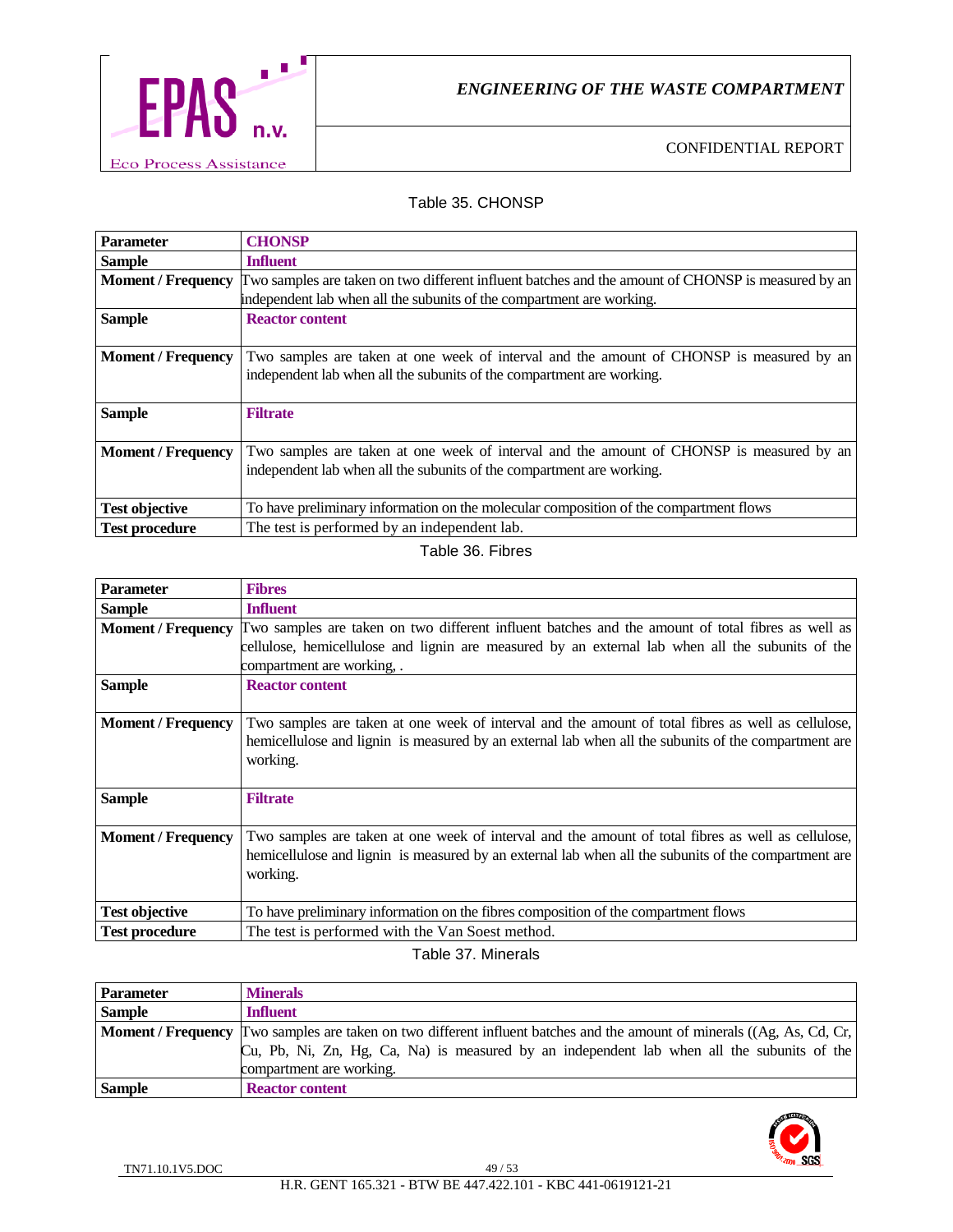

| <b>Moment / Frequency</b> | Two samples are taken at one week of interval and the composition of minerals is measured by an                                                                                                                                                                                                                                                                                                                                                 |  |  |  |  |
|---------------------------|-------------------------------------------------------------------------------------------------------------------------------------------------------------------------------------------------------------------------------------------------------------------------------------------------------------------------------------------------------------------------------------------------------------------------------------------------|--|--|--|--|
|                           | independent lab when all the subunits of the compartment are working.                                                                                                                                                                                                                                                                                                                                                                           |  |  |  |  |
| <b>Sample</b>             | <b>Filtrate</b>                                                                                                                                                                                                                                                                                                                                                                                                                                 |  |  |  |  |
| <b>Moment / Frequency</b> | Two samples are taken at one week of interval and the composition of minerals is measured by an<br>independent lab when all the subunits of the compartment are working.                                                                                                                                                                                                                                                                        |  |  |  |  |
| <b>Test objective</b>     | To have preliminary information on the minerals composition of the compartment flows and the role of<br>the FU regarding minerals.                                                                                                                                                                                                                                                                                                              |  |  |  |  |
| <b>Test procedure</b>     | The amount of minerals is determined by an independent lab. The determine the amount of<br>minerals, the samples initially undergo a sour destruction with a microwave. This is followed by<br>an analyses with ICP-AES (Inductively Coupled Plasma Atomic Emission Spectroscopy, an<br>emission spectrophotometric technique, exploiting the fact that excited electrons emit energy at a<br>given wavelength as they return to ground state.) |  |  |  |  |

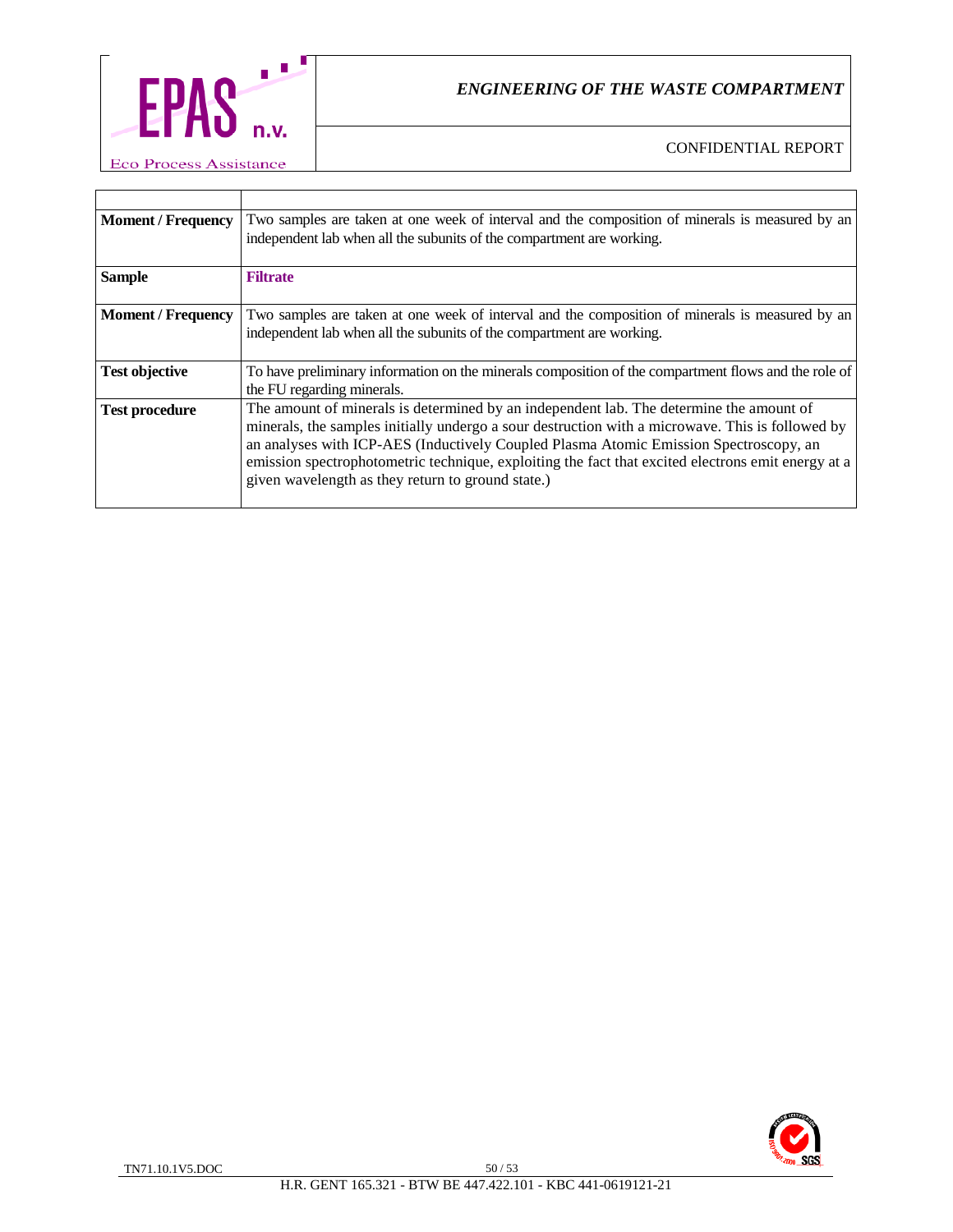

#### Table 38. Gas production

| <b>Parameter</b>          | <b>Gas production</b>                                                                          |  |  |  |
|---------------------------|------------------------------------------------------------------------------------------------|--|--|--|
| <b>Sample</b>             | <b>Gas</b>                                                                                     |  |  |  |
| <b>Moment / Frequency</b> | The volume of gas in the 4 columns is measured once a day.                                     |  |  |  |
|                           | When the GL is working, the flow of gas produced will also be measured and written once a day. |  |  |  |
|                           |                                                                                                |  |  |  |
| <b>Test objective</b>     | To evaluate the gas production and therefore the digestion activity of the reactor             |  |  |  |
| <b>Test procedure</b>     | - Measure the gas volume produced in the columns                                               |  |  |  |
|                           | - When the GL is working: check once a day the average flow of gas produced on the computer    |  |  |  |
|                           | interface.                                                                                     |  |  |  |

#### Table 39. Gas composition

| <b>Parameter</b>           | <b>Gas composition</b>                                                                                                                                                                                                                                                                                                                                                                                                                             |  |  |  |  |
|----------------------------|----------------------------------------------------------------------------------------------------------------------------------------------------------------------------------------------------------------------------------------------------------------------------------------------------------------------------------------------------------------------------------------------------------------------------------------------------|--|--|--|--|
| <b>Sample</b>              | <b>Gas</b>                                                                                                                                                                                                                                                                                                                                                                                                                                         |  |  |  |  |
| <b>Moment / Frequency</b>  | - 3 times a week with off-line analyser<br>- once a day with on-line analyser when the GL is working                                                                                                                                                                                                                                                                                                                                               |  |  |  |  |
| <b>Expected work range</b> | The $CO2$ percentage should be as high as possible (around 80 % when the influent and effluent are<br>taken continuously).<br>The CH <sub>4</sub> concentration level is max $1\%$ .<br>The $O_2$ concentration should be as low as possible and may not be higher than 1.5% (to not inhibit the<br>anaerobic bacteria).<br>Hydrogen Sulphide (H <sub>2</sub> S) is a toxic and flammable gas, which is expected at traces level.                  |  |  |  |  |
| <b>Test objective</b>      | To evaluate the gas composition and therefore the digestion activity of the reactor                                                                                                                                                                                                                                                                                                                                                                |  |  |  |  |
| <b>Test procedure</b>      | <b>Offline</b> analysis<br>The offline infrared gas analyser of Geotechnical instruments is used to measure the production<br>of $CO_2$ , $O_2$ , $H_2$ , $CH_4$<br><b>Online analysis</b><br>The online gas analyses are performed with the online gas analyser of SICK-MAIHAK S710.<br>The production of $CO_2$ and $CH_4$ is measured by an online analyser. (A-G-O2)<br>The production of $H_2S$ is measured by an online analyser. $(A-G-O1)$ |  |  |  |  |

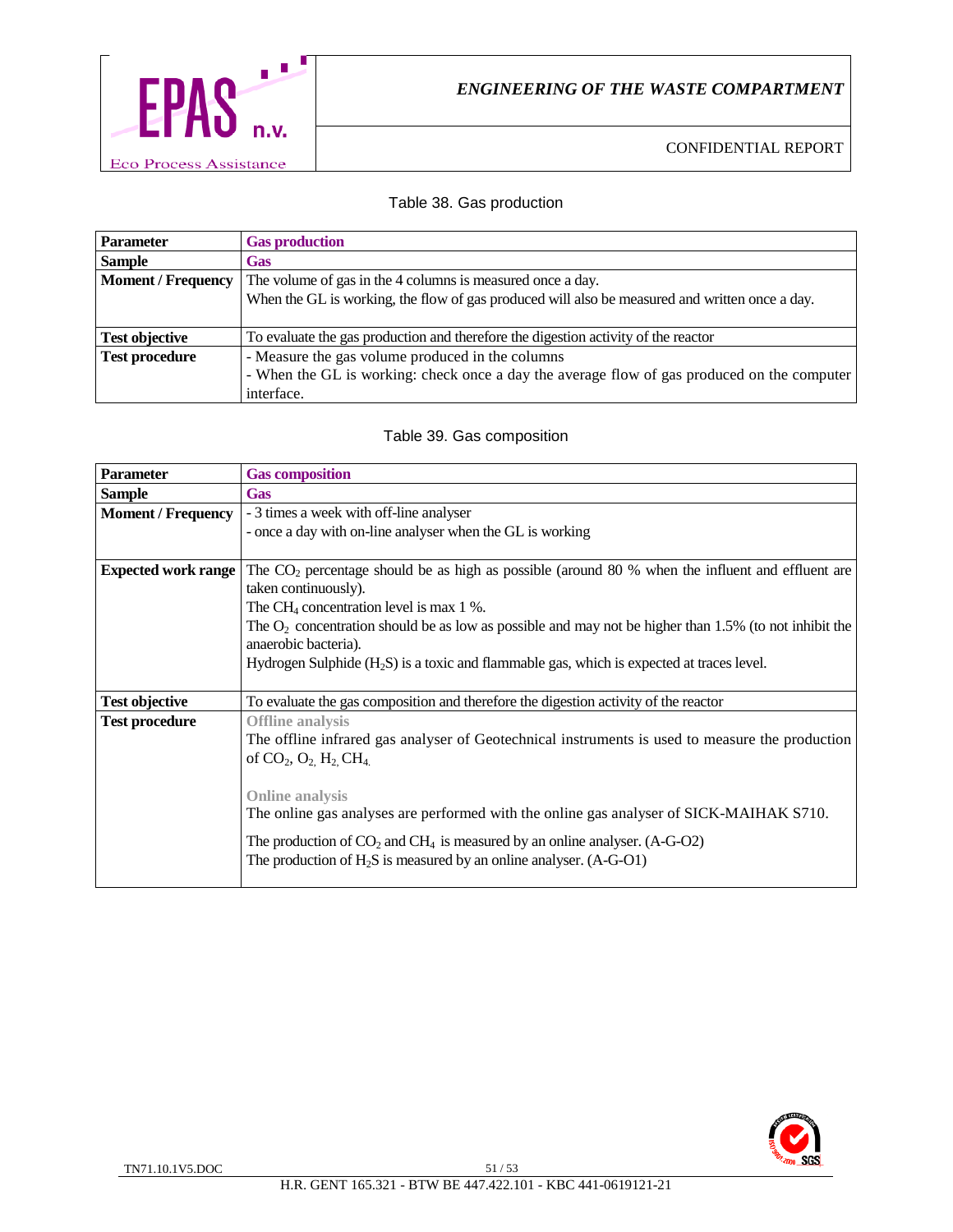

# 5. CONCLUSIONS

The present test plan and test procedures document will allow to test the complete pilot Compartment I and verify that it fulfils the requirements as they were defined in previous phases of the project. In addition to these specific tests, the whole compartment will be evaluated through its continuous operation. Especially, a troubleshooting list will allow to carefully trace the encountered problems and the actions taken.